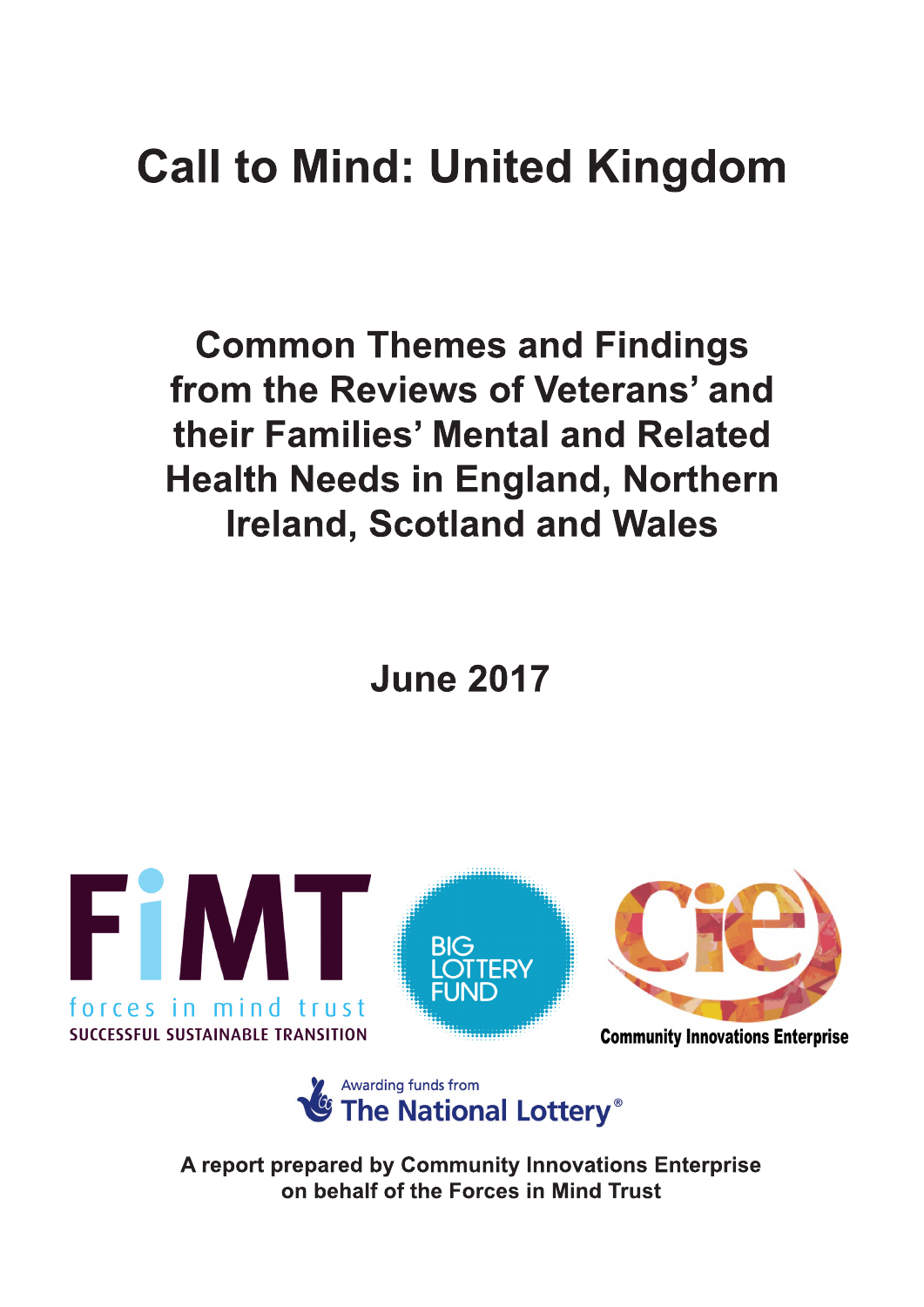# **Contents**

| <b>ACKNOWLEDGMENTS</b>                                                                   | 4  |
|------------------------------------------------------------------------------------------|----|
| <b>FOREWORD</b>                                                                          | 5  |
| <b>EXECUTIVE SUMMARY</b>                                                                 | 6  |
| <b>1. INTRODUCTION</b>                                                                   | 13 |
| <b>1.1 BACKGROUND</b>                                                                    | 14 |
| HEALTHCARE SYSTEMS AND STRUCTURES IN THE UK                                              | 15 |
| <b>1.2 METHODS EMPLOYED IN THE INDIVIDUAL REVIEWS</b>                                    | 16 |
| <b>1.3 OUTLINE OF THE REPORT</b>                                                         | 16 |
| 2. STRATEGY, PLANNING AND ASSESSMENT OF NEEDS                                            | 17 |
| 2.1 A COMMON COMMITMENT                                                                  | 17 |
| <b>2.2 NATIONAL AND LOCAL STRATEGY AND PLANNING</b>                                      | 18 |
| 2.3 IDENTIFICATION AND ASSESSMENT OF MENTAL AND RELATED HEALTH AND SOCIAL CARE NEEDS     | 21 |
| POPULATION BASED HEALTH NEEDS ASSESSMENT                                                 | 21 |
| 2.4 IMPACT ON THE COMMISSIONING AND FUNDING OF MENTAL AND RELATED HEALTH AND SOCIAL CARE |    |
| <b>SERVICES</b>                                                                          | 23 |
| <b>3. CARE PATHWAYS AND SERVICE RESPONSES</b>                                            | 25 |
| <b>3.1 PREVENTION AND EARLY IDENTIFICATION - TRANSITION ISSUES</b>                       | 25 |
| <b>3.2 ACCESS TO INFORMATION AND SUPPORT IN THE COMMUNITY</b>                            | 27 |
| <b>3.3 THE ARMED FORCES CHARITABLE SECTOR</b>                                            | 29 |
| <b>3.4 THE ROLE OF VETERANS CHAMPIONS</b>                                                | 31 |
| <b>3.5 STATUTORY SERVICE PROVISION</b>                                                   | 32 |
| <b>PRIMARY CARE</b>                                                                      | 32 |
| <b>SPECIALIST NHS PROVISION FOR VETERANS</b>                                             | 33 |
| SPECIALIST VERSUS GENERIC MENTAL HEALTH SERVICES FOR VETERANS                            | 34 |
| 4. MEETING SPECIFIC MENTAL AND RELATED HEALTH AND SOCIAL CARE NEEDS                      | 38 |
| <b>4.1 PRE-ENLISTMENT FACTORS</b>                                                        | 38 |
| <b>4.2 POST TRAUMATIC STRESS DISORDER (PTSD)</b>                                         | 39 |
| <b>4.3 SELF-HARM AND SUICIDE</b>                                                         | 40 |
| <b>4.4 SUBSTANCE MISUSE (ALCOHOL AND DRUGS)</b>                                          | 41 |
| <b>4.5 PHYSICAL HEALTH ISSUES AND MENTAL HEALTH</b>                                      | 42 |
| 4.6 THE MENTAL AND RELATED HEALTH AND SOCIAL CARE NEEDS OF FEMALE VETERANS               | 43 |
| 4.7 HELP SEEKING AND OVERCOMING STIGMA                                                   | 45 |
| 5. THE NEEDS OF VETERANS' FAMILIES                                                       | 46 |
| <b>5.1 SERVICES FOR FAMILIES</b>                                                         | 46 |
| <b>5.2 CHILDREN AND YOUNG PEOPLE</b>                                                     | 47 |
| <b>6. CONCLUSIONS</b>                                                                    | 49 |
| APPENDICES: SUMMARY OF KEY ISSUES FROM EACH OF THE CALL TO MIND REPORTS                  | 50 |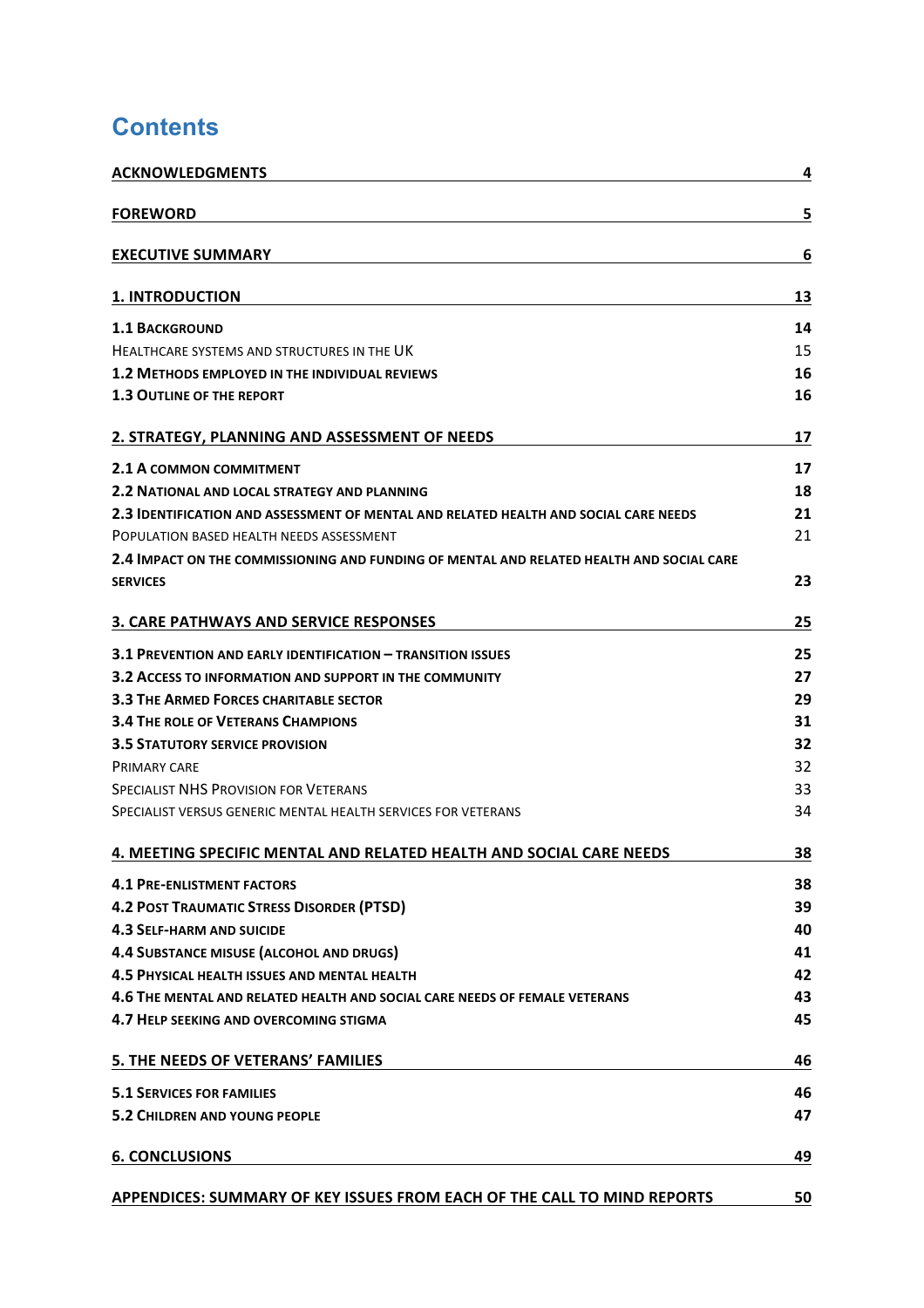# **List of Common Abbreviations**

| <b>AFC</b>   | <b>Armed Forces Covenant</b>                          |
|--------------|-------------------------------------------------------|
| <b>CAMHS</b> | <b>Child and Adolescent Mental Health Services</b>    |
| <b>CIE</b>   | <b>Community Innovations Enterprise</b>               |
| <b>CCG</b>   | <b>Clinical Commissioning Group</b>                   |
| <b>CJS</b>   | <b>Criminal Justice System</b>                        |
| <b>DH</b>    | Department of Health                                  |
| <b>FIMT</b>  | <b>Forces in Mind Trust</b>                           |
| <b>GP</b>    | <b>General Practitioner</b>                           |
| <b>JSNA</b>  | Joint Strategic Needs Assessment                      |
| <b>MOD</b>   | Ministry of Defence                                   |
| <b>NHS</b>   | <b>National Health Service</b>                        |
| ΝI           | Northern Ireland                                      |
| <b>NICE</b>  | National Institute for Health and Clinical Excellence |
| <b>PTSD</b>  | <b>Post Traumatic Stress Disorder</b>                 |
| <b>RBL</b>   | Royal British Legion                                  |
| UK           | <b>United Kingdom</b>                                 |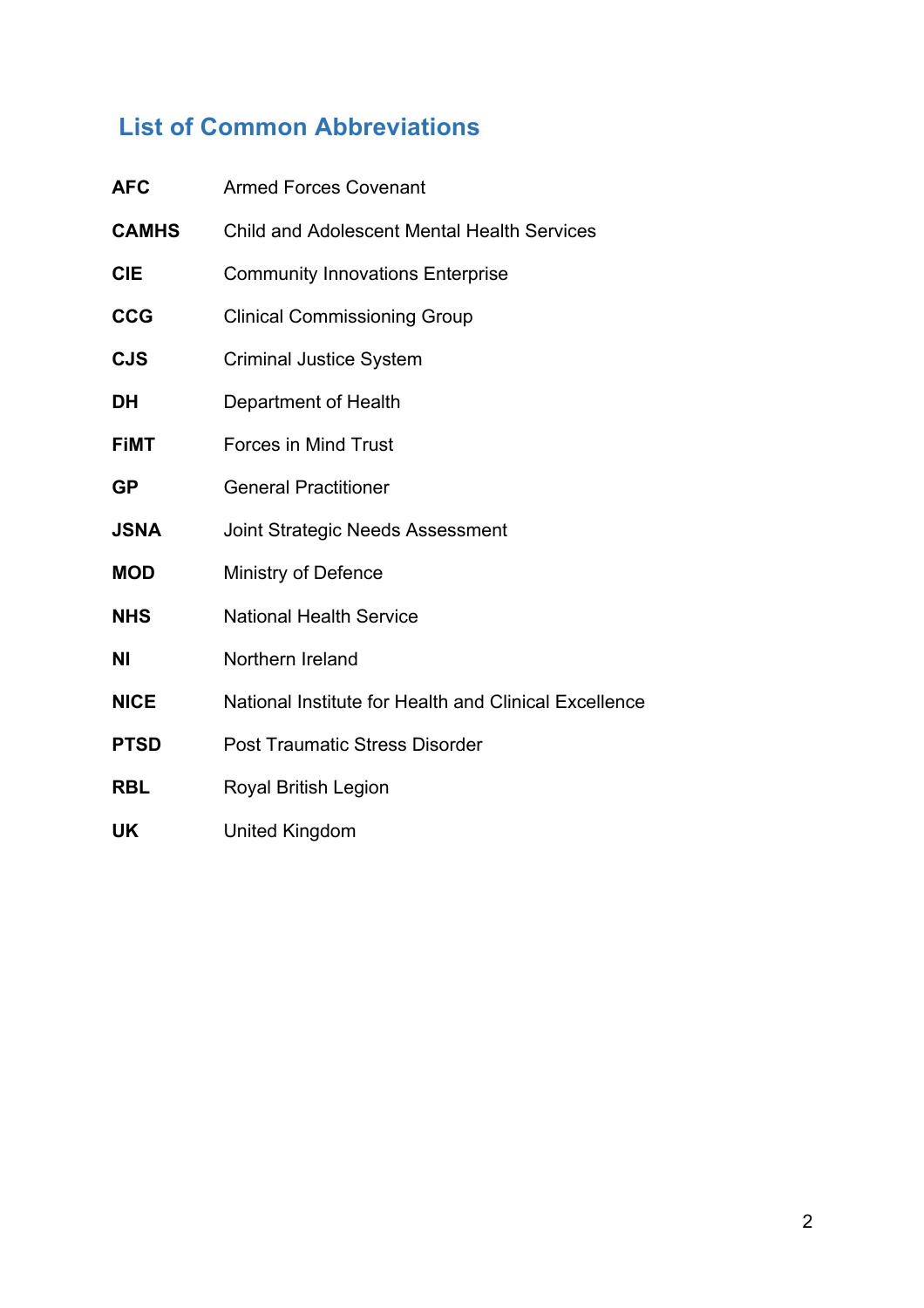# **Forces in Mind Trust**

Forces in Mind Trust (FiMT) was founded in 2012 to improve the transition of military personnel, and their families, at the end of a period of service in the Armed Forces back into the civilian world. That world comprises many facets: employment; housing; health and wellbeing; social networks; and a sense of identity and worth, each of which contributing to a 'successful' transition. Recognising early on that ex-Service personnel suffering mental health or wellbeing issues are particularly vulnerable to failed transition, FiMT, established through an endowment from the Big Lottery Fund, committed itself to gaining a better understanding of the causes and effects of such issues on transition.

In addition to mental health, FiMT has also commissioned research into supported housing, employment and the whole transition process itself. Grants have been awarded to programmes as diverse as mentoring ex-offenders through to adventure challenge projects for wounded, injured and sick ex-Service personnel in partnership with The Royal Foundation. Full details can be found on FiMT's website www.fimtrust.org.

Looking ahead, FiMT will continue to initiate research and award grants to programmes that provide robust evidential output to help inform policy makers and service deliverers with the aim of improving transition for UK veterans and families. Applications are welcome from any organisation engaged in such activity subject to fulfilling the eligibility criteria. Application information can be found on FiMT's website, or for related enquiries, by visiting http://www.fim-trust.org/contact-form/.

### **Community Innovations Enterprise**

Community Innovations Enterprise (CIE) was founded in March 2011 and provides a range of research, consultancy and project management programmes in the fields of mental health, drug and alcohol use, offender health and service user involvement.

CIE has significant experience in assessing needs for different population groups across the health, social care and criminal justice sectors. The key outcome of this work has been to help commissioners and service providers to better understand the full range of health and social care needs of the population groups they serve including assessing the impact of service re-design and identifying gaps in provision and areas of good practice.

CIE aims to go beyond traditional approaches to assessment and consultation services by placing the communities or client groups in question at the heart of the chosen development. We support organisations to reach the full diversity of their clients and communities while at the same time increasing their capacity and capability to achieve meaningful service user and public involvement and promote social inclusion.

Website: www.ciellp.com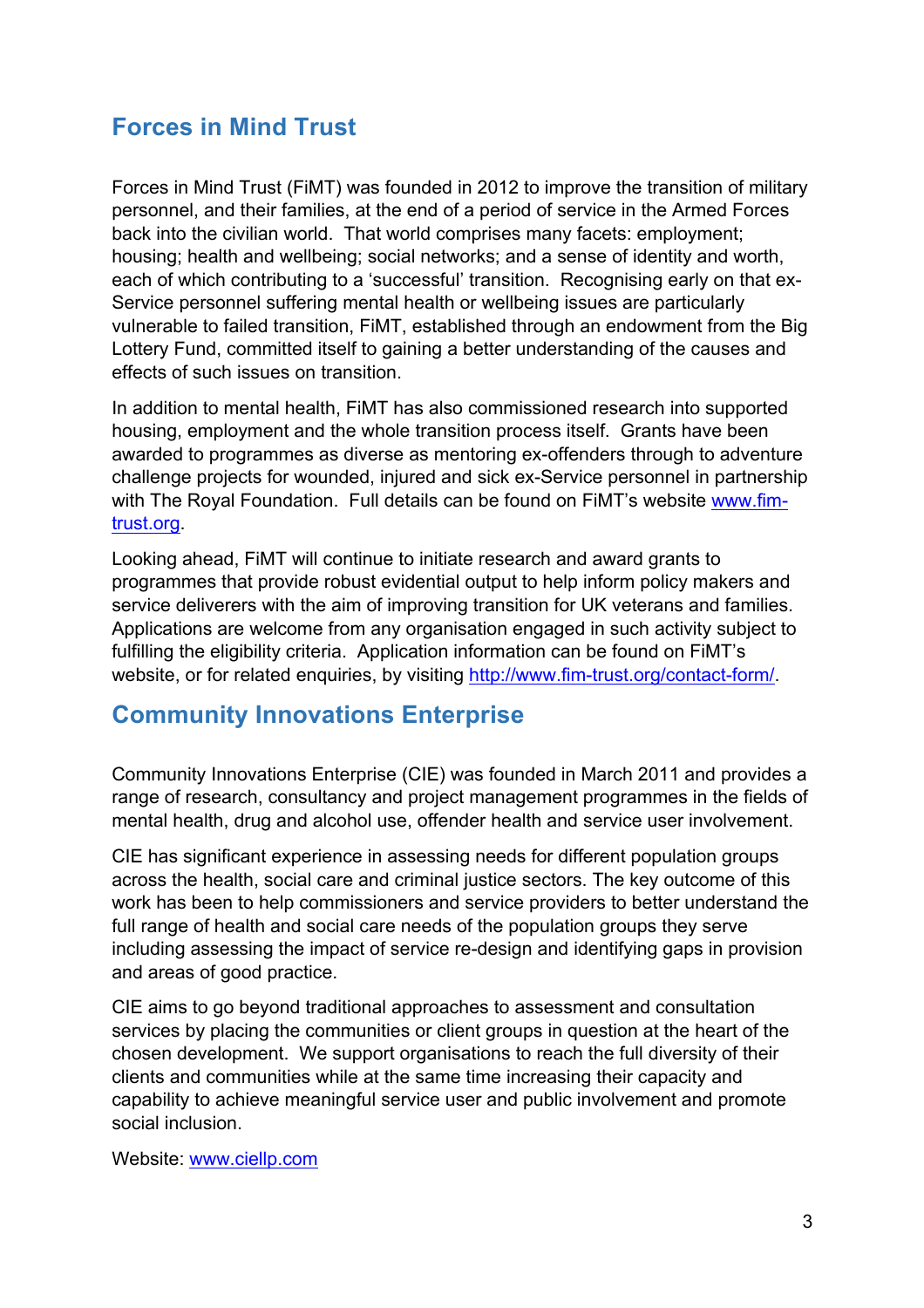# **Acknowledgments**

The authors gratefully acknowledge all of the individuals and organisations that contributed to the Call to Mind reports for England, Northern Ireland, Scotland and Wales. We are especially thankful for the contribution from veterans and family members.

We also wish to acknowledge the support of Forces in Mind Trust, without which the individual nation reports and this UK summary report would not have been possible. In particular, we would like to thank Ray Lock, CE FiMT, and Kirsteen Waller, Research and Support Manager FiMT.

#### **Authors**

Professor Lord Patel of Bradford OBE Dr Jon Bashford Sherife Hasan Dr Clare Collins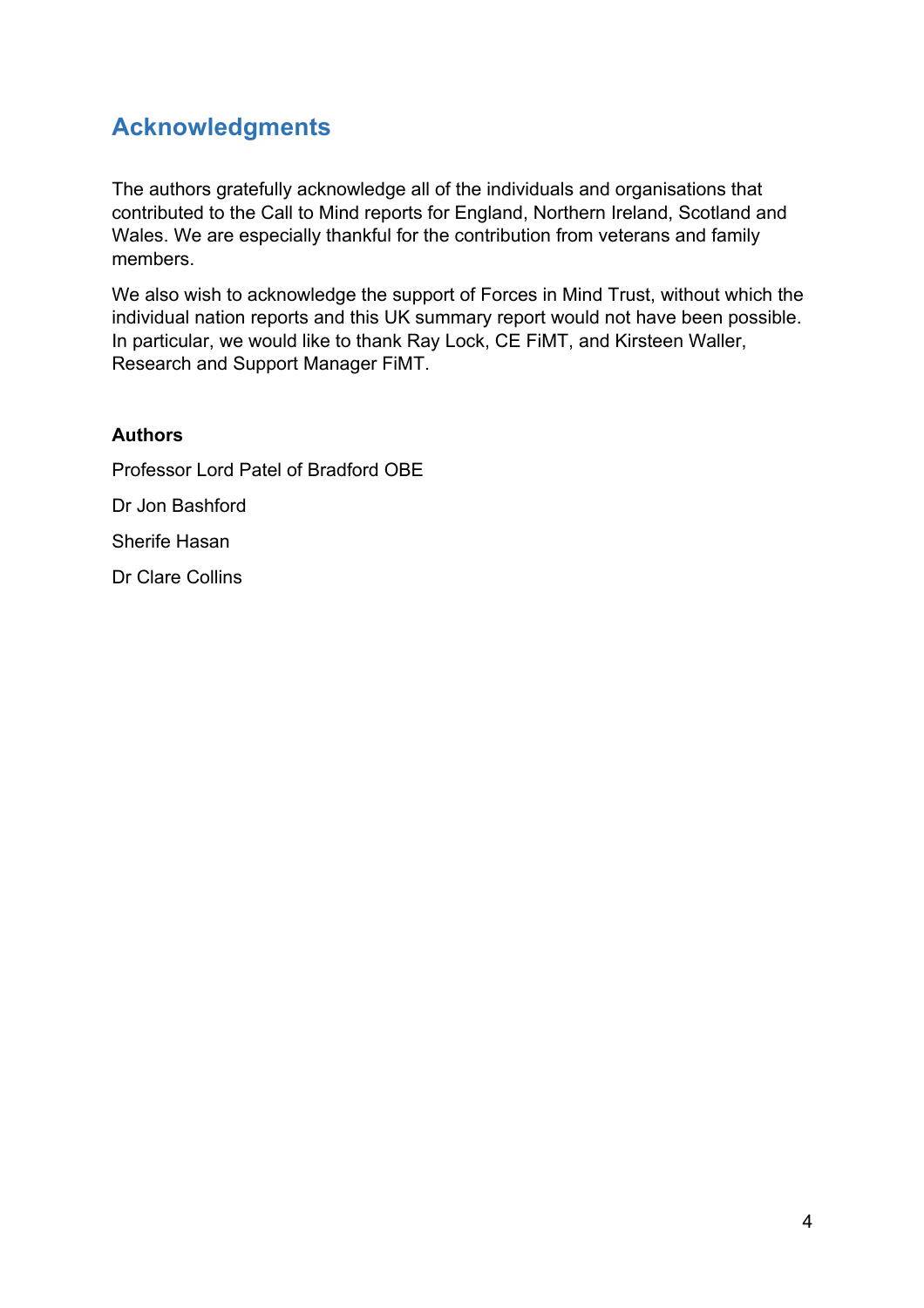### **Foreword**

This report comes at an opportune time. In the recent Queen's Speech, the UK Government made a commitment to continue to invest in our armed forces (meeting the NATO commitment to spend at least two per cent of national income on defence) and delivering on the Armed Forces Covenant across the UK.

The UK Armed Forces Covenant is a promise from the nation that those who serve or have served, and their families, are treated fairly. The Covenant champions veterans' health, mental health, and social care needs, and states that those injured in Service, whether physically or mentally, should be cared for in a way which reflects the Nation's moral obligation.

In keeping with our continuing commitment to developing a comprehensive evidence base by which policy decisions can be better informed and services improved, Forces in Mind Trust commissioned Community Innovations Enterprise to undertake a series of national reviews into the mental and related health and social care needs of veterans across England, Northern Ireland, Scotland and Wales. These individual nation reviews were completed between 2015 and 2017. This report is the culmination of this programme of work and provides the first comprehensive summary of the key issues to be addressed in meeting the mental and related health and social care needs for veterans and family members across the whole of the UK.

Call to Mind: United Kingdom outlines the commitment and the positive work that has been developed over many years by the UK Government, the devolved Governments of Northern Ireland, Scotland and Wales, amongst statutory and voluntary services (including the armed forces charitable sector), and by veterans and family members themselves who work as champions and advocates across the UK. The report summarises the best available research and evidence on mental and related health and social care needs of veterans, and highlights areas of good practice within each of the nations.

The opportunities for further development outlined in this report have come from the respondents who took part in the reviews, including those working directly with veterans and from veterans and family members themselves. There was a particular emphasis on the importance of ensuring a strong strategic focus on identifying and assessing the mental and related health and social care needs of veterans and family members at national and local levels, in order to target and make the best use of existing resources to meet the needs of veterans and their families.

We welcome this report and believe it will make an essential contribution in enabling policy makers, service planners and service providers across the UK to continue to build on their achievements, to improve practice, and to improve the mental health and wellbeing for veterans and family members.

Professor Lord Patel of Bradford OBE Air Vice-Marshal Ray Lock CBE Community Innovations Enterprise **Example 20** Forces in Mind Trust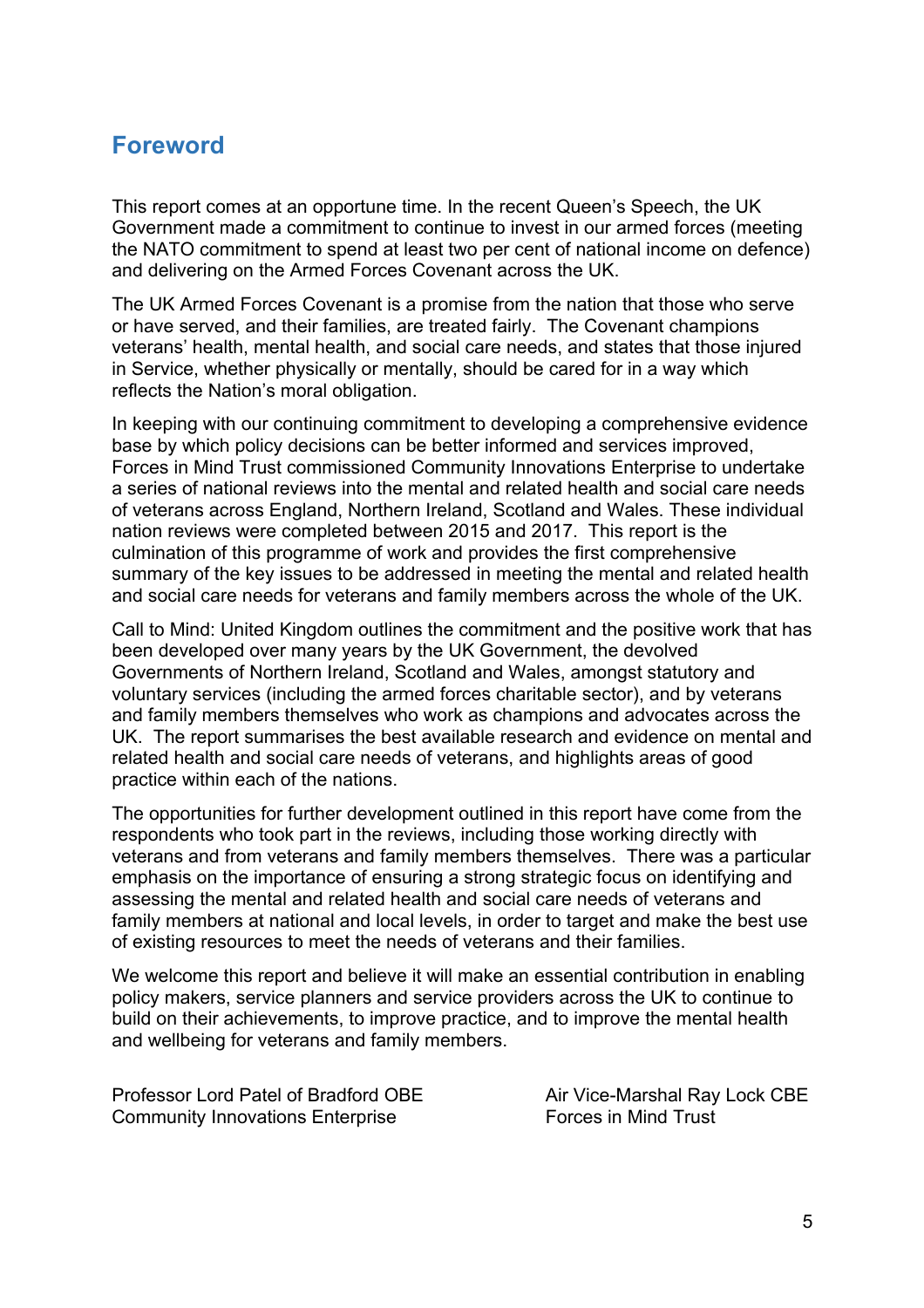# **Executive Summary**

#### **Introduction**

This report provides the first UK-wide summary of common issues in meeting the mental and related health and social care needs of veterans and their family members. The report is based on the findings from four reviews of these needs, which took place between 2015 and 2017:

- Call to Mind: England completed October 2015
- Call to Mind: Wales completed May 2016
- Call to Mind: Scotland completed September 2016
- Call to Mind: Northern Ireland completed May 2017

Commissioned by Forces in Mind Trust (FiMT), these reviews sought to identify how the mental and related health and social care needs of veterans and their family members were being identified and addressed, and in particular, how service responses to meet these needs might be improved.

Each review involved a detailed examination of core documentation relating to strategy and planning of services, including the processes and systems by which mental health and related health and social care needs of veterans and families might be assessed. A total of 212 individual respondents contributed to the reviews through interviews and focus groups, including 75 veterans and family members.

Across the UK there are examples of initiatives and programmes that represent good practice and could provide important learning for the UK as a whole. This does not mean that the provision of services to meet the mental and related health and social care needs of veterans and their families should be the same in all nations across the UK; rather, it is important to recognise good practice but also, given the specific contexts of devolution, the differing circumstances and the various systems that individual UK nations have put in place.

There are also some common issues and gaps in the assessment of needs and how services are commissioned and provided to meet these needs. These commonalities are briefly summarised as follows:

#### *Strategy, planning and the assessment of needs*

Despite the commitments in each of the nations of the UK to the Armed Forces Covenant, there are variances and some important gaps in national and local strategy and planning for meeting the mental and related health and social care needs of veterans and their families. Even where there is a strong national strategic focus on meeting these needs, this is not evidenced in local area strategy and planning documentation. In particular, there is a lack of robust population based assessments that include veterans' and their family members' mental and related health care needs.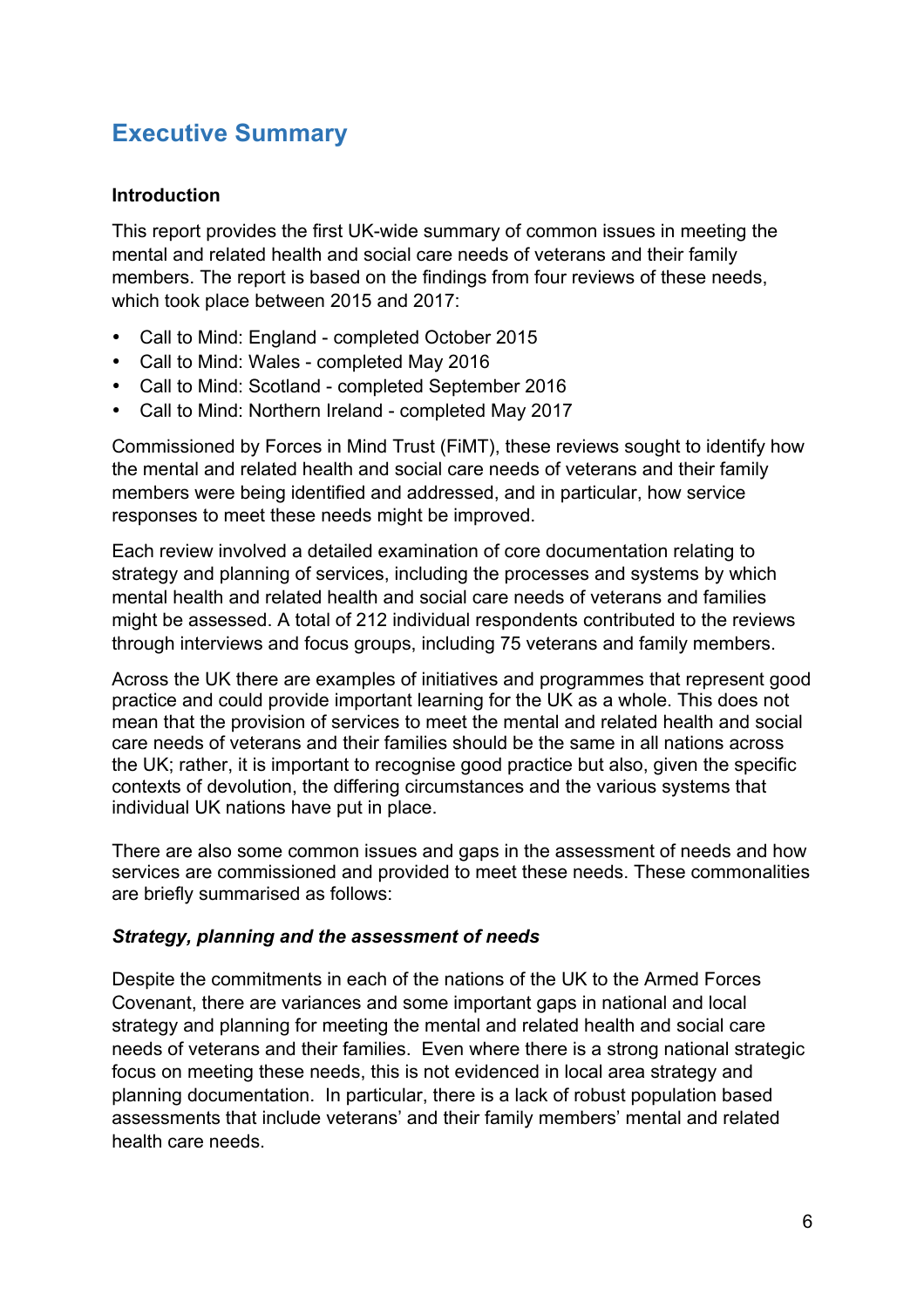Where these assessments do exist, they are subject to limitations as a result of poor data collection on veterans in general at local levels. This is due to a variety of factors but two factors are especially relevant to the UK as a whole:

- 1. Poor identification rates of veterans and their family members in primary care, including inconsistent use of GP recording of veteran status and the incompatibility of systems across nations.
- 2. Veterans and family members being reluctant or lacking competence and confidence to be identified as veterans in health services.

As a consequence, there is an over-reliance on UK household survey data and national research that is not always amenable to translation into identifying local area health needs. This, in turn, can hamper the development of local area strategy and planning for services, as accurate and robust assessments of need are not being identified.

There is a need for a stronger focus on the links between national and local strategy and planning. This is important to ensure that resources are being appropriately targeted at needs, and that there is greater co-ordination between national and local areas on service developments and the distribution of funding.

This is recognised in England through the recent commissioning intentions of NHS England for armed forces and their families. NHS England is using its system leadership role to improve awareness at local levels (i.e. Clinical Commissioning Groups, providers and local authorities) to ensure that due consideration is given to veterans, reservists and service families.<sup>1</sup> In the Call to Mind Scotland report, the role of the Veterans Commissioner is recognised as an area of good practice, as it offers a coordinated and practically focused national strategy and leadership for Scotland – an approach that could bring benefits to other devolved nations.

#### *Care pathways and service responses*

 $\overline{a}$ 

The relative lack of focus on the mental and related health and social care needs of veterans in local commissioning and service plans, underpinned by the limitations in health and social care needs assessments and subsequent impacts on funding and procurement of services, have all contributed to a very varied picture of care pathways and service responses across the UK. In some cases, these variances are to be expected as a result of the differences in how health and social care are devolved across each nation. However, despite this varied picture, there are some common issues and barriers experienced by veterans and family members as they enter and progress through their nation's care pathway for mental and related health and social care needs.

<sup>&</sup>lt;sup>1</sup> NHS England (2016) Armed Forces and their Families Commissioning Intentions – 2017/18 to 2018/19. London: NHS England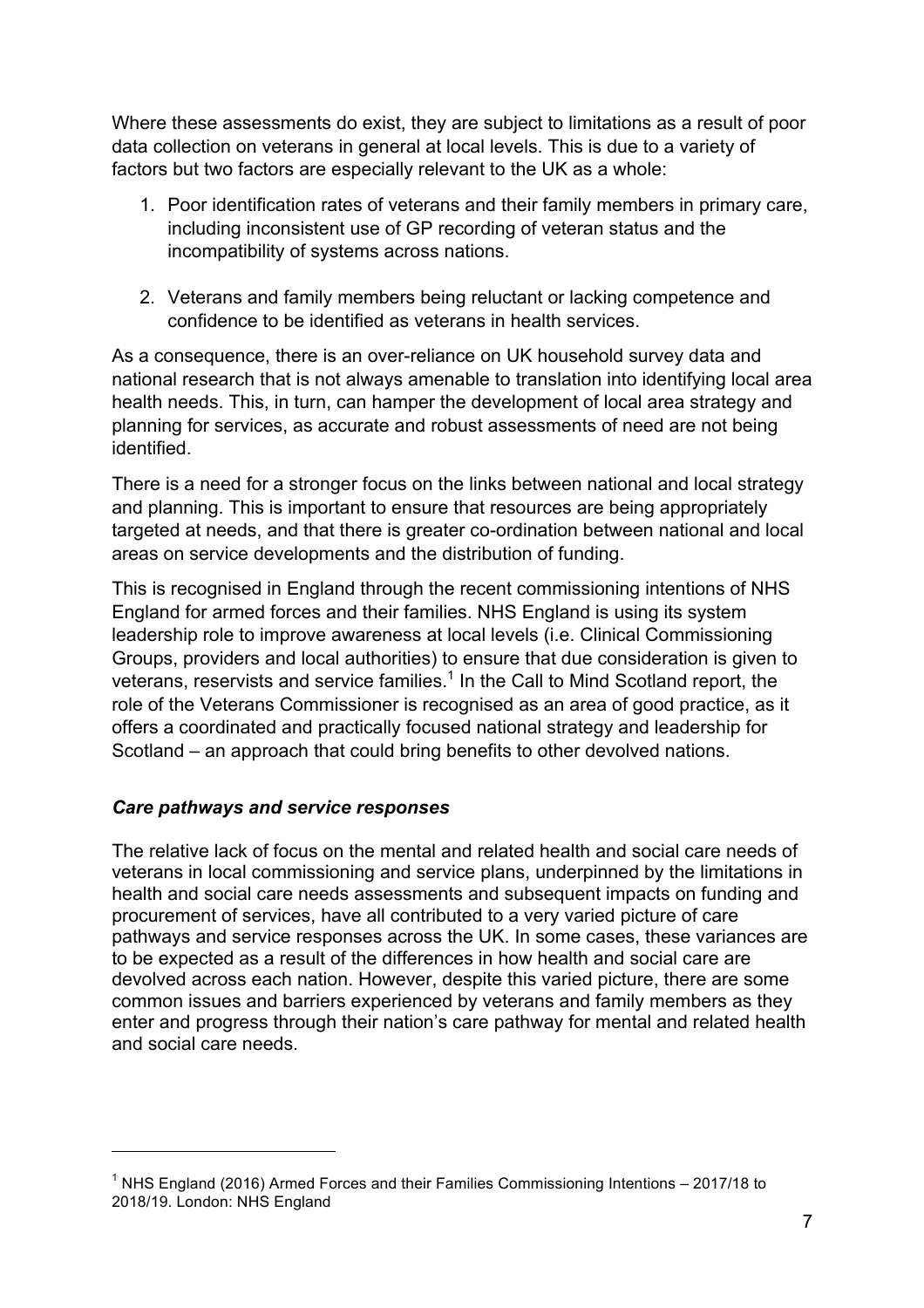These shared issues and barriers include:

- *Support on transition from the Armed Services to civilian life* Although there have been some significant improvements, there is still a need for greater collaboration between the Ministry of Defence (MOD) and health and social care services at the point of preparing for transition. This is particularly important for those with shorter Service histories and early Service leavers, both of whom may be more vulnerable and susceptible to mental and related health and social care needs.
- *Accessible, relevant and appropriate information* Veterans, family members and professionals all need access to relevant and appropriate information about where to get support and help for mental and related health and social care needs. The wide range of service options across the statutory and armed forces charitable sectors can be confusing to navigate and it can be difficult to determine which services provide evidence-based treatments. There is also thought to be a lack of easily accessible, relevant and appropriate support information to meet the practical, emotional, and support needs of families of veterans with mental health problems.

The recently announced Veterans' Gateway should go some way towards addressing these issues, but it is important that the Gateway is able to function well through national and regional hubs with appropriate support for the development of local information. It may also be important to address the differing needs of users, for example, meeting the specific needs of veterans, family members and professionals. This report also highlights good practice from Wales and Scotland on improving access to information.

- *The armed forces charitable sector* There is recognition across the UK that armed forces charities and the voluntary sector have an important role to play in signposting, providing assessments and treatment, encouraging veteran engagement with the statutory sector, and helping to improve support to veterans already engaging within the statutory sector (including the NHS, local authorities and the criminal justice system). However, there are concerns that the proliferation of armed forces charities has created confusion about which services are available and that some are providing treatments that lack an effective evidence base. There is a need for greater co-ordination between statutory services and the armed forces charities nationally and locally, including the means by which veterans, family members and professionals can be assured about the appropriateness and effectiveness of services that are being provided.
- *Veterans Champions* All the nations of the UK have designated Armed Forces and Veterans Champions, some working directly in health services, and many working within local authorities. These Champions are responsible for leading and coordinating issues, including health for the armed forces, veterans and their families, in their local health or local authority area. Across the UK, these Champions are viewed as having an important role to play in improving support for veterans.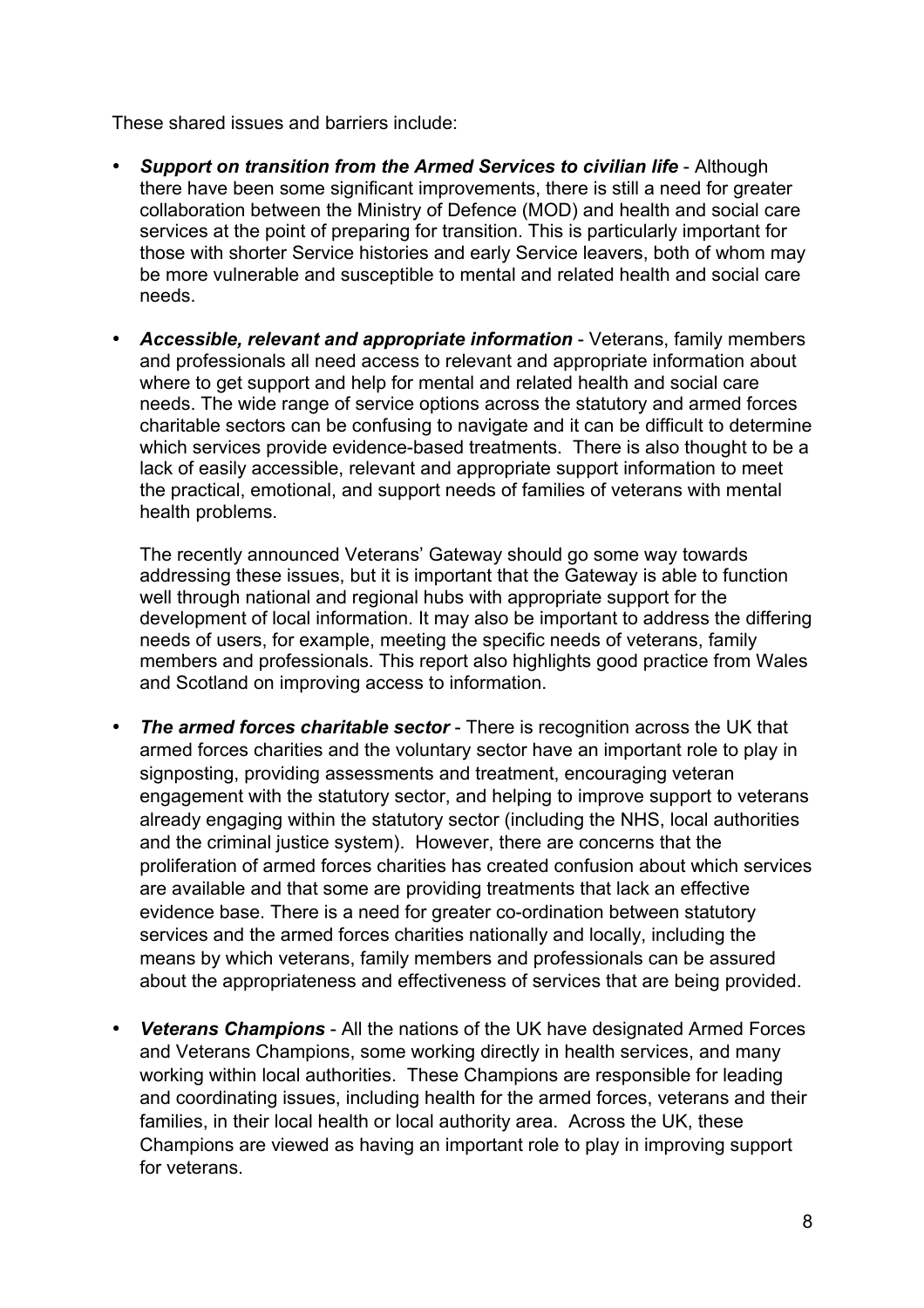However, there is a need to ensure that the individuals fulfilling these Veterans Champions roles are supported by clear guidance, including role specifications that set out the expectations and objectives for these individuals.

**Primary care** – As noted above, it is important that GPs are able to identify veterans and their family members and that there is more consistent use of Read codes. $<sup>2</sup>$  It is important that all primary care staff are competent and able to work</sup> with veterans and their family members on mental and related health and social care needs. All the Call to Mind reports found that across the UK, veterans and their families were reluctant to approach GPs to seek help for mental health issues. Some of this reluctance was the result of stigma around mental health issues generally, but there was also an actual or perceived lack of cultural competence or appropriate expertise within GP services by veterans and their family members. This lack of expertise was reported as a barrier to accessing services through an appropriate care pathway and as having a subsequent detrimental impact on the assessment, diagnosis and treatment of veterans.

*Specialist NHS provision for veterans* - Access to specialist mental health provision can be problematic for veterans as a result of presenting needs. For example, veterans may present with a complex range of behavioural problems that do not fit health service access criteria, such as anger and excessive or problematic alcohol use combined with social care problems. These problems may not be unique to veterans, but when considered alongside other barriers to accessing services by this population, entry into and progression through care pathways can be particularly problematic. This report highlights areas of good practice in specialist provision for veterans and family members with mental and related health and social care needs from across the UK. Some of these services are currently being developed and others are subject to new procurement arrangements, but all are valued as part of an integrated care pathway. It is important that these services can be provided on a basis that is sustainable over the long term and can meet the particular needs and circumstances of each nation, including access to services in more rural areas. As such, specialist provision should not be viewed in isolation but should be seen as part of a network of co-ordinated care that encompasses the armed forces charitable sectors and mainstream mental health services in the statutory sector.

The issues and barriers listed above contribute to a common experience reported by veterans and other respondents in the reviews that veterans with mental health problems struggle to engage with services and often fall out of the care pathways.

 $2$  Read Codes are a coded thesaurus of clinical terms. They provide the standard vocabulary by which clinicians can record patient findings and procedures in health and social care IT systems.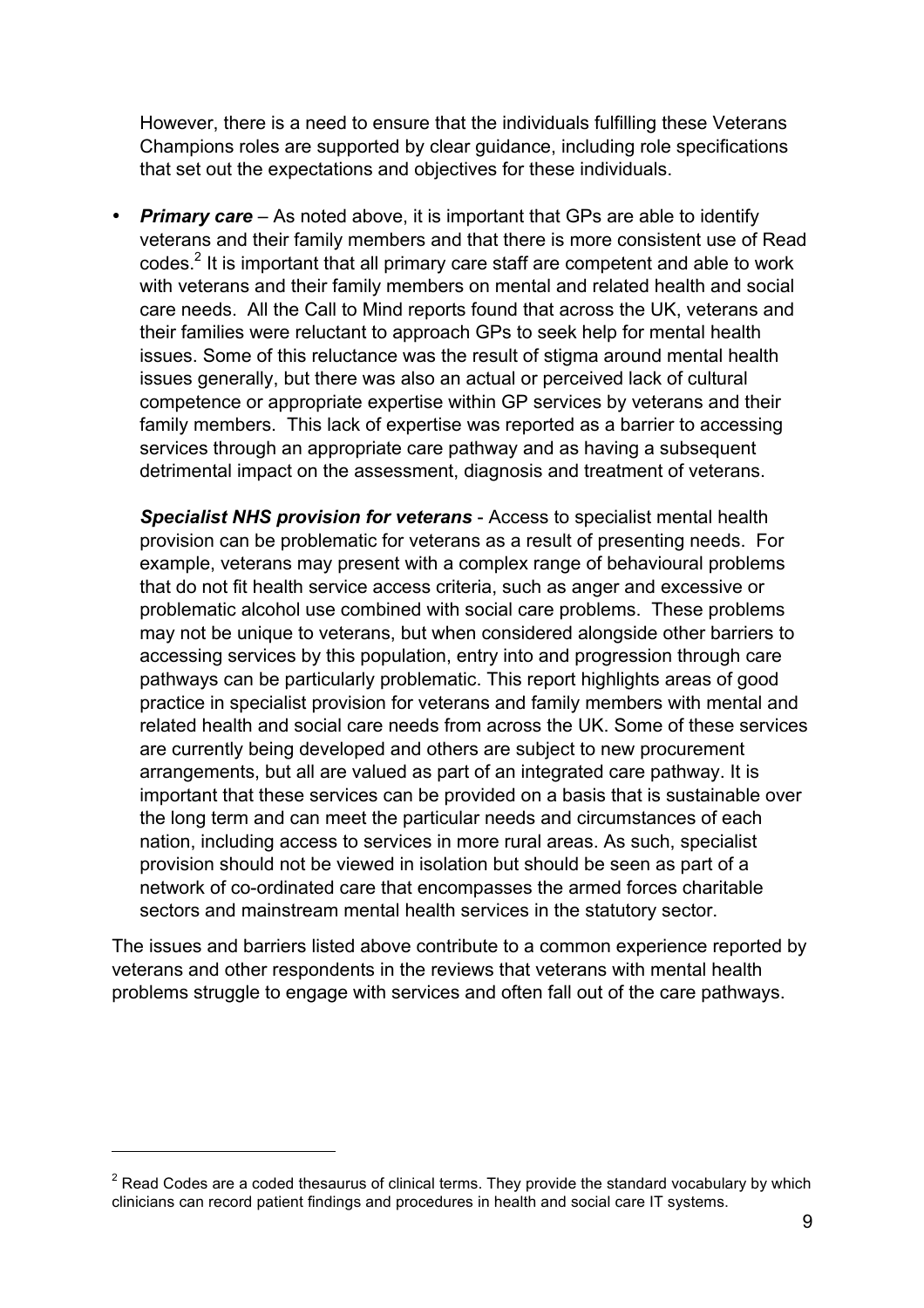#### *Meeting specific mental and related health and social care needs*

Across the UK there is a need to ensure that appropriate and timely service responses can be provided to meet the specific mental and related health and social care needs of veterans and their families. These include:

- **Pre-enlistment factors** In particular, recognition of the specific vulnerabilities that may have an impact on health and wellbeing outcomes, such as childhood traumatic experiences, socio-economic adversity, previous psychiatric history, personality, and coping styles.
- *Post Traumatic Stress Disorder (PTSD)* For those veterans who do experience PTSD there is a need to ensure an appropriate and competent service. However, this should not overshadow the need to ensure recognition of other mental and related health and social care needs that may be more prevalent, such as depression and anxiety. It is also important to recognise that PTSD is often associated with co-morbidities such as alcohol misuse, which can have a negative impact on both physical and mental health in the longer term and can contribute to offending.
- *Self-harm and suicide* The numbers of males aged 24 years and under who have left the UK armed forces and who are at risk of suicide is higher than that of the same age group in both the general and Serving populations. There is also some evidence to suggest that self-harm and suicide may be more significant amongst women who have been exposed to combat situations. These potential vulnerabilities need to be recognised and addressed in mental health services and in suicide prevention strategies.
- *Substance misuse (alcohol and drugs)* Amongst both Serving personnel and veterans there are reports of higher levels of alcohol consumption compared to the general population, particularly in younger age groups. Alcohol misuse has also been identified as a problem affecting Service women. Across the UK, alcohol use was cited as an area that was under-reported and needed more attention. Alcohol was thought to be more of an issue than drug misuse, although there was some anecdotal information from respondents that drug misuse was increasing amongst younger veterans. All the Call to Mind reports concluded that more research and data is needed on both alcohol and drug use. As noted previously, a common feature of service provider responses across the UK is that referral criteria and exclusions are in place in a number mental health services when substance misuse is involved.
- *Physical health issues* There are a number of physical health issues that are known to have correlations with mental health problems, for example, musculoskeletal issues, sensory loss, and long term progressive illnesses. It is important that the mental health needs of veterans with physical health conditions are recognised and that care pathways are integrated in an appropriate way.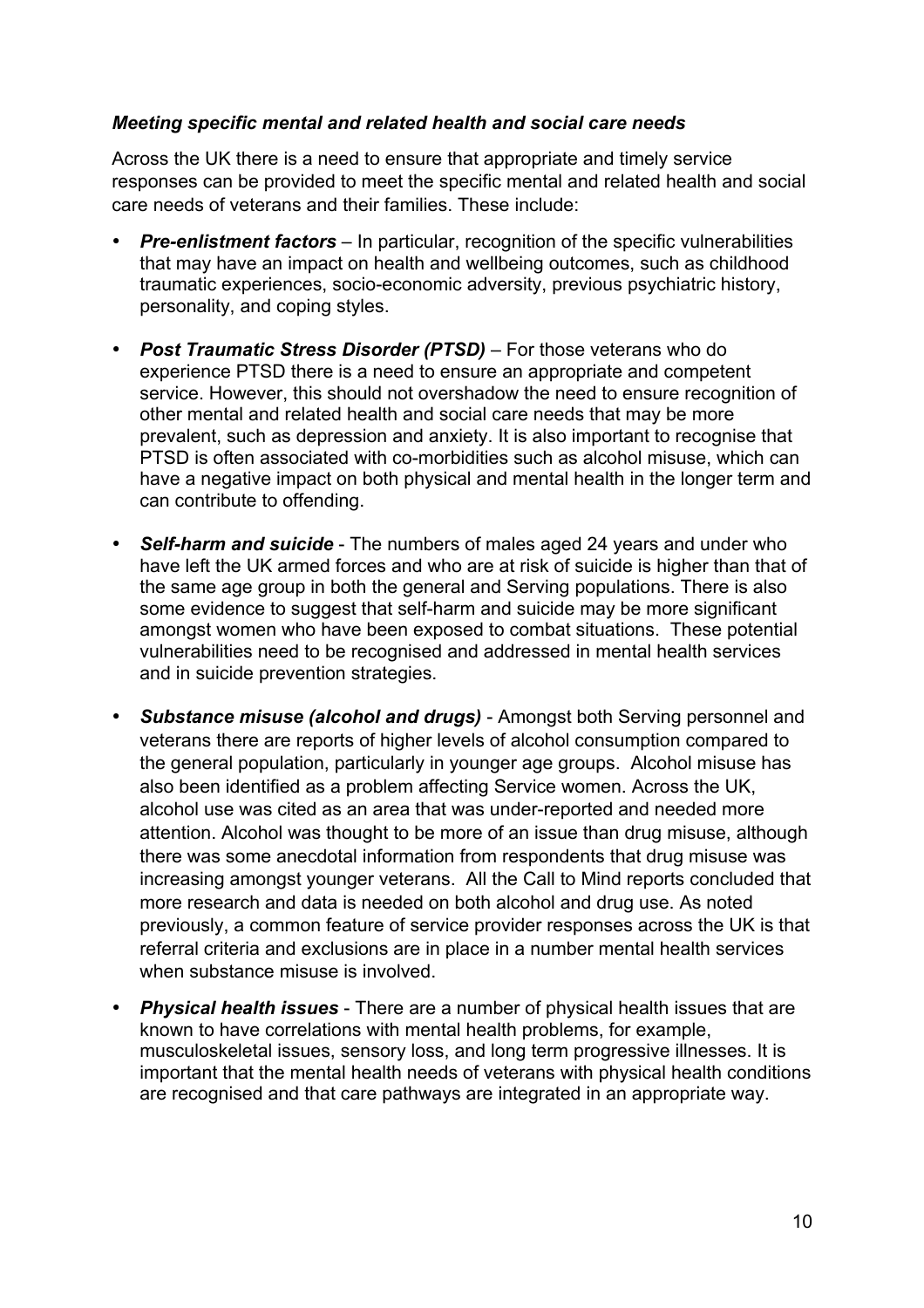- *The mental and related health and social care needs of female veterans -* Although the evidence-base is growing, there is limited research on the differential effects of combat exposure on female military personnel because previous research on the effects of combat exposure during and post deployment on mental health has either focussed exclusively on men, or the sample has contained only a small subset of women. There is no specific provision for female veterans in any UK nation; without further data, it is difficult to know how many female veterans are accessing statutory and/or voluntary mental health provision, and there is a risk that the mental and related health and social care needs of these women may well be being overlooked within current services.
- *Help seeking and overcoming stigma -* Amongst veterans and their family members there is stigma about mental health problems and about services. Overcoming this can be challenging; but whatever the solution, it is essential that veterans and family members are directly involved. Feedback from practitioners and veterans and family members in the reports highlights that one of the most significant factors influencing veterans' and their family members' access to, experience of, and outcomes from services is the degree to which these are perceived to be appropriate and sensitive to military culture. Veterans and family members in particular often report that they feel stigmatised and alienated from mainstream service provision and that they experience difficulties engaging fully with services as a veteran or family member of a veteran.

#### *The needs of veterans' families*

The mental health problems of family members, including children and carers, are sometimes associated with living with a veteran who has mental and related health problems; however, the Call to Mind reports show that the needs of family members across the UK (including children) are often either under-identified or are overlooked. Veterans' families play a critical role in the successful transition of individuals from Service life to civilian life; it is therefore vital that their mental health, as well as that of the veterans themselves, is supported, leading to the longer term wellbeing of both parties.. It is also important to engage family members in helping to address the potential impacts of any mental health issues that their Serving spouse may experience during the in-Service transition period and beyond.

All services working with veterans' families should take into account the needs of the children. In particular, veterans' voluntary sector organisations may have an important role to play in monitoring the wellbeing and the safeguarding of children, as families may feel more comfortable disclosing information and family difficulties to these organisations rather than to statutory organisations. The importance of safeguarding children was highlighted in all the Call to Mind reports, although the level of recognition of this as an important issue varied across each nation.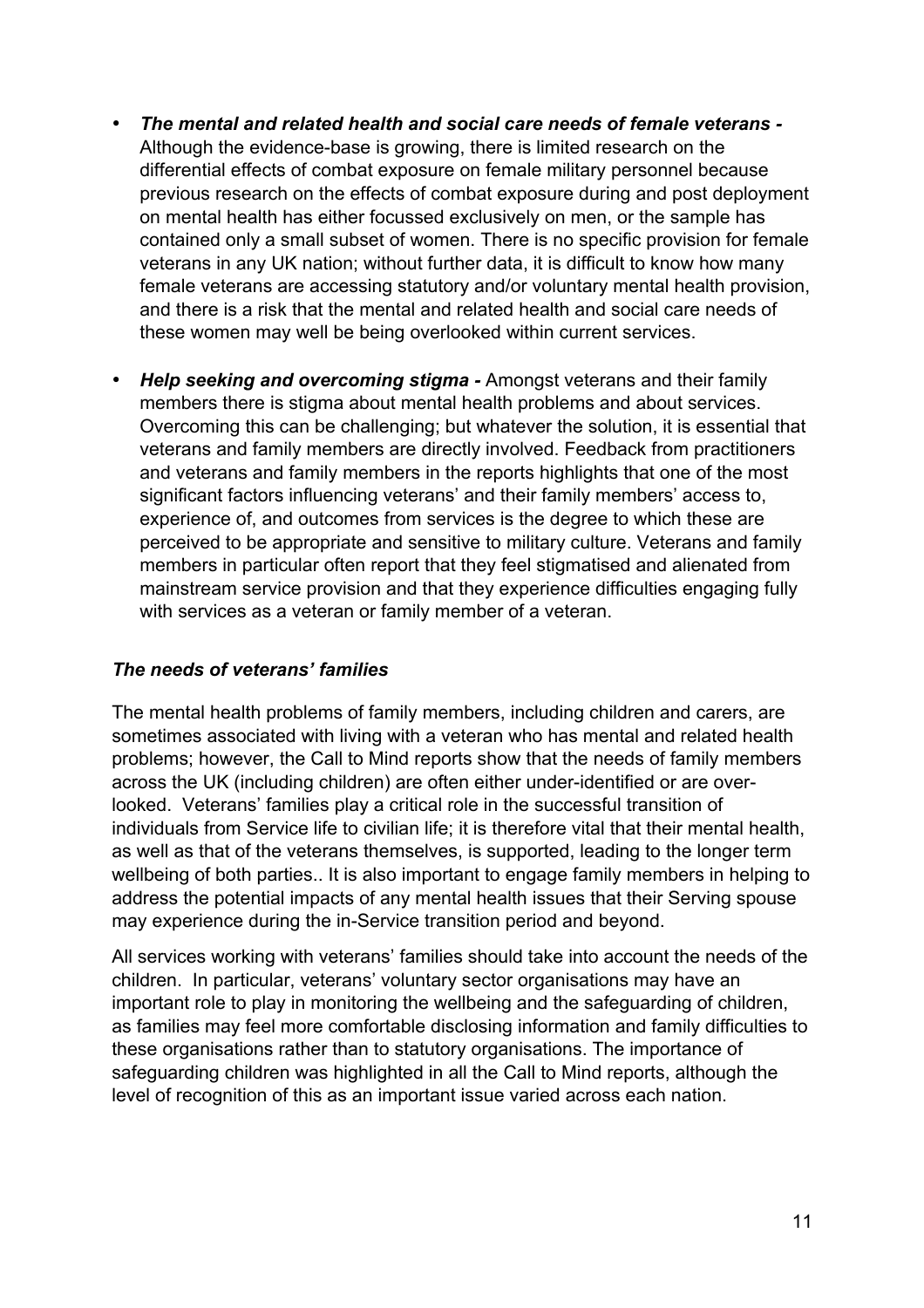#### **Conclusions**

This report provides a summary of the common themes and issues that have been identified in the Call to Mind reports for England, Northern Ireland, Scotland and Wales. Although the commitment to the Armed Forces Covenant is a UK Government commitment, health and social care are devolved responsibilities for the nations of the UK. As such, it is not the aim of this report to make recommendations, as a 'one-size-fits-all' approach for the UK would be inappropriate to meet the mental and related health and social care needs of veterans and family members.

It is hoped that by providing this UK summary, learning about areas of good practice and common issues relating to meeting the mental and related health and social care needs of veterans and their family members can be shared, and this report can be used to inform ongoing policy and service developments to meet those needs.

The majority of veterans and their family members do not have mental health problems but for those that do experience such problems these can be acute, and at times, involve complex health and social care needs. The Armed Forces Covenant includes a commitment to ensuring the delivery of appropriate and effective mental health services and support. Across the UK there are many examples of excellence and good practice in providing such services, but there are also some gaps and areas where practice could be improved.

In particular, it is important that for each nation of the UK there is a strong strategic focus on veterans and family members that encompasses mental and related health and social care needs. This should include ensuring an appropriate population based system for identifying these needs and for commissioning plans that are informed by the data that these assessments provide. The authors believe that this is the most effective means by which resources can be appropriately targeted to need in the way that the Armed Forces Covenant intends.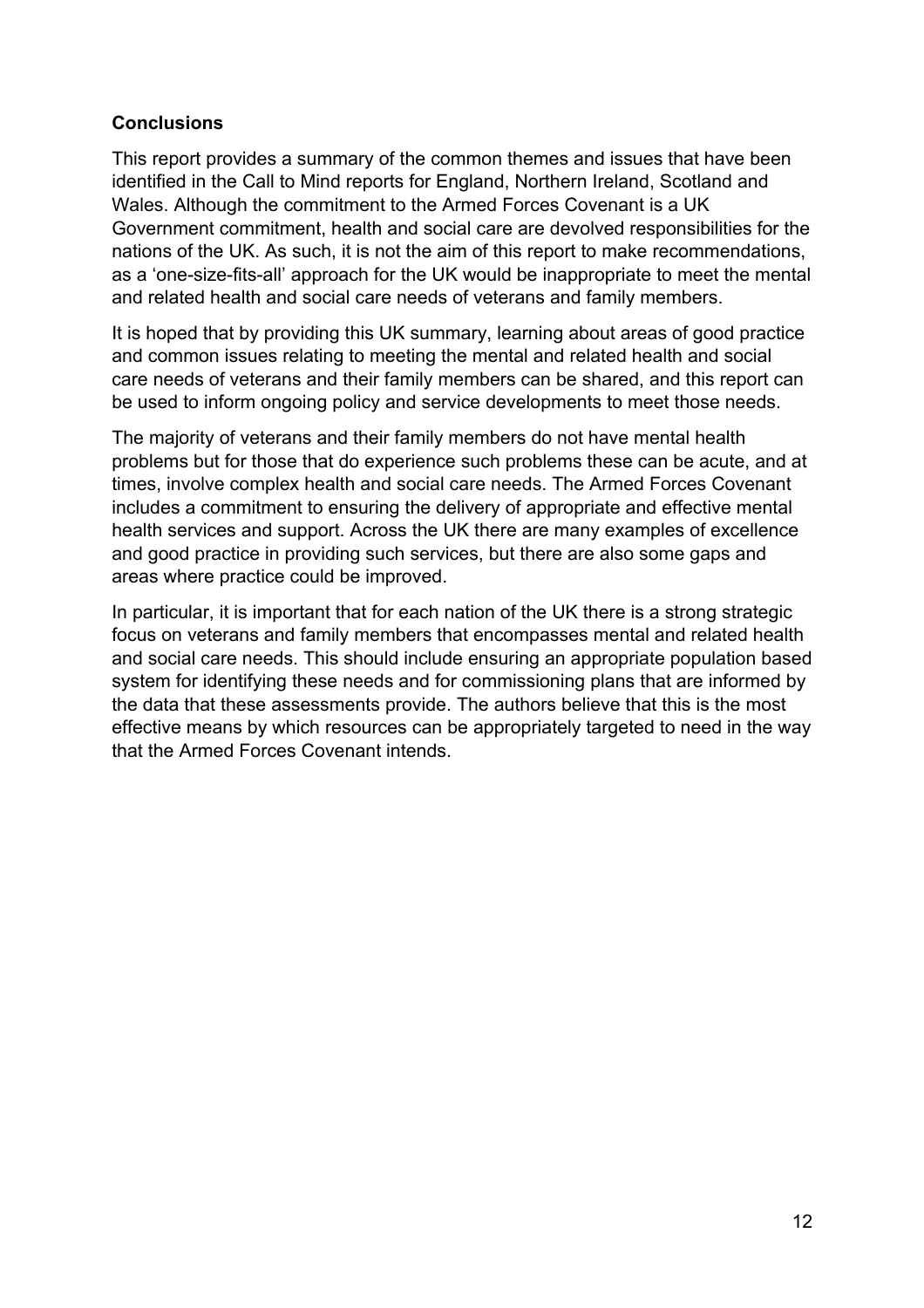# **1. INTRODUCTION**

This report provides a summary of the common issues and key findings from a series of reports into the mental and related health and social care needs of veterans and their families for England, Northern Ireland, Scotland and Wales. These are stand alone reports and they reflect the differing systems and approaches to meeting mental and related health and social care needs across each of the nations.

Each of the reports were commissioned by Forces in Mind Trust (FiMT) commencing with Call to Mind: *A Framework for Action: Findings from the review of veterans and family members mental and related health needs assessments*, October 2015, known as Call to Mind: England. The scope of this review was restricted to England as one of its primary aims was to inform commissioning for NHS England and Clinical Commissioning Groups (CCGs). The subsequent reports were published as follows:

- Call to Mind: Wales completed May 2016
- Call to Mind: Scotland completed September 2016
- Call to Mind: Northern Ireland completed May 2017 $3$

This report is the first time that the common issues relating to mental and related health and social care needs have been brought together into a UK-wide report. The purpose of this report is to reflect on areas of good practice and on how these might be more widely shared across the UK, and to identify issues that are pertinent for the UK as a whole in identifying, assessing and meeting the mental and related health and social care needs of veterans and their families.

Each of the Call to Mind reports for England, Northern Ireland, Scotland and Wales can be found on the FiMT website's 'Reports' page.

For the purposes of this report, the term 'veteran' is used to describe individuals who have served for at least one day in Her Majesty's armed forces, whether as a Regular or as a Reservist.<sup>4</sup>

The term 'veterans' community' describes veterans and their families, including adult and minor dependents.

<sup>4</sup> The Armed Forces Covenant Ministry of Defence

 $3$  Call to Mind: Northern Ireland focused solely on statutory mental health services and did not include interviews with veterans or family members. This was due to an existing FiMT funded project with Ulster University in Northern Ireland that is addressing similar issues.

https://www.gov.uk/government/uploads/system/uploads/attachment\_data/file/49469/the\_armed\_forces\_covenan t.pdf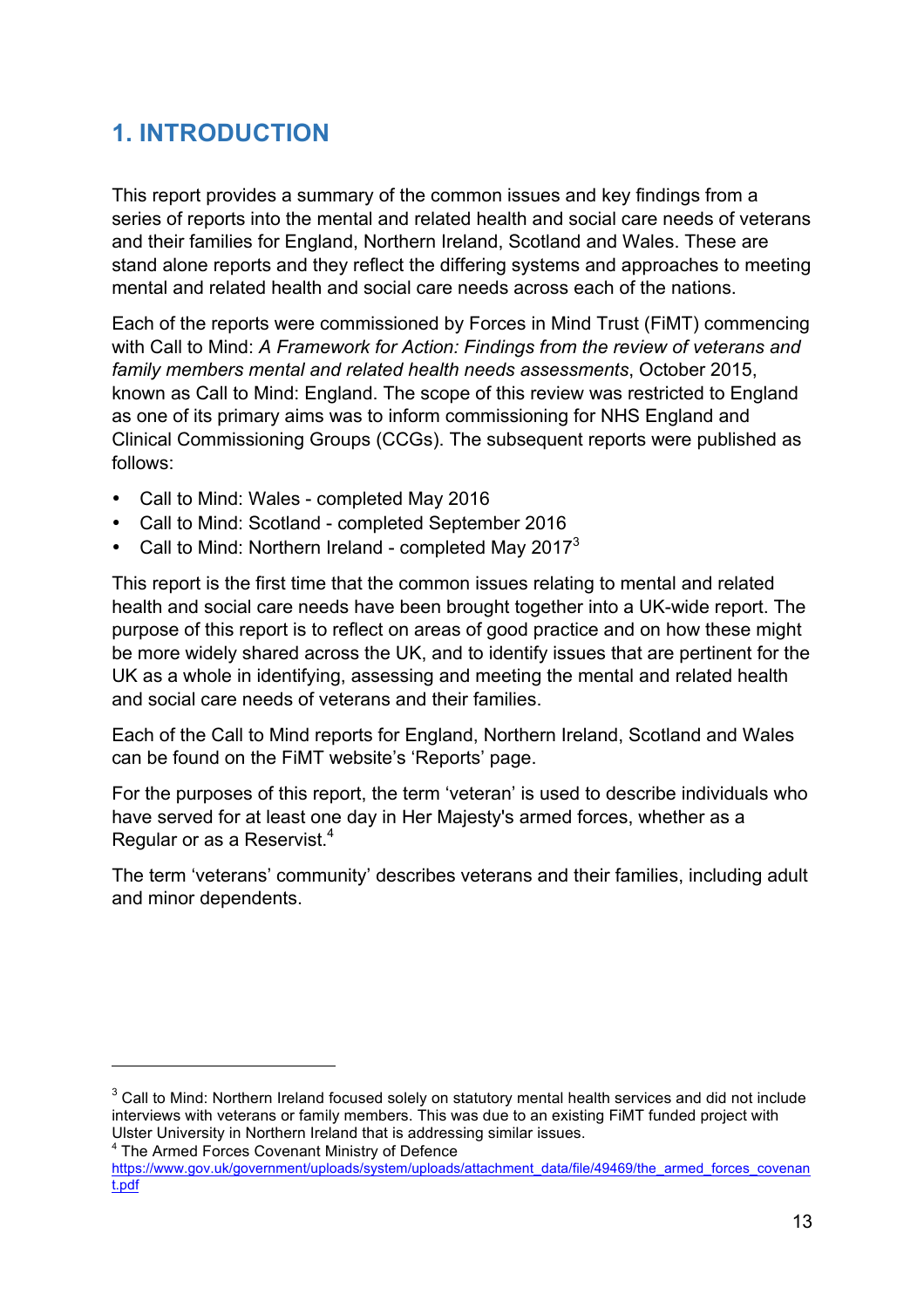### **1.1 Background**

Meeting the care and support needs for veterans' health and social care has been championed by the UK Government through developments such as the Armed Forces Covenant and Armed Forces Act (2011). The UK Armed Forces Covenant states that there is a moral obligation to the members of the armed forces together with their families and it sets out the following goals in regards to health care:

- Members of the armed forces community should enjoy the same standard of, and access to, health care as received by any other UK citizen in the area where they live;
- Personnel injured on operations should be treated in conditions which recognise the specific needs of Service personnel;
- Family members should retain their relative position on any NHS waiting list if moved around the UK due to the Service person being posted;
- Veterans should receive priority treatment (subject to the clinical needs of others) in respect of NHS secondary health care relating to a condition resulting from their service in the armed forces; and
- Veterans should be able to access mental health professionals who have an understanding of armed forces culture.<sup>5</sup>

In 2011, the UK Government revised the Armed Forces Covenant. The revised Covenant gave greater emphasis and priority to veterans' mental and related health needs. In particular,

- to ease veterans' access to health services and raise understanding about the health and social care needs of veterans;
- ensure current Service personnel, reservists, veterans, and their families, should face no disadvantage compared to other citizens in the provision of public and commercial services;
- make special consideration as appropriate for those who have given the most, such as the injured and the bereaved;
- provide veterans with priority treatment where it relates to a condition, which results from their service, subject to clinical need, and to ensure that they are not disadvantaged from accessing appropriate health services. Priority treatment in this context does not entitle veterans to "jump the queue" ahead of someone with a higher clinical need and only relates to a condition associated to an individuals' time within the Service; and

<sup>&</sup>lt;sup>5</sup> The Armed Forces Covenant Annual Report 2015 Ministry of Defence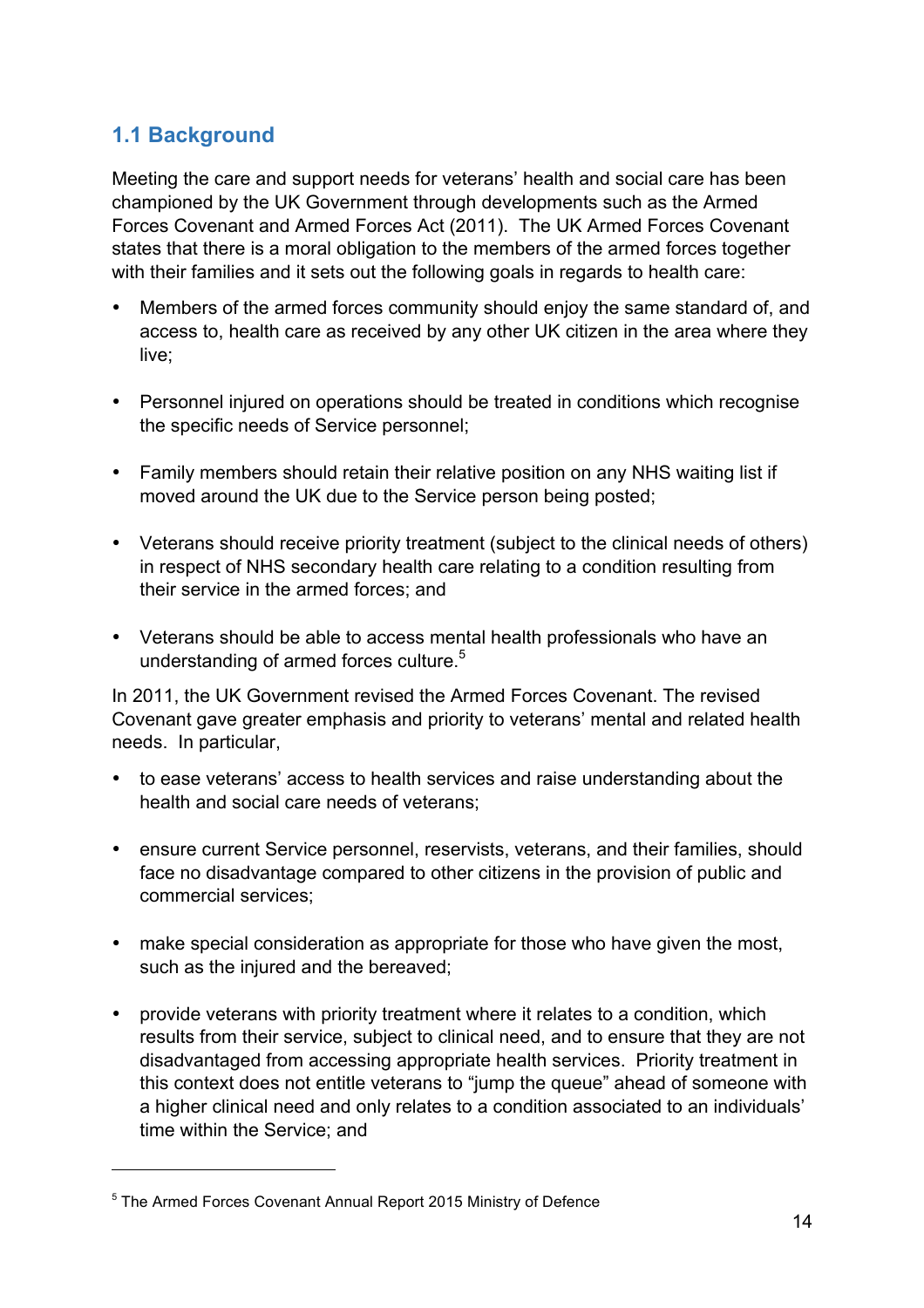• if any veterans have concerns about their mental health, including where symptoms have presented sometime after leaving Service, they should still be able to access appropriate services with health professionals who have an understanding of armed forces culture.

Despite this renewed commitment, there had been no formal review of how the mental and related health and social care needs of veterans and their families were being met. FiMT commissioned the Call to Mind reports in order to address this and to identify key issues that may require further attention by those responsible for the commissioning and provision of services, including the armed forces charities.

#### *Healthcare systems and structures in the UK*

 $\overline{a}$ 

Health and social care are devolved issues in the UK and as such, there are now diverging policies for health and social care across each of the UK nations. Consequently, the different planning and commissioning structures developed in each nation can have an impact on the local delivery of mental and related health and social care services. $^6$ 

In England, there has been a greater emphasis on developing patient choice, provider competition, and the use of private providers to deliver publicly funded health care. Clinical Commissioning Groups are primarily responsible for commissioning services from providers.

In Northern Ireland, the model of integrated governance for health and social care sets it apart from other UK nations. In England, Wales and Scotland, the provision of social care is the responsibility of local authorities, but in Northern Ireland, health and social care have been part of the same structure since 1974.

In Scotland and Wales, the division of purchasing from providing health care was abolished in 2004 and 2009 respectively. Competition between providers is discouraged; free prescription drugs are available; purchase of NHS funded care from private hospitals and clinics is discouraged, and in Scotland only, there is free personal social care for the over-65s.

Despite these differences, there have also been many similarities in aims across the UK. For example, there has been growing attention given to patient safety, involving patients and the public in decisions about care, promoting public health, and reducing health inequalities. All the nations want to develop more coordinated care, and have made efforts to reduce waiting times.

 $6$  The four health systems of the United Kingdom: how do they compare? (April 2014) Gwyn Devan, Marina Karanikolos, Jo Exley, Ellen Nolte, Sheelah Connelly and Nicholas Mays. The Health Foundation and Nuffield Trust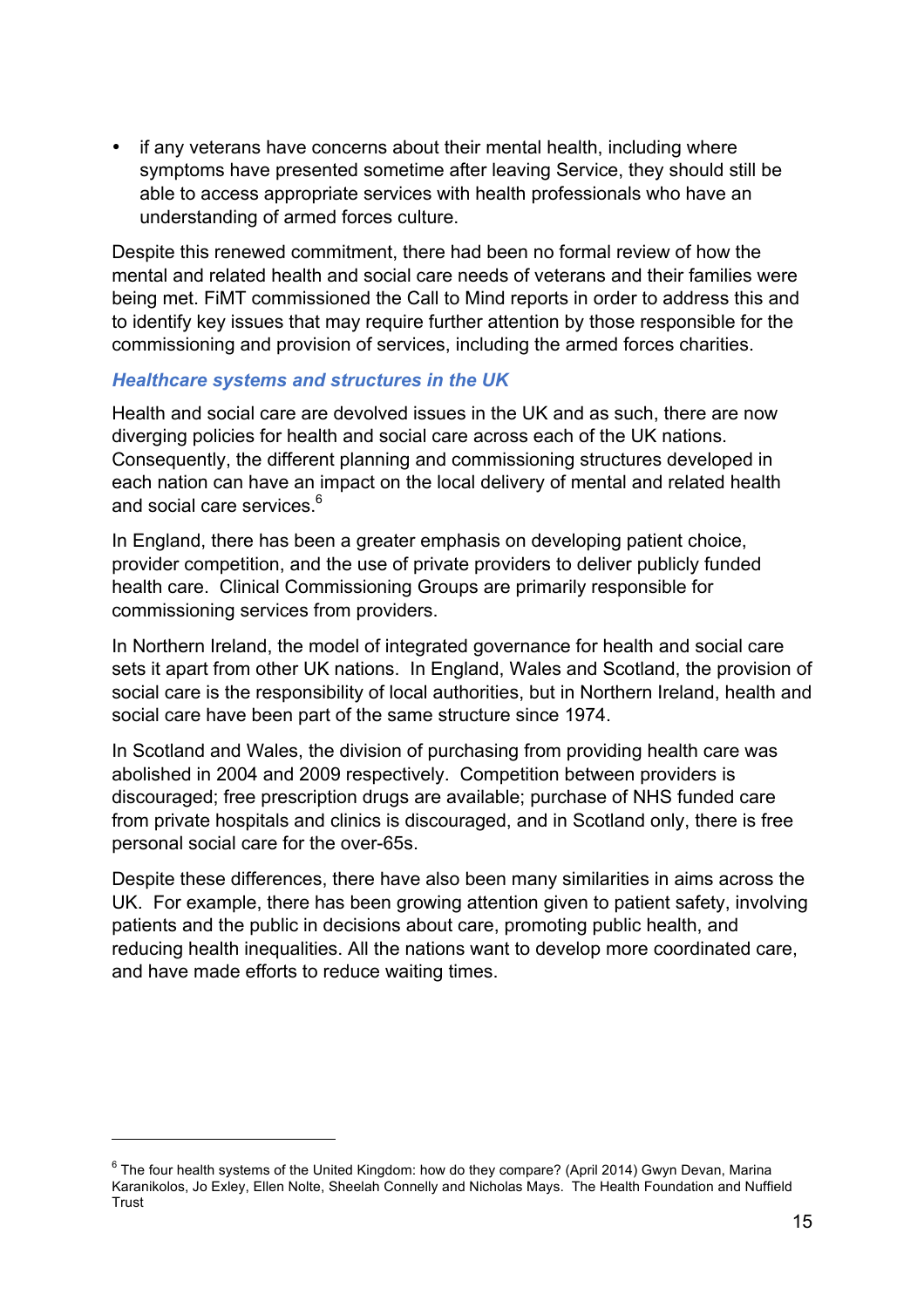### **1.2 Methods employed in the individual reviews**

The reviews were commissioned to explore the systems and processes by which the mental and related health and social care needs of veterans and their family members were addressed. A combination of methods was used, including desktop analysis of relevant documentary sources and research, and interviews and/or focus groups with key respondents from service commissioning and provision, including the armed forces charitable sector and with veterans and their family members.

Within each Call to Mind review, a desktop assessment was carried out of the strategic and commissioning plans to see how many of these plans mentioned veterans or involved health and social care needs assessments that took into account the needs of veterans. These regional strategic and commissioning plans potentially provide an important opportunity to consider veterans as a distinct population within a local area, to highlight their health and social care needs, and to ensure that they are included within local planning and funding processes and systems.

A total of 212 individual respondents took part in interviews and focus groups:

- 137 respondents were from the statutory and armed forces charitable services
- 75 respondents were veterans and family members

All interviews and focus groups were conducted on a confidential basis.

### **1.3 Outline of the report**

The report is structured around the common issues and key findings from the individual nation reviews:

- Section 2 Strategy, planning and assessment
- Section 3 Care pathways and service responses
- Section 4 Meeting specific mental and related health and social care needs
- Section 5 The needs of veterans' families
- Section 6 Conclusions

Examples of good practice from across the UK are highlighted in each section.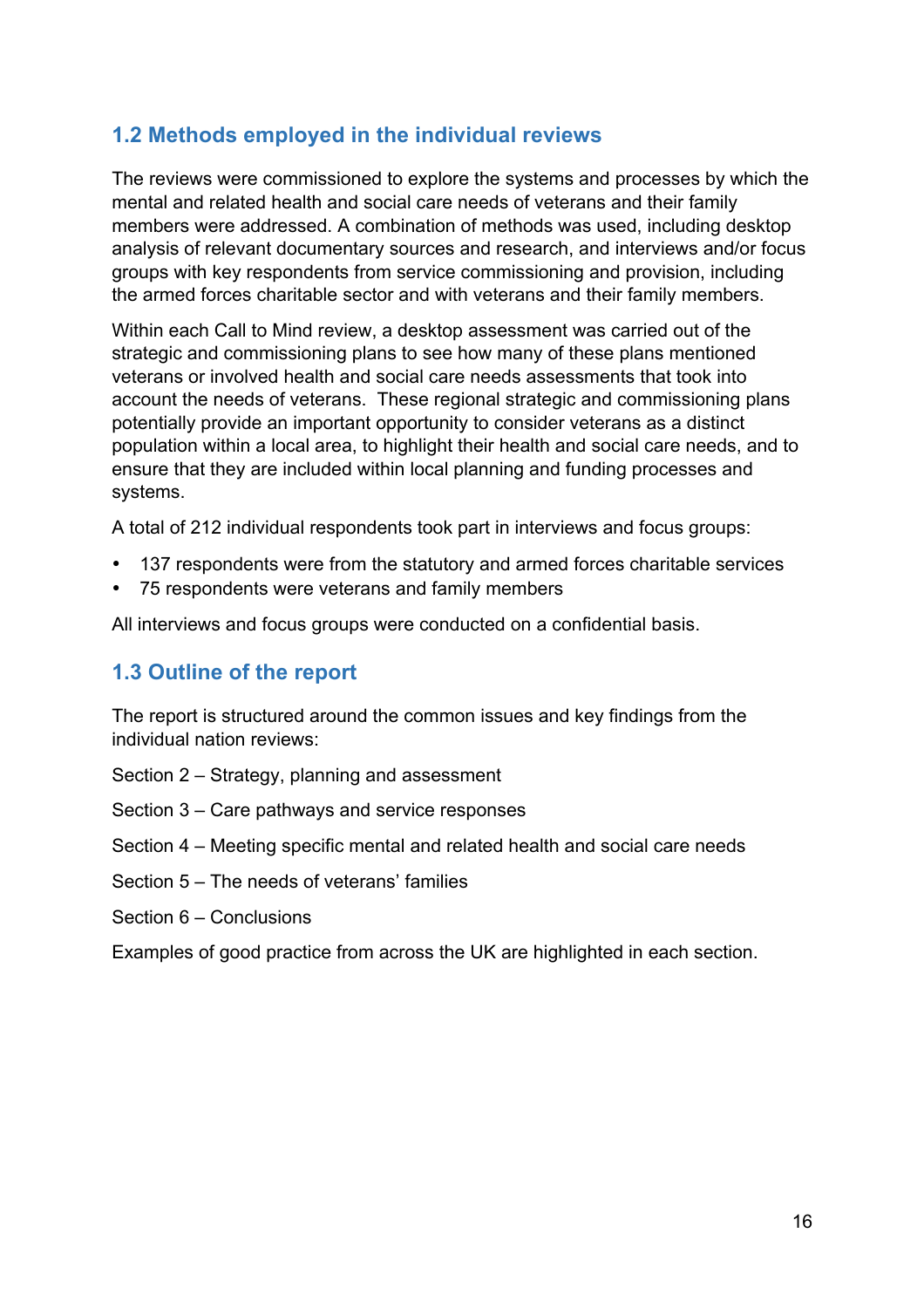# **2. Strategy, planning and assessment of needs**

Although each of the national reports are bespoke and have a distinctive focus reflecting the particular circumstances and systems of each nation, there are many similarities around the themes and issues raised by the review of strategies and policy documentation, and the views of respondents, veterans and their families, in relation to mental and related health and social care needs.

### **2.1 A common commitment**

Across the UK, there is a positive commitment to the Armed Force Covenant including the mental and related health and social care needs of veterans and their families:

#### *England*

The Health and Social Care Act 2012 confirmed the commitment of the NHS in England to supporting better health outcomes for veterans, including mental and related health problems. The commissioning of most health services for the armed forces (i.e. those who are registered in MOD GP practices as serving personnel, mobilised reservists and some families) is the responsibility of NHS England. NHS England has continued to develop its national strategy and operating framework for the armed forces, including veterans, for example, *Securing excellence in commissioning for the Armed Forces and their families* (2013), and the more recent *Armed Forces and their Families Commissioning Intentions* 2017/18 to 2018/19 (October, 2016). The latter, in recognition of NHS England's system leadership role, contained a commitment to procure specialist veterans' mental health services from April 2017. Clinical Commissioning Groups are the responsible commissioner for veterans' services at a local level.

#### *Northern Ireland*

In 2009, the Department of Health, Social Services And Public Safety (DHSSPS – known since May 2016 as the Department of Health) published a protocol, entitled *Delivering Healthcare to the Armed Forces - A Protocol for Ensuring Equitable Access to Health and Social Care Services.* The protocol recognised that armed forces families and veterans will have access to mental health services within the health and social care system on a similar basis as other members of the Northern Ireland population.

#### *Scotland*

In 2008, the Scottish Government set out a commitment to recognise the sacrifices of armed forces personnel and to acknowledge the contribution that the veterans' community makes to civil society in Scotland.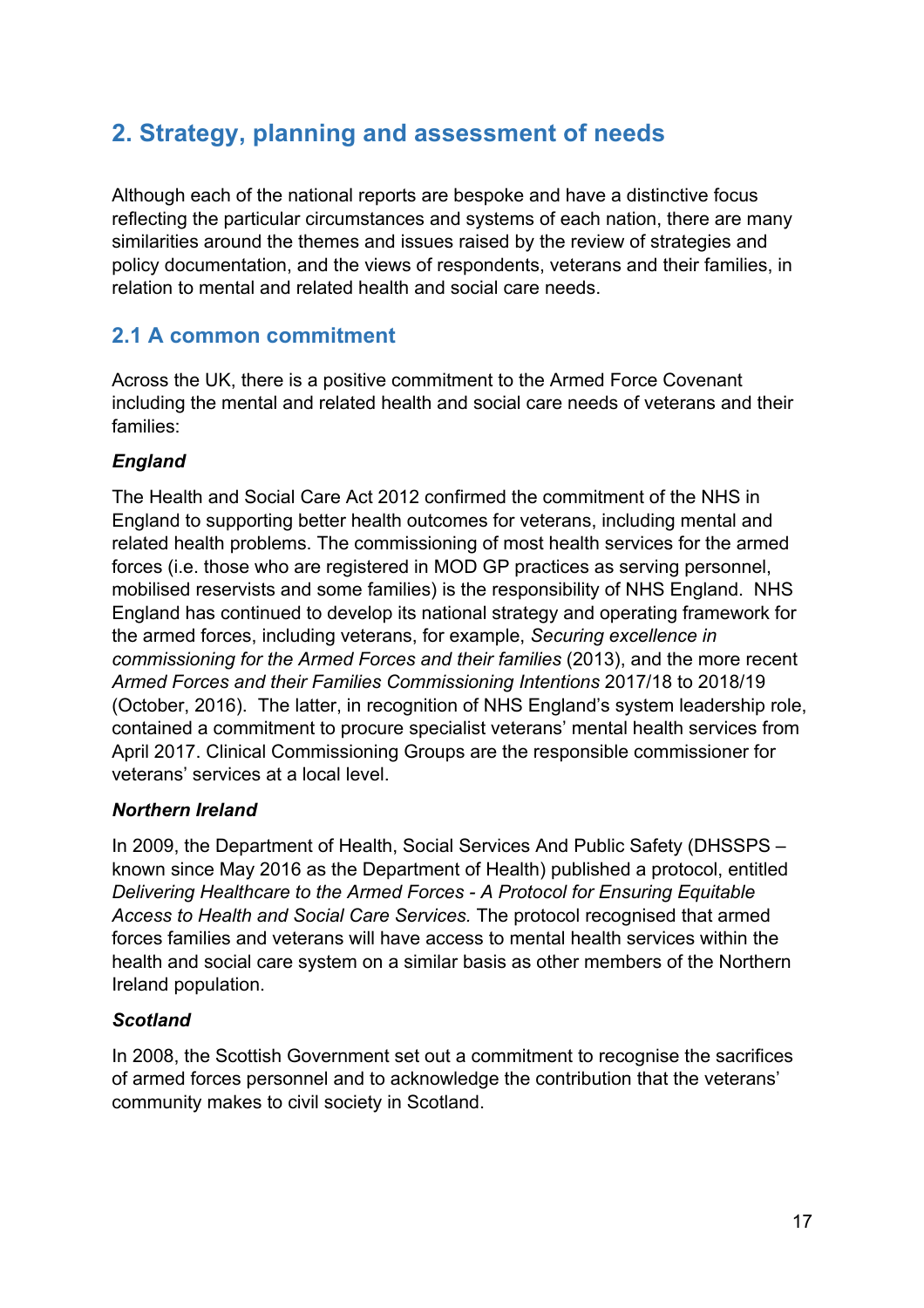This commitment included the need to address the health needs of serving military personnel, those leaving the Services as a result of ill-health or injury, and veterans whose health conditions could take many years to manifest and may not be obviously linked to their Service.<sup>7</sup>

#### *Wales*

In 2011, the Welsh Government published their *Package of Support for the Armed*  Forces Community in Wales<sup>8</sup>, as a complementary document to the Covenant. This included:

- supporting access and support for veterans through funding of the all-Wales Mental Health and WellBeing Service for Veterans (now Veterans' NHS Wales);
- Wales-wide publicity and information on the service and a website with information for each Local Health Board area for veterans;
- a free 24 hour phone mental health Community Advice Listening Line available to veterans; and
- health bodies and their staff to be reminded of their obligation to offer priority treatment and care for veterans whose health problems result from their service.

In addition, in 2012, the Welsh Government's cross-Governmental *Together for Mental Health<sup>9</sup>* Strategy's first delivery plan for the period 2012-16 included a commitment to '*ensure veterans receive services appropriate for their mental health needs'.*

### **2.2 National and local strategy and planning**

Despite the above commitments there are variances and some important gaps in national and local strategy and planning for meeting the mental and related health and social care needs of veterans and their families in the UK.

#### *England*

 $\overline{a}$ 

Although there is a strong national strategy focus through NHS England, this was not reflected in local areas, as evidenced by the extent to which veterans' mental health needs were (or were not) covered by Joint Strategic Needs Assessments (JSNAs) at a local level. In the Call to Mind: England (2015) review, out of a total of 150 local authority area JSNAs, fewer than half (40%) included a reference to the health needs of veterans. There were also variations in the way that the JSNAs addressed the health needs of veterans; for example, the majority of those that did address veterans, (82%) only had the word 'veteran' somewhere in the assessment as either a vulnerable group or one whose specific health needs should be addressed. Amongst the 18% that did have more detailed information, only a handful covered the full range of health needs including mental health needs. These variations in (and in most cases (60%) entire omissions of coverage of) veterans' health needs by local authority area JSNAs potentially have significant implications for accurate local

<sup>%</sup> http://www.gov.scot/Topics/Health/Services/Armed-Forces<br>8 https://www.gov.uk/government/news/support-package-for-welsh-servicecommunity-launched<br>9 http://gov.wales/topics/health/nhswales/healthservice/mental-healthservic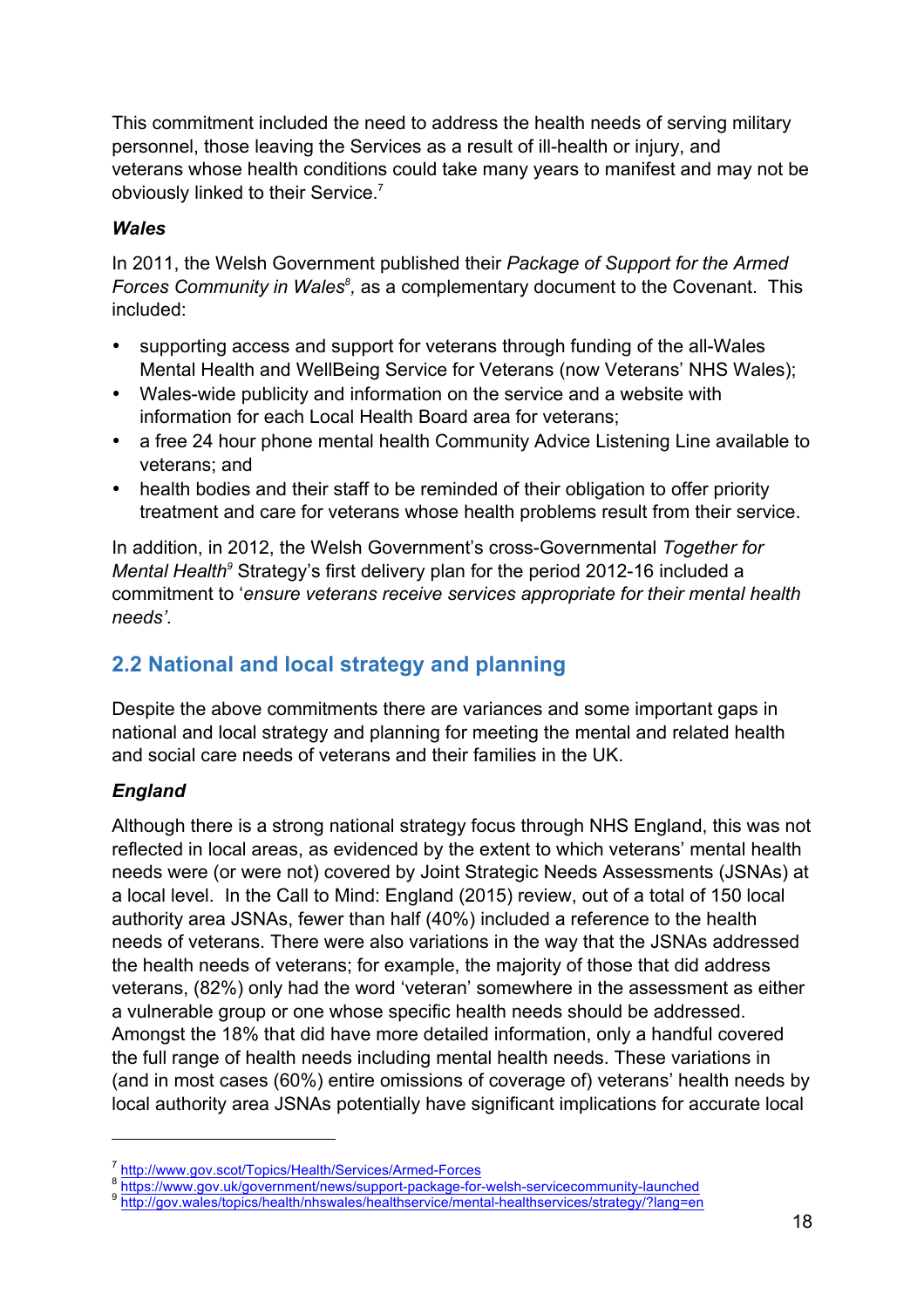area commissioning, and call into question whether veterans' health needs are being adequately addressed in Health and Wellbeing Strategies and CCG commissioning plans. It could also have an impact on local authorities meeting their statutory duties for public health in line with the Health and Social Care Act 2012.

#### *Northern Ireland*

The Northern Ireland Department of Health Business Plan<sup>10</sup>, and the Health and Social Care Board and Public Health Agency Commissioning Plan 2016/17<sup>11</sup> (which included the Local Commissioning Group Plans for the five Health and Social Care Trust areas and their individual corporate plans) were all reviewed. None of these plans made direct mention of veterans, however, a number did highlight the continuing impact of the Troubles<sup>12</sup> in Northern Ireland and the importance and need to tackle issues such as Post Traumatic Stress Disorder (PTSD) and suicide, and to support the victims and survivors of trauma for the general population, which would include veterans living in Northern Ireland.

#### *Scotland*

Of the Health & Social Care Partnership Strategic Plans, published by each of the 31 Integration Joint Boards, only one Plan mentions veterans; the *Midlothian Health and Social Care Joint Integration Board Strategic Plan 2016-19*<sup>13</sup>*,* which states: *"Veterans of the armed forces and their families can face many challenges upon leaving the services. These can include mental health issues, ill-health and disability affecting their quality of life and opportunities to find employment. Locally we are fortunate to have a dedicated support service based in Dalkeith - Lothian Veterans Service. This service provides advice on health, housing, employment and comradeship. We must develop closer links with this service and more generally ensure that veterans are signposted and provided with appropriate support."*

#### *Wales*

Out of the total of 7 Local Health Boards' Integrated Intermediate Medium Term Plans (IIMTP) only one, the Aneurin Bevan University Health Board in their *2015/16 – 2017/18 Integrated Medium Term Plan Technical Plan14* made a reference to veterans. This reference was within a table that provided an overview of the Mental Health and Learning Disability services community (Table 2.3 page 12). The chapter on the local population and its health needs (Chapter 3) makes no reference to veterans or the armed forces; but the Hywel Dda Health Board does reference the armed forces in the document entitled *Our Health, Our Future Hywel Dda Integrated Medium Term Plan 2016/17 to2018/19.15*

<sup>&</sup>lt;sup>10</sup> https://www.health-ni.gov.uk/sites/default/files/publications/dhssps/dhssps-business-plan-2015-2016.pdf<br><sup>11</sup> http://www.hscboard.hscni.net/download/PUBLICATIONS/COMMISSIONING%20PLANS/Commissioning-

Plan-2016-17.pdf<br><sup>12</sup> The term 'the Troubles' refers to the conflict in Northern Ireland between 1968 and 1998.<br><sup>13</sup> http://www.midlothian.gov.uk/downloads/file/6012/strategic\_plan<br><sup>14</sup> http://www.wales.nhs.uk/s<u>itesplus/d</u>

<sup>%20</sup>ABUHB%20IMTP%20Technical%20Plan%20draft%20v20%20Mar%202015.pdf

<sup>15</sup> http://www.wales.nhs.uk/sitesplus/documents/862/Item6iiHywelDdaIntegratedMediumTermPlan2016- 17to2018-19WorkinProgressJanuary2016.pdf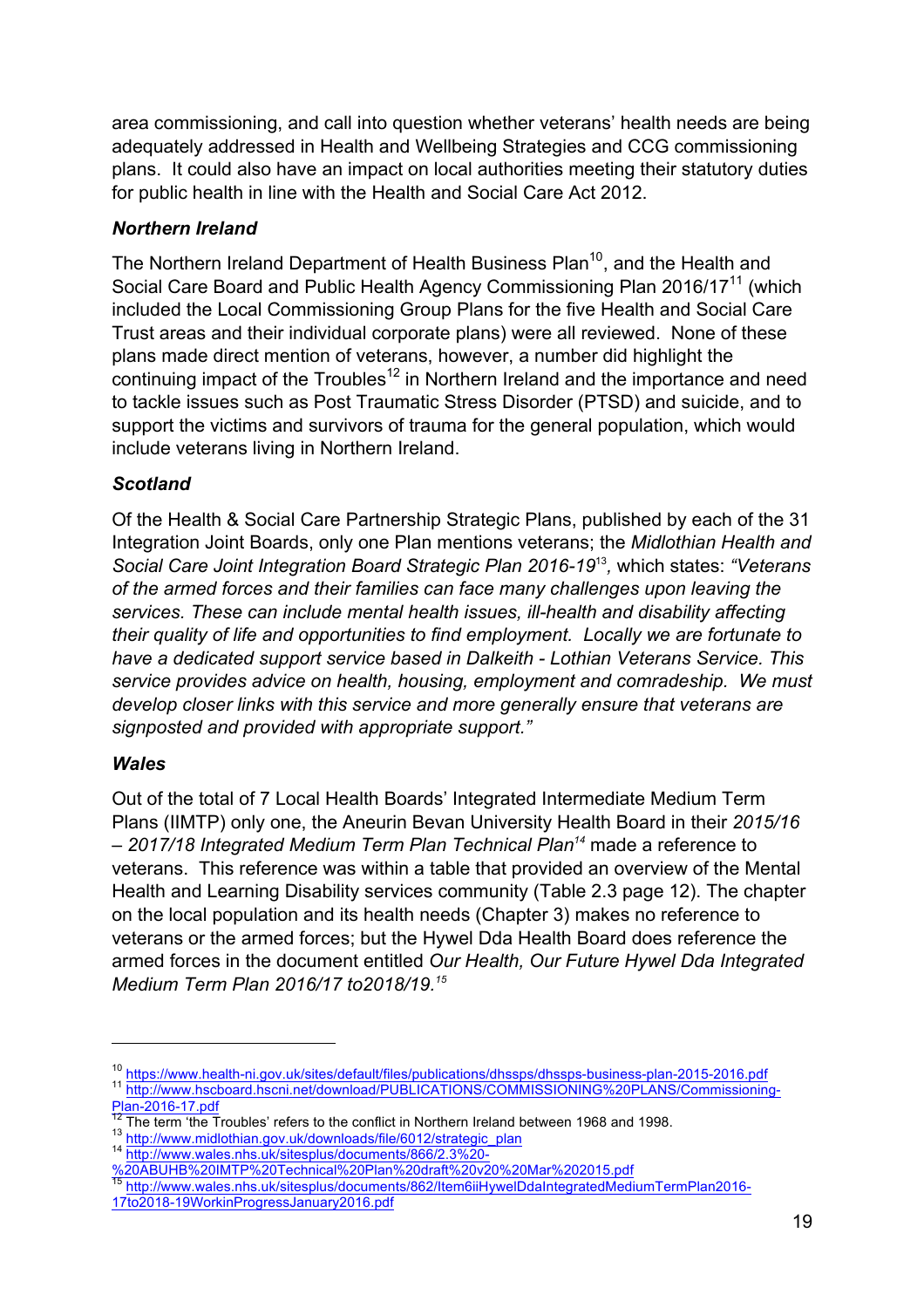# **Area of good practice: The Veterans Commissioner Scotland**

In Scotland**,** a unique addition to the regional strategic planning systems was the development of a Veterans Commissioner. Scottish Ministers identified the need for a Veterans Commissioner who would take a broader view of the public support provided to veterans and their families to assess what works and to make recommendations in order to help improve outcomes for veterans and their families.

The Veterans Commissioner is independent of the Scottish Government. The office of the Commissioner is non-statutory and carries no formal functions, powers or duties, but is able to provide impartial advice to the Scottish Government and other public sector organisations in the form of reports and recommendations designed to improve support for the veterans' community in Scotland and promote veterans as valued and valuable members within workplaces and communities.

The overall strategic objective of the Commissioner is to improve outcomes for veterans in Scotland by engaging with, listening to and acting on the experience of veterans, individually and collectively, and to provide leadership on veterans' issues by helping public services in Scotland focus on the needs of those who have served in the armed forces. The functions of the Commissioner are to:

- Review the support provided to veterans in Scotland, determine success (or not), find solutions and make recommendations to Ministers, local authorities and other public services;
- Provide leadership in changing negative perceptions of veterans in Scotland by seeking and promoting opportunities for veterans to demonstrate their skills, experience and resilience that they bring to communities and workplaces;
- Promote a more focused and accessible information environment for veterans so that they can navigate the support landscape and access the services that they need; and
- Match the contribution made by ex-Service personnel by influencing the direction of Scottish Government and wider public sector policy in order to help strengthen the support offered nationally and locally.

The work of the Veterans Commissioner has been noted with interest in the other devolved nations and in Call to Mind: Wales some respondents suggested that having a Veterans Commissioner, or more coordinated and practically-focused work across armed forces Forums, would help bring more strategic focus and leadership across Wales.

It was stressed by respondents in Wales that a Commissioner figure would need to understand issues such as planning and commissioning processes and how to build and manage relationships across agencies and sectors, rather than just being knowledgeable about the needs of veterans.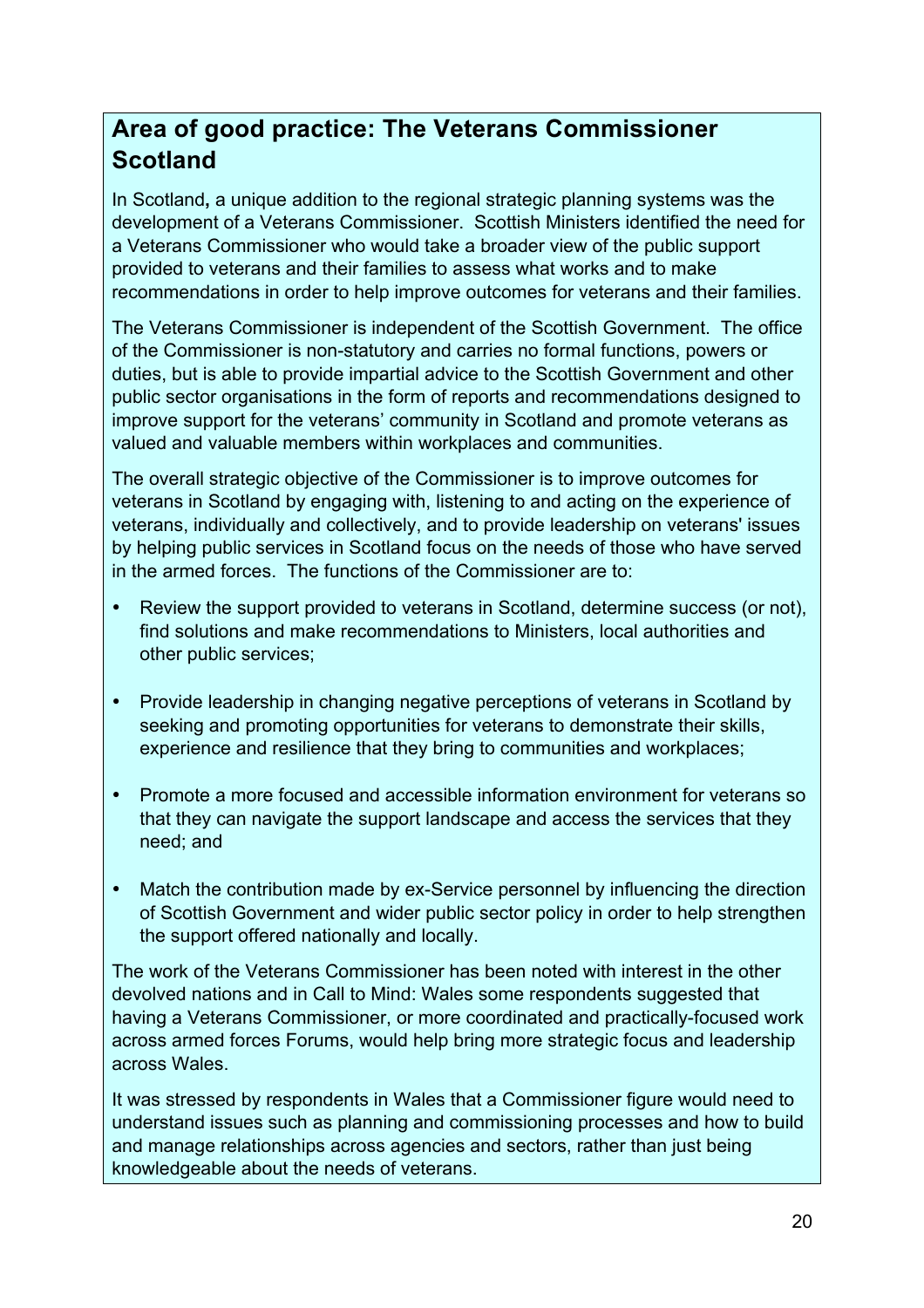### **2.3 Identification and assessment of mental and related health and social care needs**

#### *Population based health needs assessment*

The importance of having more robust evidence, data and information at a regional/local level was emphasised by respondents across all the reviews as being key to ensuring that veterans were included in local strategic and commissioning planning and funding systems. However, the lack of robust evidence, data, and information on the mental and related health needs of veterans was described as a significant gap.

Population based health needs assessment is an essential part of service planning and resource allocation to promote good health and mental wellbeing. It is a systematic method of identifying the unmet health and social care needs, including mental health of a population, and informing changes in the commissioning and provision of services to meet those needs. It builds up a clear evidence base of current needs and services so that decisions can be made about how to reduce any mismatch between what is needed and what is provided, and so can ensure the appropriate targeting of resources.

It can also provide an opportunity to make services more responsive to needs, to identify newly-emerging needs, to take account of the increasing knowledge base about effective interventions, and to harness the interest and experience of different respondents. It can, in fact, encourage partnership working between statutory and voluntary organisations, communities and service users, and involve them in service planning, which increases ownership and sustainability, and improves outcomes.

All the Call to Mind reports found that while there were examples of specific health needs assessments for veterans across the UK; there were significant shortfalls in the quality and completeness of these assessments:

- there is a lack of local area intelligence and data; for example, accurate identification of the number of veterans that reside in an area is needed, as is access to data on service utilisation amongst veterans who have approached or used primary or secondary mental health and/or other health services, including the armed forces charities;
- the majority of the assessments rely on household survey data. The Royal British Legion (RBL) Household Survey is one such example. Although these surveys utilise robust methods of data collection and analysis, there are limitations: the data combines the number of veterans with spouses and adult family members, and in terms of health needs, it is important to be able to distinguish between these groups more clearly. The data also only covers those living in private residential accommodation, which excludes veterans living in residential care establishments or other forms of supported housing.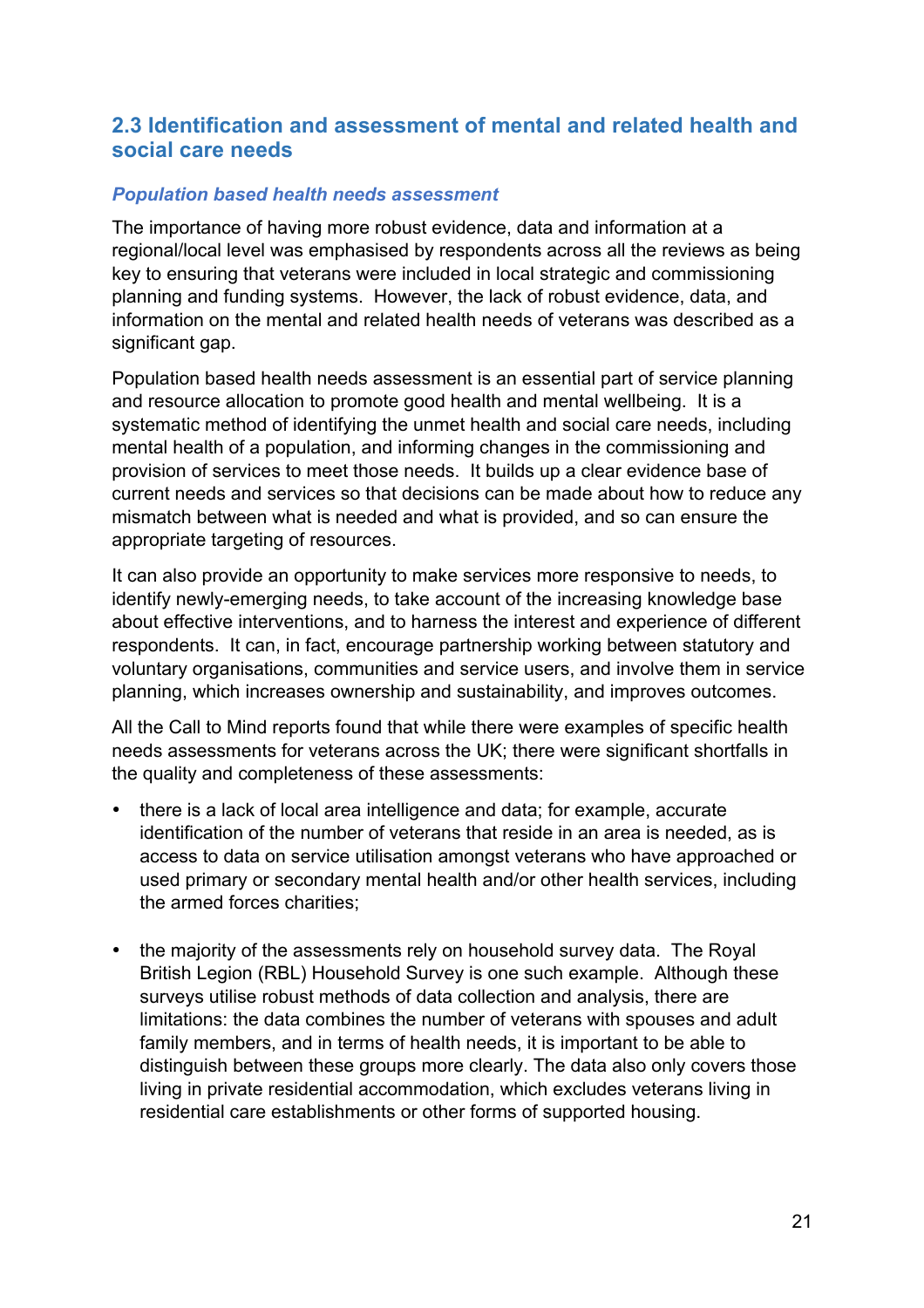- proxy measures for estimating the number of veterans living in their local areas, such as the Office of National Statistics (ONS) Population Trend Series data that used the 2007 Adult Psychiatric Morbidity Survey (APMS), are also commonly used. The APMS was a household survey of 7,461 private residents which contained some questions about previous military service, but the relatively small sample sizes involved, and the fact it was private residents only, made generalising this data more widely, or extrapolating it further to local authority area populations, problematic;
- the assessments are often out of date, for example, most pre-date the latest RBL survey, which contained some significant differences to previous surveys;
- data on service utilisation, especially amongst statutory services, is sparse and where it does exist it may not be shared;
- local data on the prevalence and incidence of mental and related health and social care problems in the veterans' community is limited. The most commonly cited research in health needs assessments comes from the longitudinal study conducted by the King's Centre for Military Health Research (KCMHR). This data does not easily translate to national, regional or local areas and it also relies on participants' self-diagnosis of problems and their remaining in the study over the longer term. This leaves open the risk of an underestimation of prevalence due to several possible factors: potential survey respondents may be reluctant to participate in the study in the first place, or may drop out of the study early; and due to the self-diagnosis element, there may be a reluctance in being identified as having a mental health problem due to perceived or actual stigma, or due to a lack of understanding or awareness about what constitutes a mental health problem; and
- veterans and family members are often not included in health needs assessments and their lived experience is therefore not reflected.

The problems highlighted above with respect to health and social care needs assessments make it difficult to produce accurate and meaningful comparisons between veterans and their family members and the general population. This is a particular problem in Northern Ireland where the available data on the extent to which mental health problems affect the Northern Ireland population and the factors relating to mental health problems were actually more limited than the data available in England, Wales and Scotland.

It is important to note that the difficulties in gathering data and the problems faced by veterans currently living in Northern Ireland are potentially more complicated and sensitive than those faced by veterans in the other nations due to personal security concerns, making it difficult for them to openly seek help for mental health issues and to provide information.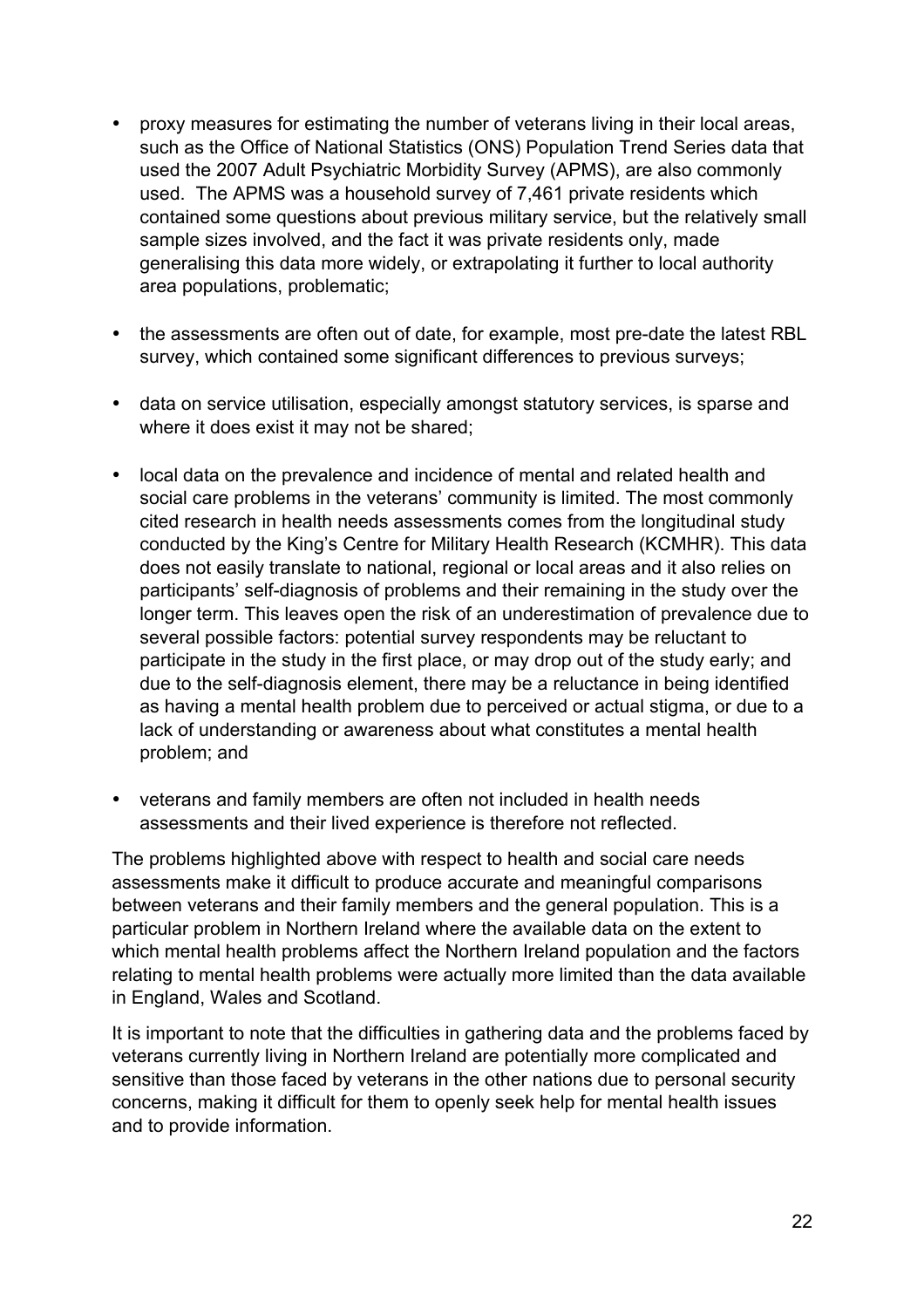### **2.4 Impact on the commissioning and funding of mental and related health and social care services**

All the Call to Mind reports concluded that the lack of information limited the extent to which veterans' needs could be taken into account by strategic planners and commissioners, particularly on a long term, sustainable basis, compared to other more easily identifiable population groups. Respondents across the UK raised concerns about the targeting and use of financial resources and whether it was reaching the veterans most in need.

In Scotland, for example, the Scottish Government reported that over £1 million has been provided in direct support to Scottish projects or organisations working with veterans.<sup>16</sup> The Call to Mind: Scotland report found that respondents welcomed this investment and the Government's ongoing commitment to veterans, but felt that without a methodical assessment of needs at either a regional or local level in Scotland, there was a risk that finite funds were not being targeted in the most appropriate way. A number of respondents stated that funds should be targeted at the greatest areas of need in order to address any gaps and unmet needs, and to improve regional and local planning for veterans in Scotland. It was stated both by statutory and voluntary sector respondents that this was an area that needed improvement.

Equally, in Call to Mind: Wales, several statutory and voluntary respondents emphasised that there was an "*awful lot of money and resources"* in the armed forces charity sector. However, they highlighted the lack of a coordinated, strategic and sustainable approach to planning/commissioning for veterans' needs across Wales as a whole. In Wales, while voluntary sector bodies were encouraged to work collaboratively, they were effectively competing between themselves and with statutory sector partners for short term funding. Although short term funding could act as a useful incentive for them to provide innovative, creative solutions, they were not given the longer term funding to then provide these solutions on a sustainable basis. This short term approach to planning/commissioning meant that some key bodies within partnerships and pathways, who were recognised as providing high quality services, were "*scrabbling round for cash"* and at risk of dropping out at any time; rather than being seen, and funded, as part of an overall delivery framework across the country.

This was seen by some respondents as putting at risk the progress that had being made in Wales with regard to veterans' mental health, including the establishment of effective care pathways and multi-agency partnerships. The lack of coordination across Wales as a whole, and competition between partners across sectors over funding, was widely felt to be confusing and to be acting against partnership working in the best interests of patient outcomes.

<sup>&</sup>lt;sup>16</sup> Renewing Our Commitments (February 2016) The Scottish Government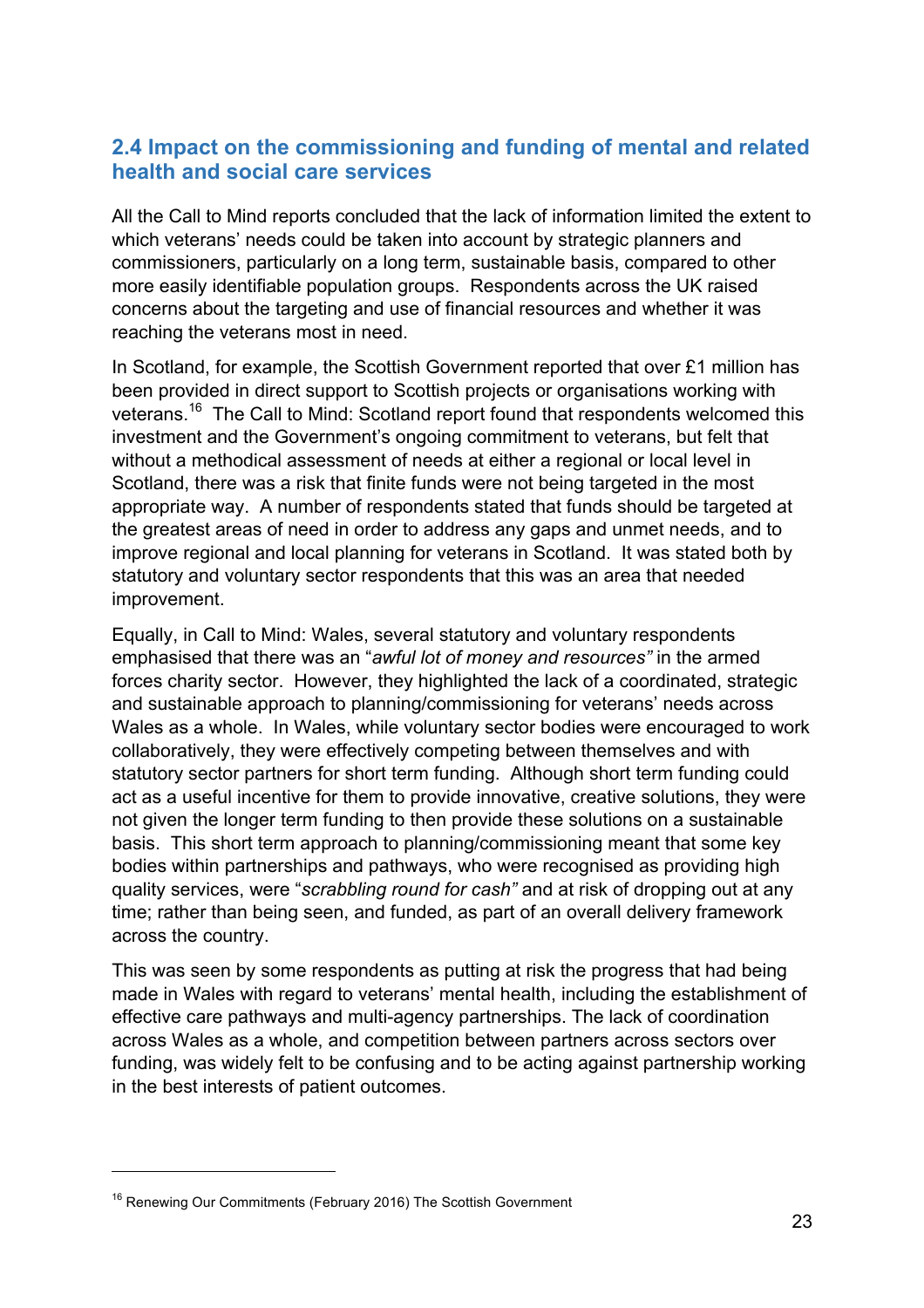In Northern Ireland, the armed forces charities provide valuable support to the armed forces community and there are a range of specialists and general health and social care services provided by voluntary sector organisations, which members of the armed forces, veterans or their families can access. Veterans with mental health needs also have access to a range of pharmacological and some therapy-based treatments from health and mental health services. In Northern Ireland, however, there are no veteran specific services in the statutory sector.

It was stated by a number of respondents in the Call to Mind: Northern Ireland review that due to the complex history of Northern Ireland, unlike the other UK nations, measures and provisions specifically aimed at veterans could not be promoted or developed under the equality legislation within Section 75 of the Northern Ireland Act 1998.<sup>17</sup> Respondents thought that the strict interpretation of the equality legislation prevented the adoption of the kind of measures introduced to support veterans elsewhere in the UK and to raise veterans' awareness of the services to which they could have access in both the statutory and voluntary sectors. In Northern Ireland, the armed forces charitable sector is also thought to be less developed compared to the rest of the UK.

In England, there has been a recent concerted effort to consolidate and improve the funding and procurement of nationally commissioned veteran specific services. This is in part due to the issues raised in the Call to Mind: England (2015) report, but NHS England has also undertaken an extensive engagement programme with veterans and family members in England that has been used to directly inform the current commissioning intentions.<sup>18</sup> However, Call to Mind: England raised similar concerns to those in Wales and Scotland regarding the distribution of funding for the armed forces charitable sector and the degree to which these services are able to form part of an integrated network of services for veterans and their families at local levels.

<sup>&</sup>lt;sup>17</sup> Section 75 of the Northern Ireland Act 1998 A Guide for Public Authorities (April 2010) Equality Commission for Northern Ireland

<sup>18</sup> NHS England (2016) *Developing mental health services for veterans in England engagement report* Prepared for NHS England by NEL Commissioning Support Unit September 2016.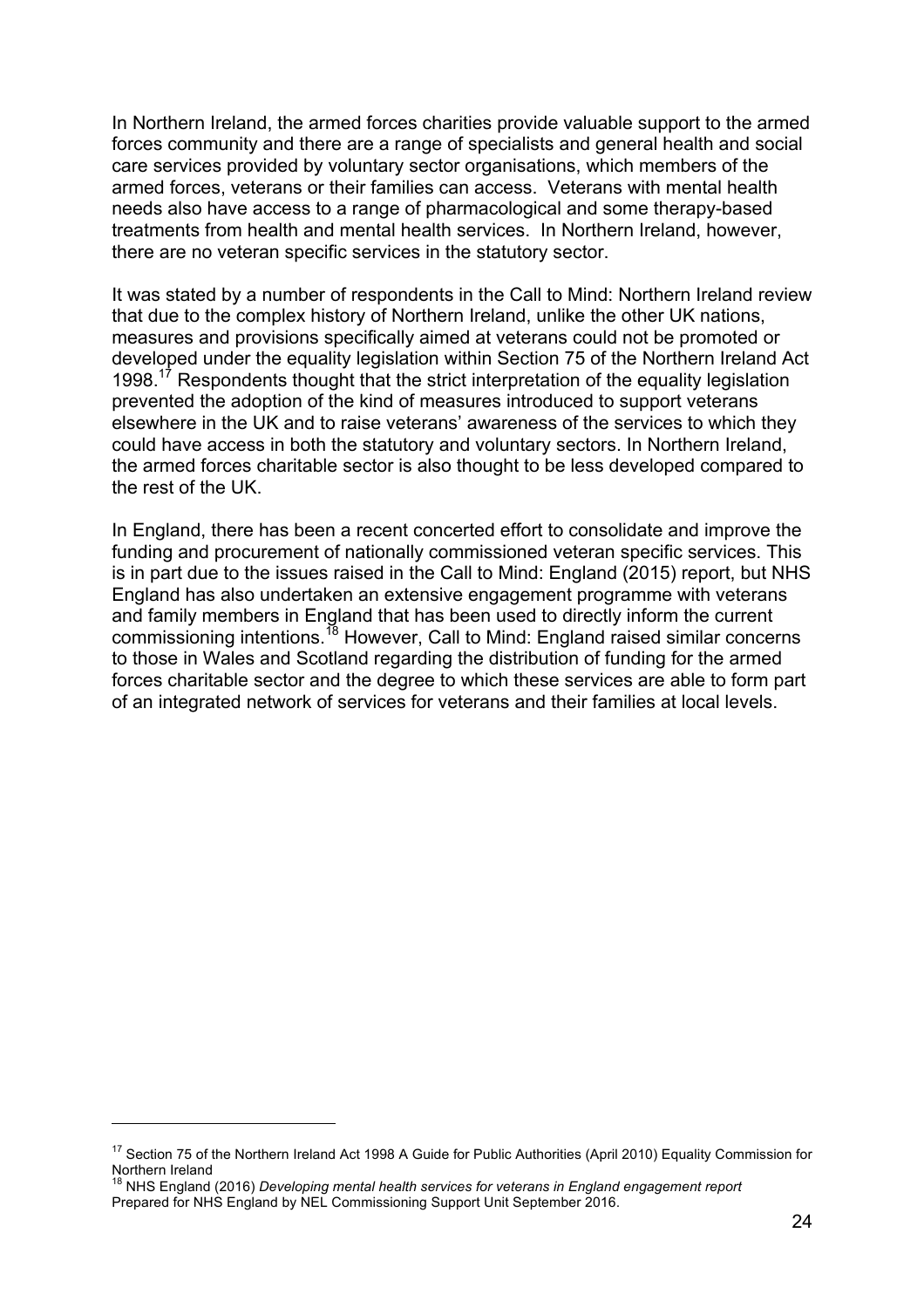## **3. Care pathways and service responses**

The relative lack of focus on the mental and related health and social care needs of veterans in local commissioning and service plans, underpinned by the limitations in health and social care needs assessments and subsequent impact on funding and procurement of services, have all contributed to a very varied picture of care pathways and service responses across the UK. There are examples of good practice and these are highlighted in a later section, but there are also some common issues that impact on care pathways and service responses.

### **3.1 Prevention and early identification – transition issues**

Returning to civilian life presents new opportunities and challenges, and many veterans will experience a period of adjustment while transitioning from the Service and military life. The majority will adjust to civilian life within a relatively short period of time and go on to enjoy fulfilling lives. However, some people may find the transition into the civilian world harder for a variety of reasons, including:

- feeling uncomfortable with the lack of structure and goals compared with military life;
- missing the adrenaline rush of physical and life-challenging situations;
- worrying about finances;
- feeling isolated and alone;
- having difficulty concentrating;
- experiencing feelings of anger or irritability or having trouble sleeping;
- dealing with the death of friends with whom they served; and
- dealing with chronic pain or other physical health conditions.<sup>19</sup>

A poor transition may lead to the development of mental health issues in later years, such as depression, stress or anxiety. This, in turn, can lead to the breakdown of relationships, unemployment, homelessness and multiple and complex health issues.

Each of the Call to Mind reports highlighted the importance of a good transition particularly for the most vulnerable veterans who may additionally have to deal with leaving the Service early, pre-enlistment issues, or who may be returning to complex family situations that could have an impact on their mental health and general wellbeing. Progress has been made in addressing transition issues, but there are some areas where further improvements are still needed:

<sup>19</sup> http://maketheconnection.net/events/transitioning-from-service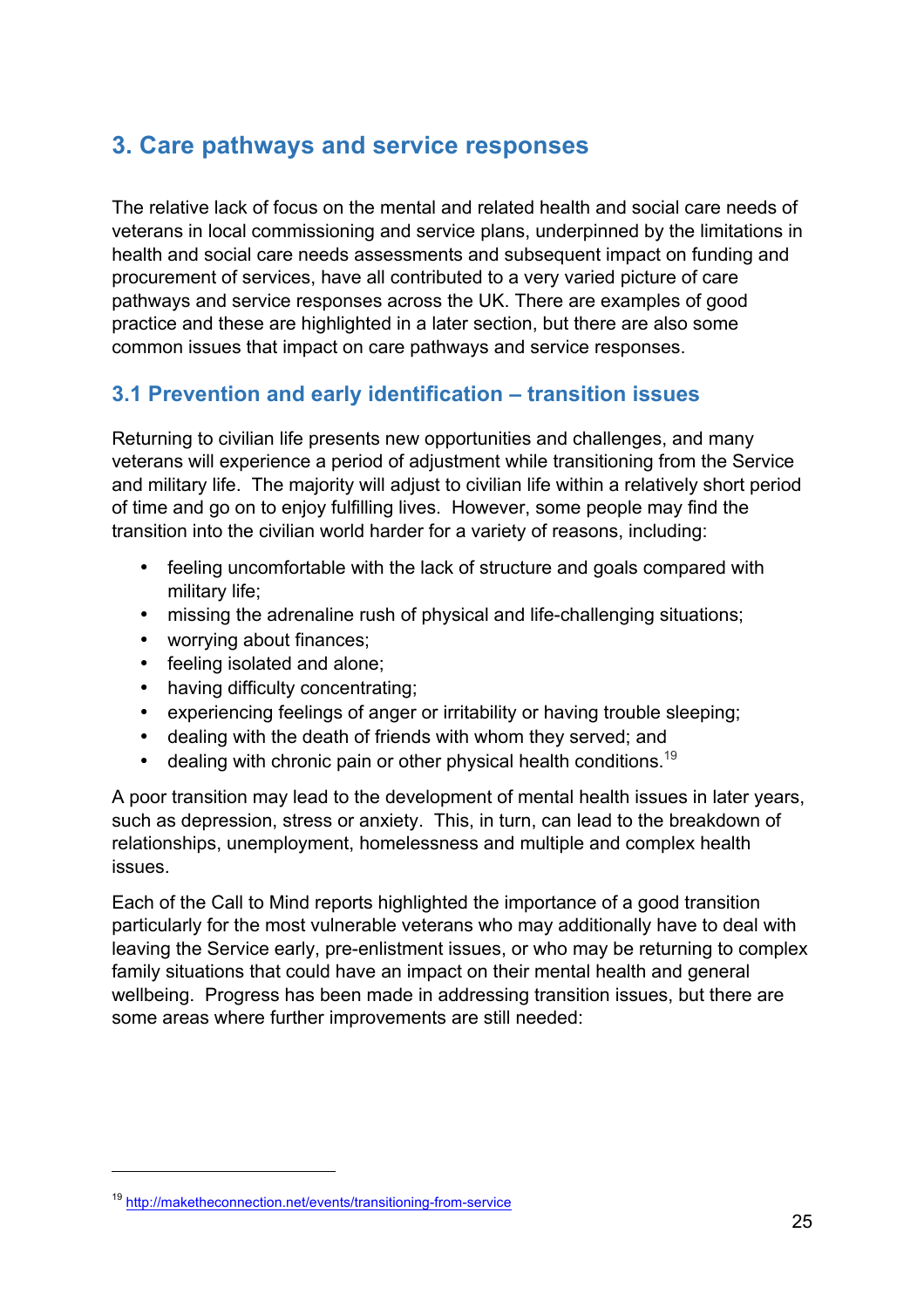- there is a need for greater attention to the preparation for transition that addresses stigma about mental health issues and problems, and informs people about how to access help and support in the community;
- early Service leavers (ESLs), meaning those who leave the forces in the first four years of joining or leave compulsorily within that time, and particularly those ESLs who are of a younger age, are known to be vulnerable to mental and related health and social care needs. Although there is greater recognition of this, there still needs to be more collaboration between the MOD and health services on identifying and meeting the needs of this group;
- various aspects of transition back to civilian life can be stressful for veterans and families including housing, welfare, employment and education. More needs to be done to help prepare veterans and their families to cope better with the practical daily demands of civilian life, especially around managing finances. These were seen as key factors both in the early identification and prevention of mental health problems;
- there is a need for better data sharing between the MOD, health services and voluntary sector agencies, particularly around the transfer of military medical records to health services; and
- the security concerns of veterans returning to live in Northern Ireland need to be appreciated. For example, Catholic veterans returning to their Catholic communities from the armed forces may find it difficult to find anyone they can discuss their experiences with and to acknowledge any difficulties.<sup>20</sup> This can give rise to complex and widespread mental and related health issues, which can be left untreated as veterans and their families feel unable to come forward and ask for help and support.

# **Area of good practice: Support for transition**

 $\overline{a}$ 

The Scottish Government are committed to helping Service personnel make a positive transition and, through the Scottish Veterans Fund, have provided funding to a range of projects that deliver outreach, advice and support services to veterans transitioning to civilian life. In March 2016, the Scottish Veterans Fund announced grant funding of £120,000 to projects delivering employability and health and wellbeing services.

The projects being supported include the provision of bespoke housing advice and information service for disabled veterans; comradeship and befriending events for veterans to combat isolation and to promote mental and physical health; and virtual job and careers fairs.

<sup>&</sup>lt;sup>20</sup> http://sluggerotoole.com/2014/03/23/homecoming-are-british-military-veterans-in-northern-ireland-coping/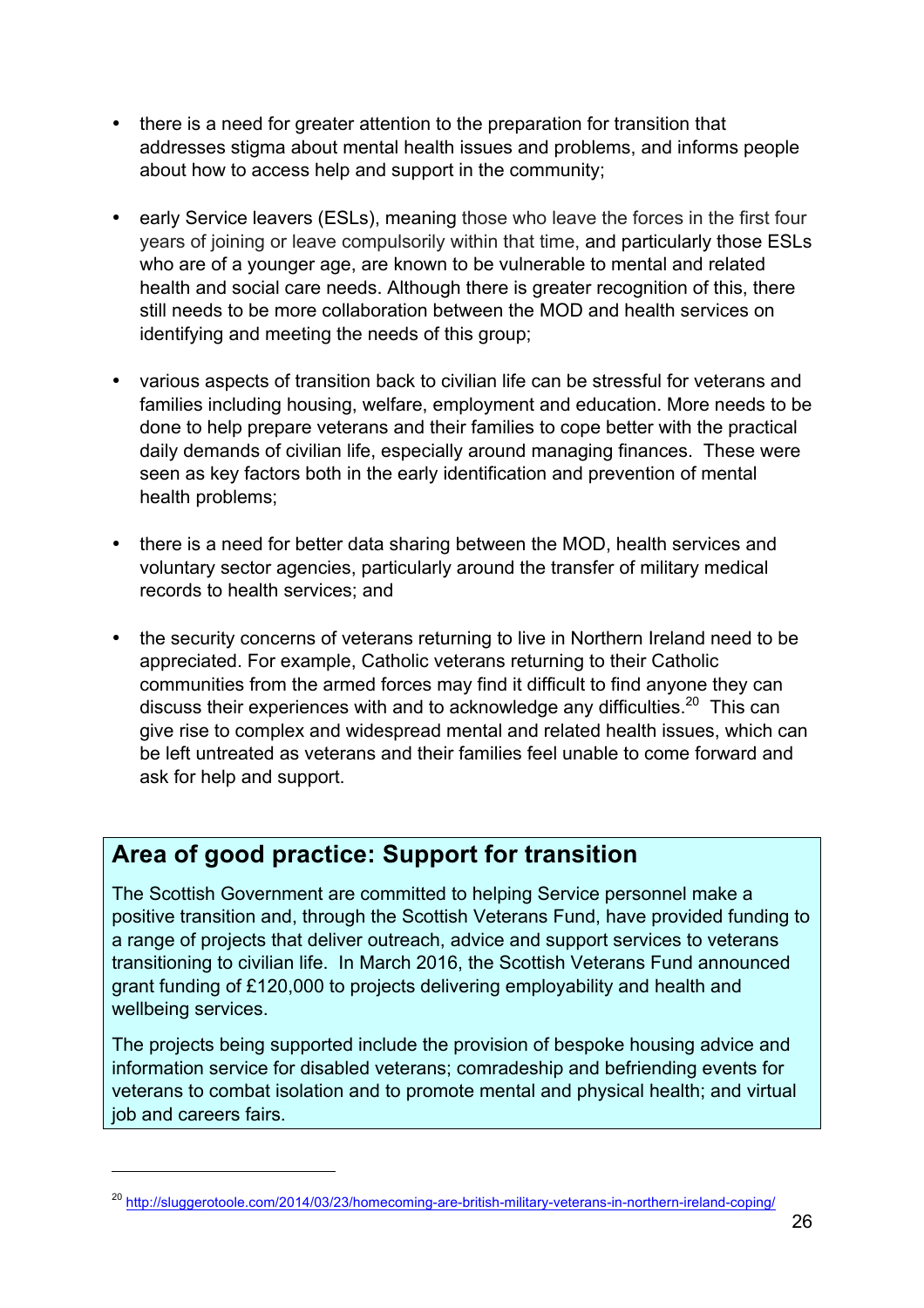### **3.2 Access to information and support in the community**

It is vital that veterans have easy access to clear and accessible information once they have left the Service, whenever they require it. In regards to accessing health care information, a veteran's ability to do so may be reliant on their previous knowledge and experience; for example, understanding how to register with a GP and how to access support provided by voluntary sector services. This type of information is often available in leaflets and other forms of information issued by a range of organisations and on a variety of websites.

Equally, professionals in mainstream services such as the NHS or local authorities also need ease of access to information so, for example, they can make appropriate onward referrals.

However, online resources can be confusing at local levels. Veterans often reported finding it difficult, confusing and complicated to navigate these websites in order to find the information they wanted or needed. Information on websites for both veterans and professionals is often unclear or difficult to find and can result in uncertainties about which services are providing evidence based treatments.

Problems in accessing appropriate support and services amongst veterans are also influenced by their awareness, perceptions and experiences, which can lead to confusion about the various options for help on offer, and which services are provided by which service provider (i.e. by the armed forces charities sector, or by statutory services in the NHS, or by local authorities). It is clear from the Call to Mind reports that some veterans do not routinely access general health and social care services because they find the systems and procedures confusing and difficult to navigate. Some of these veterans are likely to be at higher risk of poor physical health and/or mental health, which if left untreated, can increase in severity through their life leading to more severe or increased demand on services later, and in turn, increased health and social care costs.

Making these improvements to the care pathway will require a range of responses. such as service providers working together at national and local area levels; greater use of informed signposting support to help veterans and family members navigate the care pathways and service options; and local pathway redesign to improve service integration by, for example, co-locating or embedding health care staff within community or charity based services. This latter example in particular can help improve navigation and access for those clients with multiple issues who therefore need access to several services at the same time.

The practical, emotional, and support needs of families of veterans with mental health problems are also thought to be areas in need of attention, both in terms of access to information and in terms of the services available. There is a need for easily accessible information, stored in one place, covering the range of services available to veterans and their families at a local level. This would benefit professionals and veterans and their families, especially for those who are new to an area.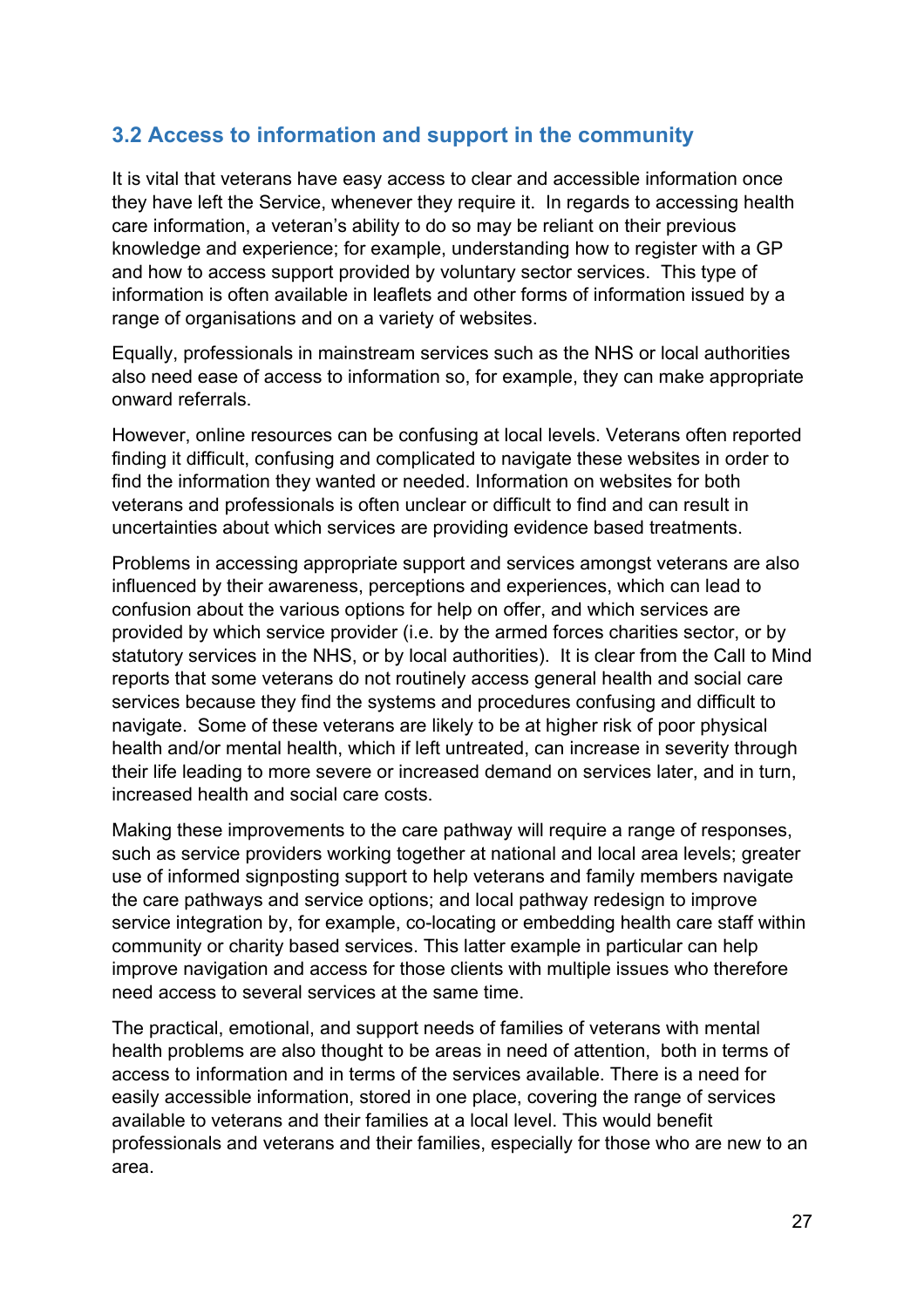In Northern Ireland, it can be difficult for services to signpost and provide information specifically for veterans on how to access appropriate services due to the strict interpretation of the equality legislation and perceptions that this would result in preferential treatment.

In November 2016, the Ministry of Defence announced £2 million for the development of a one-stop-shop service to support British armed forces veterans in need. The new service, called Veterans' Gateway, was launched in May 2017. The Veterans' Gateway was created to make it easier to navigate the large number of organisations that exist to support those who have served in the forces. It provides a first point of contact for veterans and their families through which to access information, advice and support on a range of issues, including health care, housing, and employment, in a single location.

The Veterans' Gateway has a website as well as online chat, telephone and text message services available to any veteran, from anywhere in the world, 24 hours a day. Veterans can also access face-to-face support through the Veterans' Gateway network of partners across the UK and overseas.<sup>21</sup>

### **Areas of good practice: Improving information**

In 2011, as a complementary document to the Covenant, the Welsh Government published a *Package of Support for the Armed Forces Community in Wales*. The commitments included Wales-wide publicity and information on the service, a website with information for each Local Health Board area for veterans, and a free 24 hour phone service for mental health related issues, available to veterans, called the Community Advice Listening Line.

Veterans Scotland plays a leading role in coordinating information and advice about the support available to veterans by providing links through their *Veterans Assist* website $^{22}$  and promoting the use of portals provided by NHS Scotland and Citizens Advice Scotland. *Veterans Assist* provides an important link in ensuring that all veterans can access vital support and information on housing, employment and education, health and wellbeing, and comradeship and remembrance, as well as veterans' organisations or activities and events taking place in Scotland.

<sup>&</sup>lt;sup>21</sup> http://www.britishlegion.org.uk/community/news/poppy-support/veterans-gateway/<br> $^{22}$  www.veterans-assist.org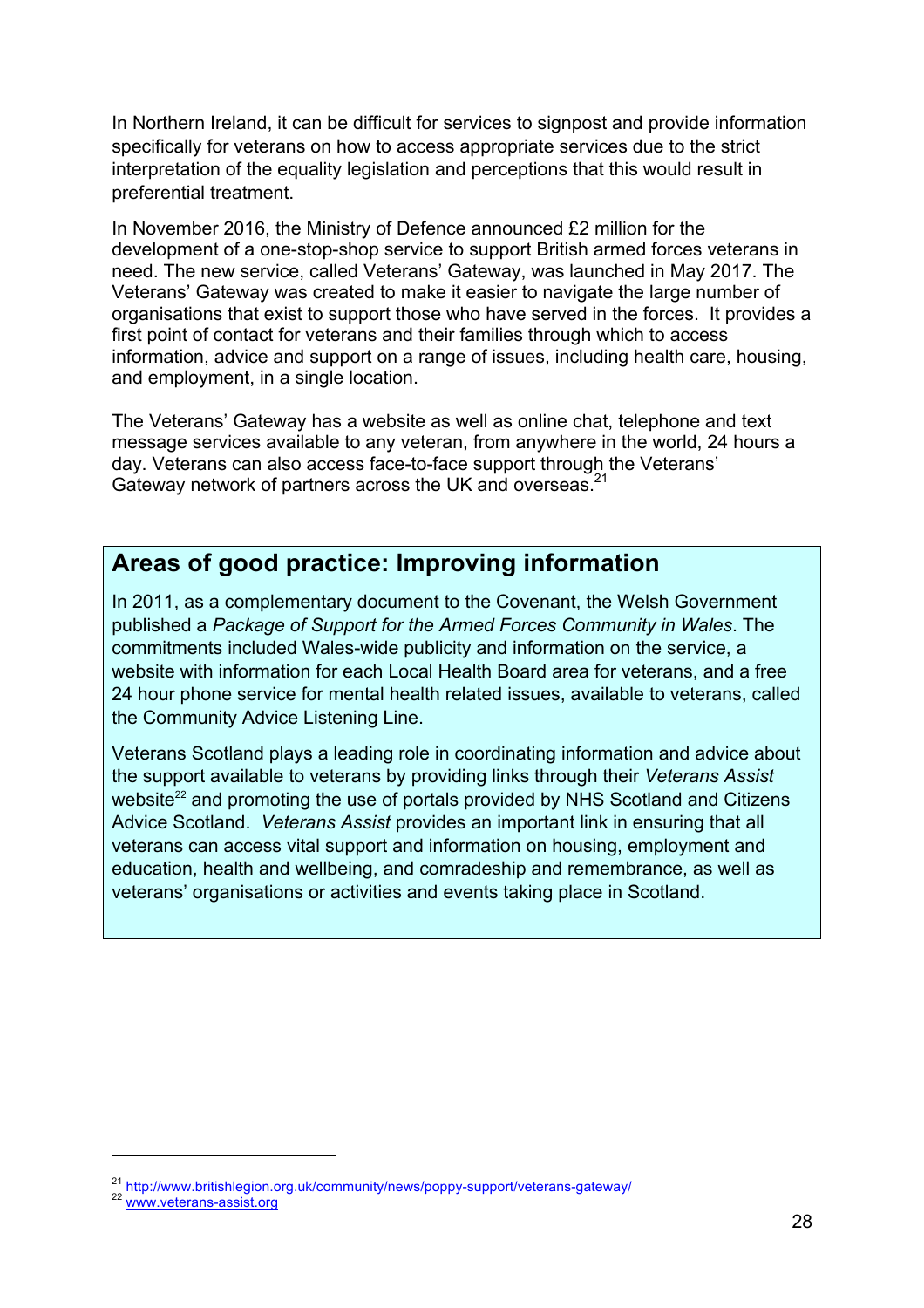### **3.3 The Armed Forces charitable sector**

There is recognition across the UK that armed forces charities and the voluntary sector have an important role to play in signposting, providing assessments and treatment, and helping to improve and support veterans engaging within the statutory sector, including the NHS, local authorities and the criminal justice system.

There are a number of UK-wide armed forces charities that have a strong presence in each of the nations. However, there is also recognition of the importance of having local charities, offering practical support at a local level, that have the local knowledge and understanding of the specific legal framework, language (specifically in Wales) and culture of the nation involved.

With the exception of Northern Ireland, there are concerns around the growth of the voluntary sector. The multiplicity of armed forces charities and confusion about care pathways are viewed as creating additional problems in accessing and benefiting from care pathways:

*"A lot of the charities are only signposting but if this doesn't result in people accessing and staying in treatment then it's a waste of money".* (Voluntary Sector Stakeholder, Call to Mind: England).

*"They were well intentioned people who set it up but they didn't appreciate the level of the challenge and couldn't cope with the issues that people presented with".* (Voluntary Sector Stakeholder, Call to Mind Scotland).

There are also some concerns that the perceived proliferation of armed forces charities has created confusion and that some are providing treatments that lack an effective evidence base:

*"The charities need to design services on the evidence and not interests".* (Voluntary Sector Stakeholder, Call to Mind: England).

In Scotland, respondents expressed concerns that there was a risk of there being too many voluntary sector services focused on the mental health needs of veterans in Scotland, which could result in a *"danger of reinventing the wheel"*. Professionals and veterans stated that the large number of voluntary services made it difficult for veterans to know who to approach and for professionals, such as GPs, to know which would be the most appropriate service(s) to refer their patients onto:

*"There is a degree of dilution – there are over 400 charities but I only know ten. People don't know where to go and what is on offer".* (Statutory Sector Stakeholder, Call to Mind: Scotland).

In Wales, the size and diversity of the armed forces charity sector were seen as contributing to confusion among practitioners and individuals. Too many organisations were, in essence, offering potential support to the same individuals and "*competing for business and patients*". Concerns were expressed in Wales that while the responsibility for mental and related health issues rests with the NHS and local authorities, there is an over-reliance on the voluntary sector.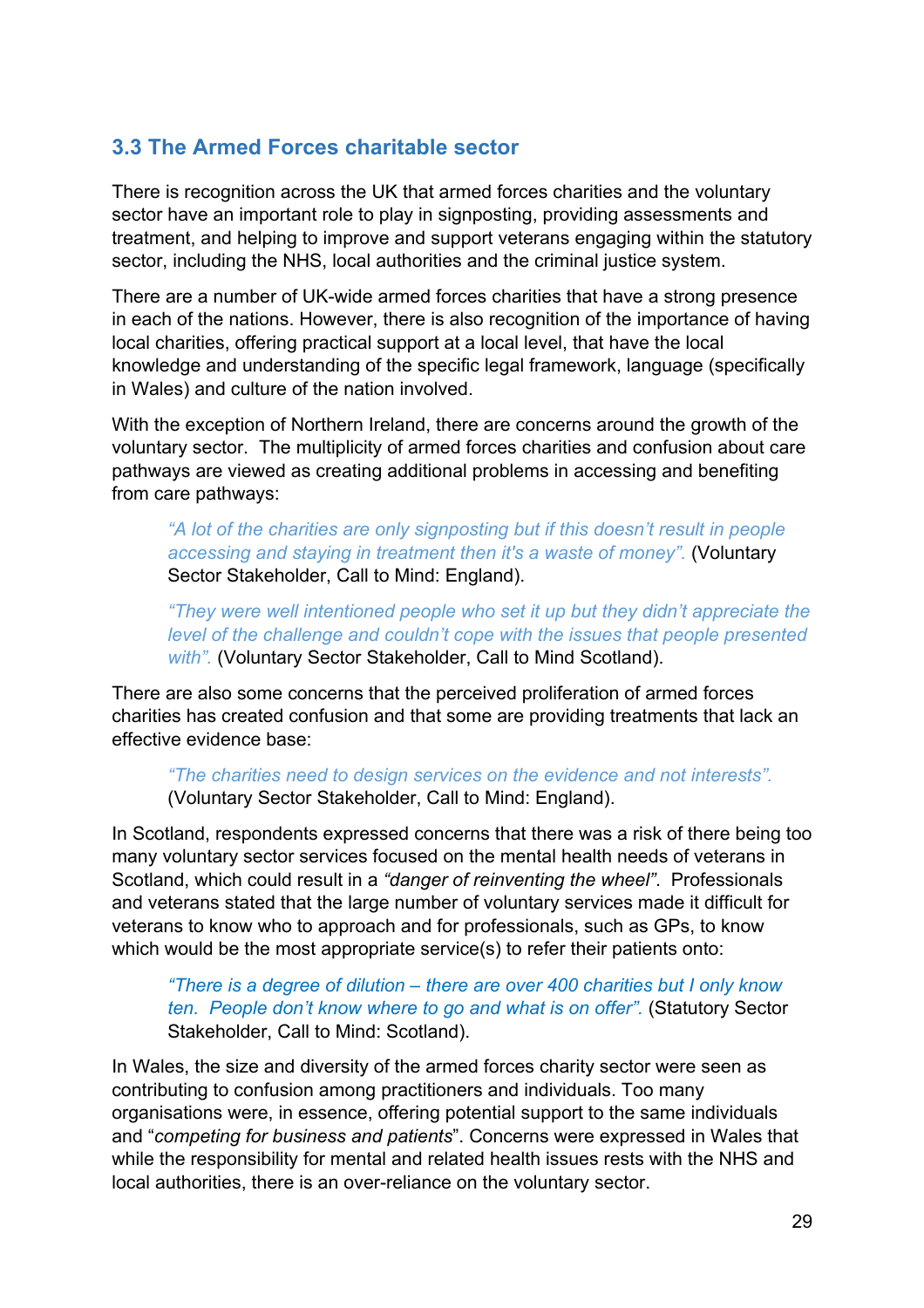In Northern Ireland, the majority of services for veterans are provided in the armed forces charitable sector. Although these services are viewed positively, it was thought that there needed to be more planning and consideration around use of resources and the development of services in the voluntary sector:

*"The voluntary sectors' has had over 20 years of funding and services have been developed on an ad hoc basis, but we need more coordination and planning of services, and we need to think about the needs of service users".* (Statutory Sector Stakeholder, Call to Mind: Northern Ireland).

There are strong concerns about quality assurance and governance issues within the armed forces charity sector. For example, cases were cited in Wales where harm had been caused to vulnerable individuals. This was thought to be as a result of wellmeaning individuals lacking necessary technical expertise and/or 'rogue' organisations seeking to exploit public goodwill and readiness to donate money for veterans.

There is a view amongst respondents across the UK that there needs to be an accreditation system for the armed forces charities that would enable veterans and service providers to distinguish which ones were appropriate and effective:

*"Part of the challenge is looking at the whole wide range of provision dropping out of the voluntary sector, it tends to be unregulated and we don't have a handle on organisations that tend to be offering services, for example, unregulated psychological therapies".* (Voluntary Sector Stakeholder, Call to Mind: England).

*"We need to have a way to judge what's effective and we should only fund things that are already established as working, that have an evidence base".*  (Statutory Sector Stakeholder, Call to Mind Scotland).

*"There needs to be better regulation and training for voluntary services that provide psychological services".* (Statutory Sector Stakeholder, Call to Mind: Northern Ireland).

Scotland is the first of the devolved nations to begin to consider taking action in this area. In response to the concerns raised, Veterans Scotland identified the need for a regulation and standards framework that would:

- Provide quality assurance around clinical operational activities;
- Provide confidence and improve client referrals; and
- Define the activity standards of voluntary sector providers for non-clinical therapies and their aspirations for development and improvement.

At the time of the Scotland review, discussions were being held with a number of parties with a view to developing an analysis of the requirement and development of a bespoke assessment system.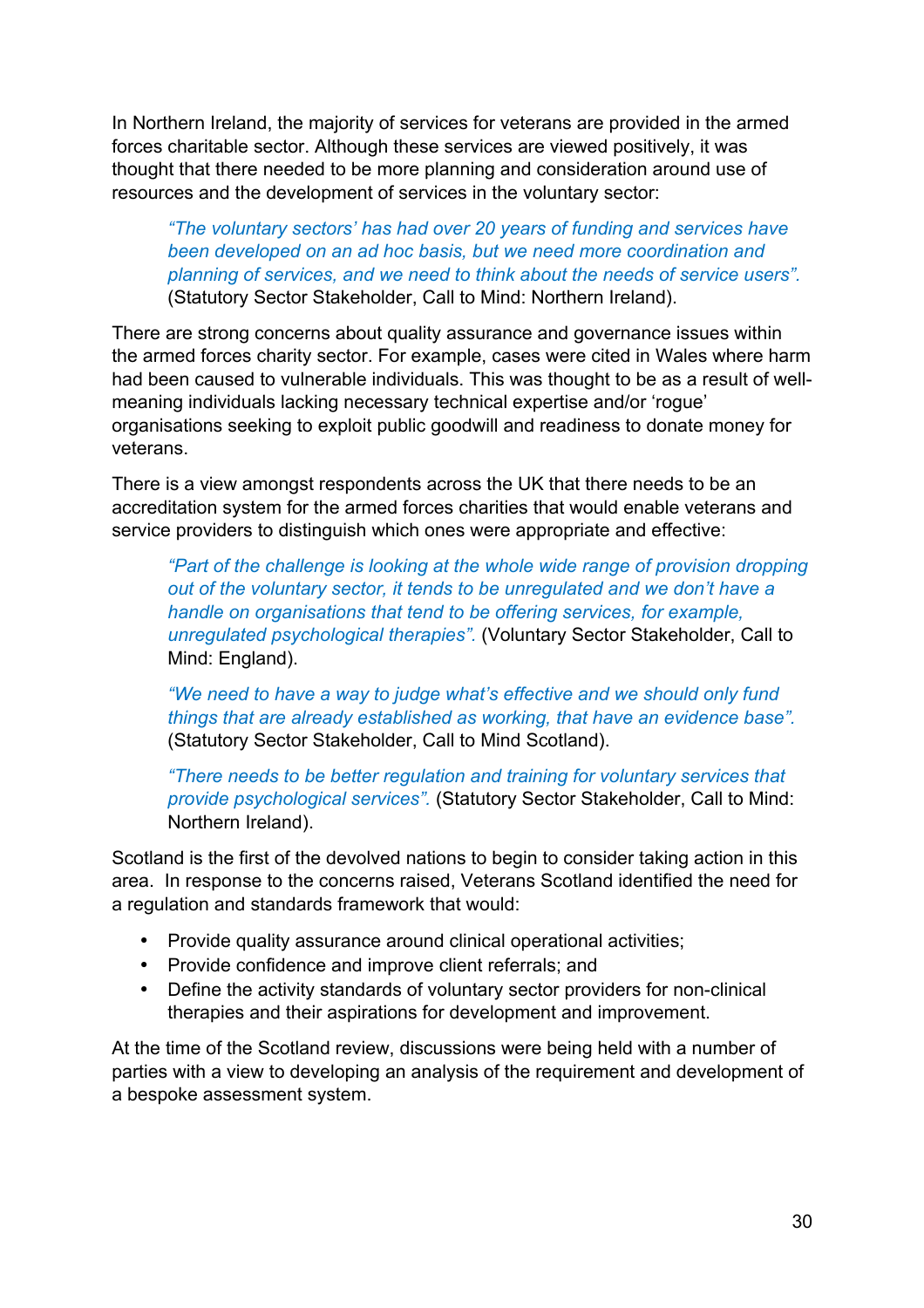### **3.4 The role of Veterans Champions**

All the nations of the UK have designated Armed Forces and Veterans Champions, some working directly in the NHS and many within local authorities. These Champions are responsible for leading and coordinating issues, including health for the armed forces, veterans and their families in their health or local authority area. Across the UK, these Champions are viewed as having an important role to play in improving support for veterans.

In England, Veterans Champions tend to be in local authorities, where they come from a mixture of elected councillors and appointed council officers. There are also some designated roles for Veterans Champions in Clinical Commissioning Groups and in NHS Trusts.

In Wales, each Health Board has a designated Champion. In Scotland, each NHS Board has a designated Armed Forces and Veterans Champion. In Northern Ireland, there are elected members who are appointed by their Party to act as Veterans Champions on all eleven local councils.

Despite the general support and appreciation for these roles, some issues have been raised about their effectiveness and functions:

- the impact Champions have is dependent on individuals, for example, if a particular individual leaves the role, the person who takes over may not have the same level of interest or commitment;
- some Champions appear to be unclear as to what the role actually involves and respondents can also hold differing views and expectations about the role of Champions;
- there is a need for greater clarity around the nature and purpose of the Armed Forces Champion role with a clear brief including specific guidelines and role specifications; and
- Champions need to be adequately supported to fulfil the role;

Greater promotion and publicity for the work that Veterans Champions perform is viewed as particularly important:

*"We need to disseminate the fact that Veterans Champions are in the councils, so people know they're there and they can help to signpost veterans to appropriate services".* (Statutory Sector Stakeholder, Call to Mind: Northern Ireland).

Some of the devolved nations were taking action to address the issues raised around the Champions. For example, Call to Mind: Scotland reported that respondents felt it would be helpful to have further guidance around the role of NHS Veterans Champion for veterans, statutory and voluntary sector organisations and for NHS Champions themselves.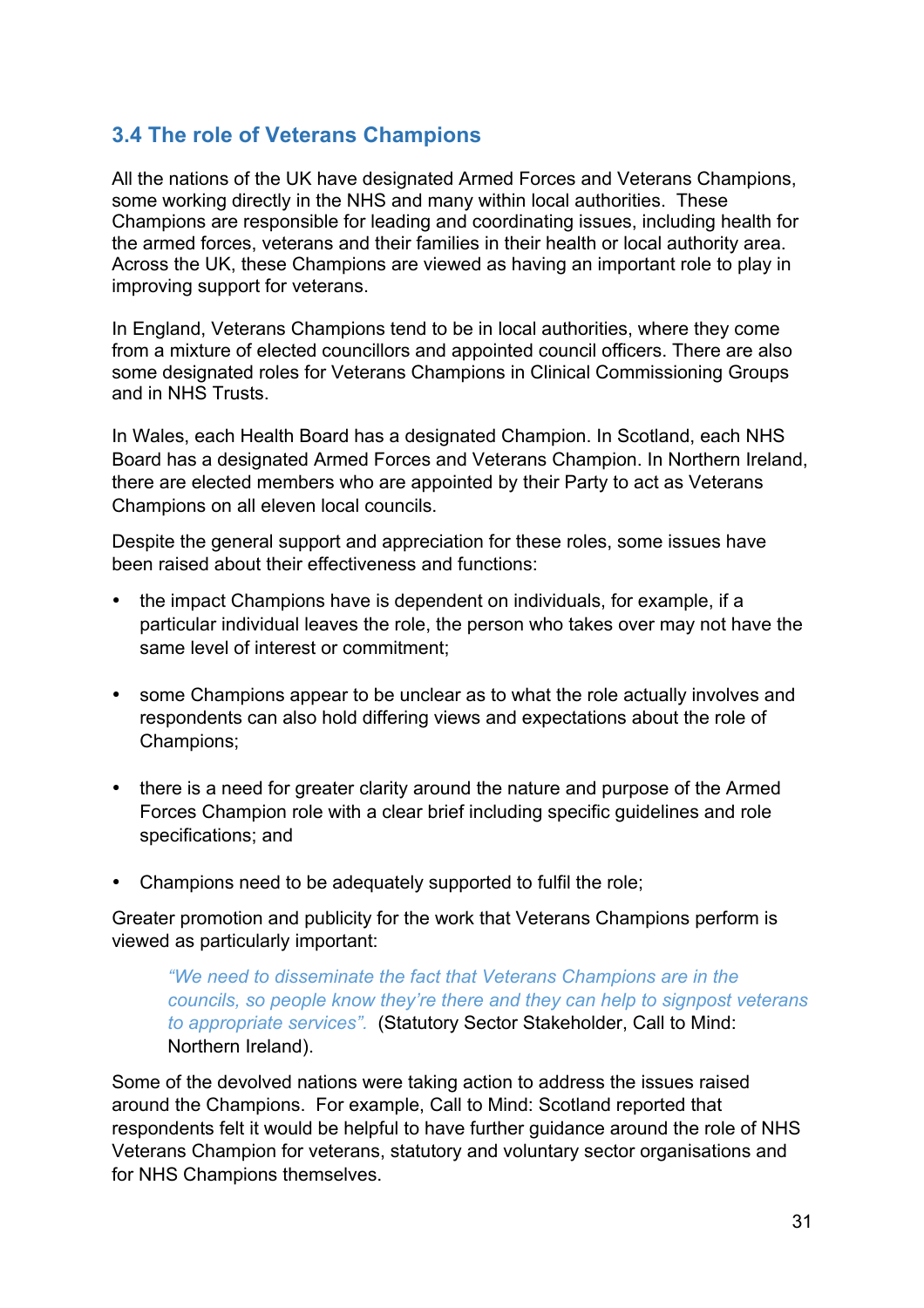### **3.5 Statutory service provision**

#### *Primary care*

 $\overline{a}$ 

In the UK, General Practitioners (GPs) are a key initial point of contact for people with mental health problems. Managing mental health problems and promoting mental health and wellbeing is a significant part of GPs' workload. However, in spite of efforts to encourage people to seek help, a substantial group of serving personnel and veterans have mental health problems but do not seek treatment.<sup>23</sup> This can be because they fail to recognise that they have a health problem or need treatment<sup>24</sup> or because of barriers including stigma, lack of awareness or access to care, or because they have negative attitudes about mental health services.

All the Call to Mind reports found that across the UK veterans and their families were reluctant to approach GPs and to seek help for mental health issues. Some of this reluctance was the result of stigma around mental health issues generally, but there was also an actual or perceived lack of cultural competence or appropriate expertise within GP services by veterans and their family members. This was reported as being both a barrier to accessing services and entering an appropriate care pathway, and as having a detrimental impact on the assessment, diagnosis and treatment of veterans.

For GPs. Read coding<sup>25</sup> for the recording of patients who have served in the armed forces, or are part of the wider armed forces community (e.g. family, reservist), has been established in order to help patients get better access to the full breadth of NHS services. This is also intended to enable GPs to access prior medical records. The registration and recording helps the referral process, as well as the planning of appropriate services. In 2013, a new system was introduced by NHS England and NHS Wales to reinstate a Service Leaver's NHS record: when they register with a GP, a letter is automatically generated informing the GP that their patient has been under the care of the Defence Medical Services. This system has not been introduced in Northern Ireland<sup>26</sup> or in Scotland; and although it was reported that in these latter two nations, many GPs do now ask and record whether their patients are veterans, there is still a lack of clarity about how this information is being used by GPs.

There was also some concern that the NHS Scotland and NHS England systems were incompatible so information on patients could not be shared across the border, which is an issue for accurate record keeping as people clearly move between the two nations. This can further compound the difficulties in obtaining accurate data.

<sup>&</sup>lt;sup>23</sup> Iversen A et al, Help-seeking and receipt of treatment among UK service personnel.Br J Psychiatry 2010<br>Aug;197(2):149-55<br><sup>24</sup> Eilestack: R -4

Fikretoglu D et al, Twelve month use of mental health services in a nationally representative, active military sample. Med Care 2008 46(2):217–223<br><sup>25</sup> Read Codes are a coded thesaurus of clinical terms. They provide the standard vocabulary by which clinicians

can record patient findings and procedures in health and social care IT systems.<br><sup>26</sup> Veterans in the UK: Issues Facing the ex-service community Trajectory the futures partnership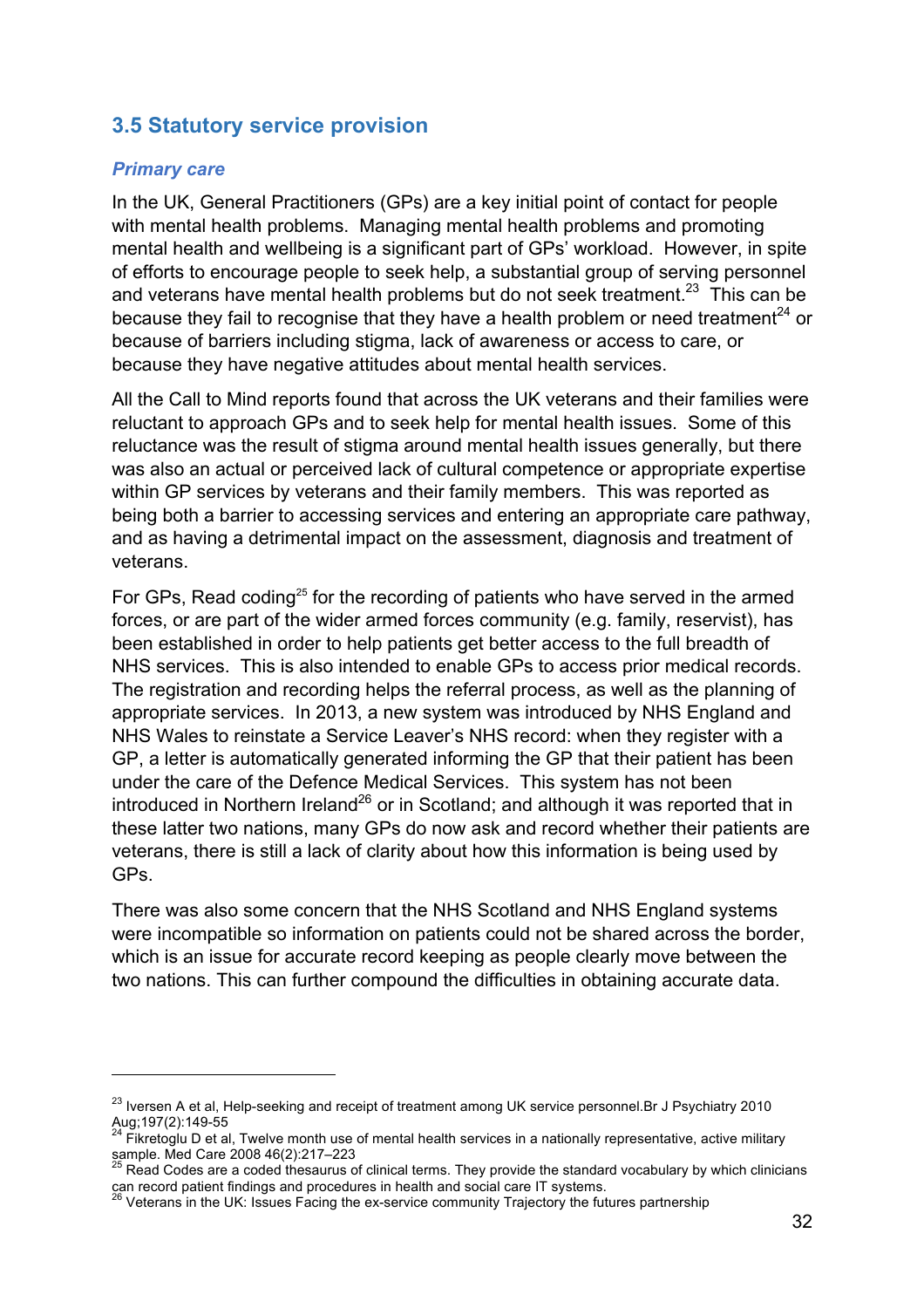In England, attempts to obtain adequate data from GP registration systems have found that accurate record keeping is inconsistent, and that the utility of the primary care data that does exist is limited due to a lack of willingness by veterans to identify themselves as such when first registering with a GP, and by GP (and other primary care staff) awareness of the existence of relevant Read codes.

In fact, few GPs use the Read code for veterans. This inconsistency in GP registration data represents one of the most significant challenges for ensuring that the health needs of veterans and their families are identified and responded to at the earliest possible time.

Both statutory and voluntary respondents highlighted that while work had been done to make improvements in this area, there were still gaps – particularly in relation to patients already on the system, whether in terms of GP consistency in asking the veteran-related Read code questions, or in terms of veterans understanding the importance of responding and identifying themselves as such. In Wales, for example, work has been done to raise the awareness of both veterans and GPs of the importance of GPs knowing if a patient is a veteran, e.g. through regular Chief Medical Officer letters to GPs, and charities encouraging veterans to self-identify to their GP, but this remains a *'work in progress'*.

GPs and other primary health professionals need to be made aware not only to ask if someone is a veteran, but also how to discuss their history with them appropriately and sensitively in order to provide support and where necessary make a referral to appropriate services.

#### *Specialist NHS Provision for Veterans*

Access to specialist NHS provision can be problematic for veterans as a result of presenting health needs. For example, veterans may present with a complex range of behavioural problems that do not fit NHS service access criteria, such as anger and excessive or problematic alcohol use combined with social care problems. For those veterans with mental health problems, their presenting health needs often do not fit existing mental health services criteria. They may have complex behavioural problems that result in primary mental health care services being unable to take the referral, or they may not fit the criteria for serious mental illness that is required by secondary community mental health services.

These problems may not be unique to veterans, but when considered alongside other barriers to accessing services by this population, entry into and progression through care pathways can be particularly problematic. All of the above contribute to a common experience reported by veterans and other respondents that veterans with mental health problems struggle to engage with services and often fall out of the care pathways.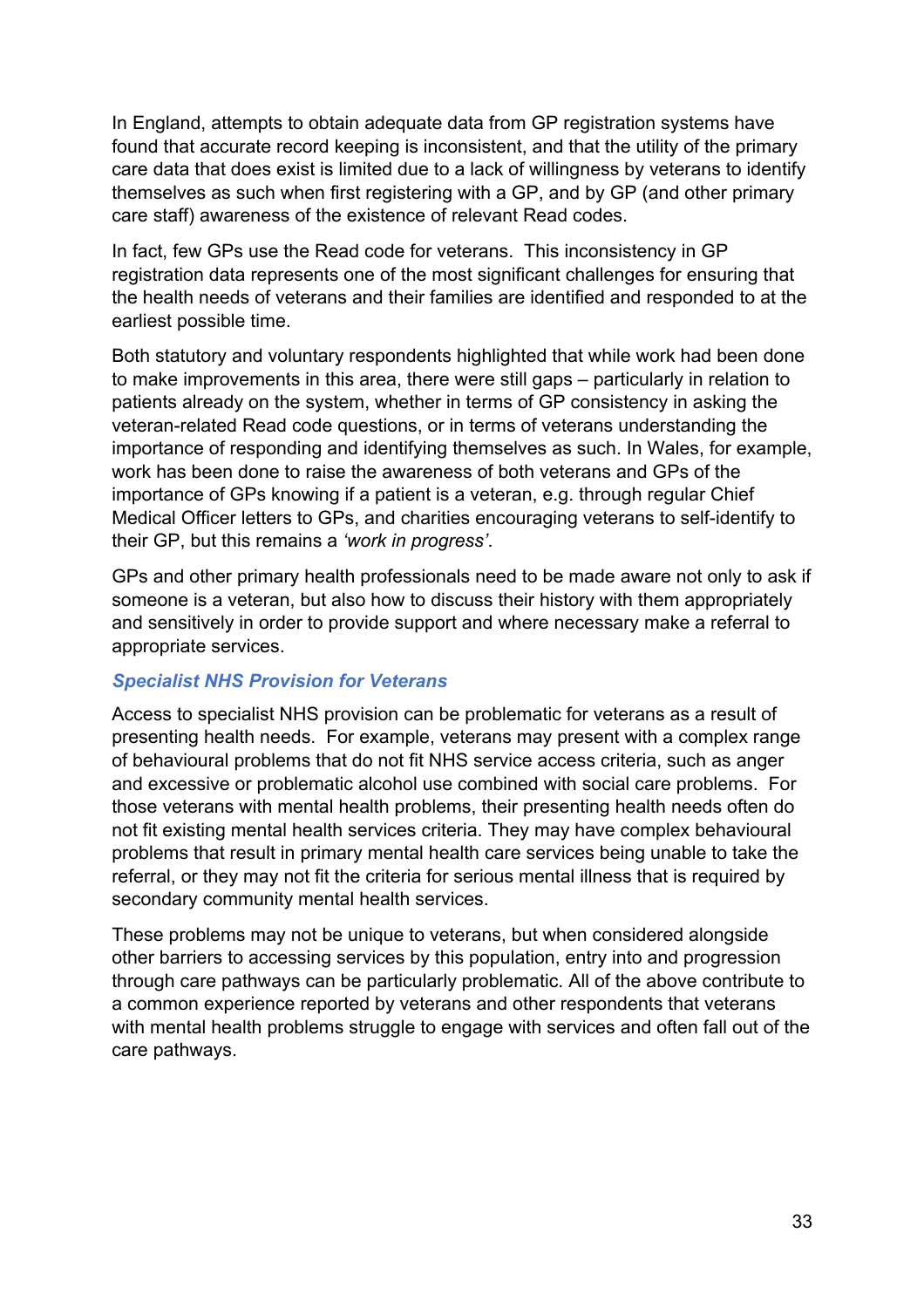#### *Specialist versus generic mental health services for veterans*

Across the UK there are examples of specialist veterans' mental health services, some of which are in the statutory sector and some of which involve both statutory and armed services charities working in partnership. In England, some of the specialist veterans' provision has been developed locally through the initiative of individual NHS Trusts or Clinical Commissioning Groups, and other services have been developed through NHS England's specialist commissioning role. These services form an important part of the care pathway, but they will never be able to meet the full levels of need or demand. It is important that there are improvements in generic mental health services at local area levels, including greater integration and collaboration with the armed forces charities.

In Scotland and Wales, there are national specialist veterans' services. These services are well regarded (see section below on good practice) but there are some doubts about the capacity and reach of these services to meet demand. For example, the difficulties of effective strategic planning and commissioning for the mental and related health needs of veterans in rural areas has been raised as an issue. In Wales, coverage of rural areas such as Powys is reportedly less effective and relies on neighbouring Health Boards. This can lead to difficulties in gaining an accurate perspective on need in Powys and delays in providing services to patients.

Similarly, in Scotland**,** the coverage of NHS mental health services was described by respondents as *"regionally variable".* Scotland has large rural areas with small but widely spread populations, which can restrict access to health care services, including mental health provision in some areas:

*"There's an issue that some veterans with mental health issues choose to live rurally because they can't cope with the crowds and parts of Scotland are the most sparsely populated parts of Europe. These communities support each other, including access to health services in rural areas, but some mental health users can be outside that community support system".* (Statutory Sector Stakeholder, Call to Mind: Scotland).

It was suggested that those mainstream NHS health and social care services that already had links with rural communities would be more effective and practical:

*"There are geographical gaps, but we can't set up services that can't be sustained, we need to work with mainstream services and look at redesigning services where we need to, to make them user friendly, not develop new services".* (Statutory Sector Stakeholder, Call to Mind: Scotland).

It was also noted in Wales that having shared resources and more coordination across Wales would improve the coverage of service provision.

In Scotland, the model provided by the Veteran First Point Service was thought to have the potential, if extended across all of Scotland, to ensure that pathways and routes into mainstream, non-veteran specific NHS services would become *"unnecessary".*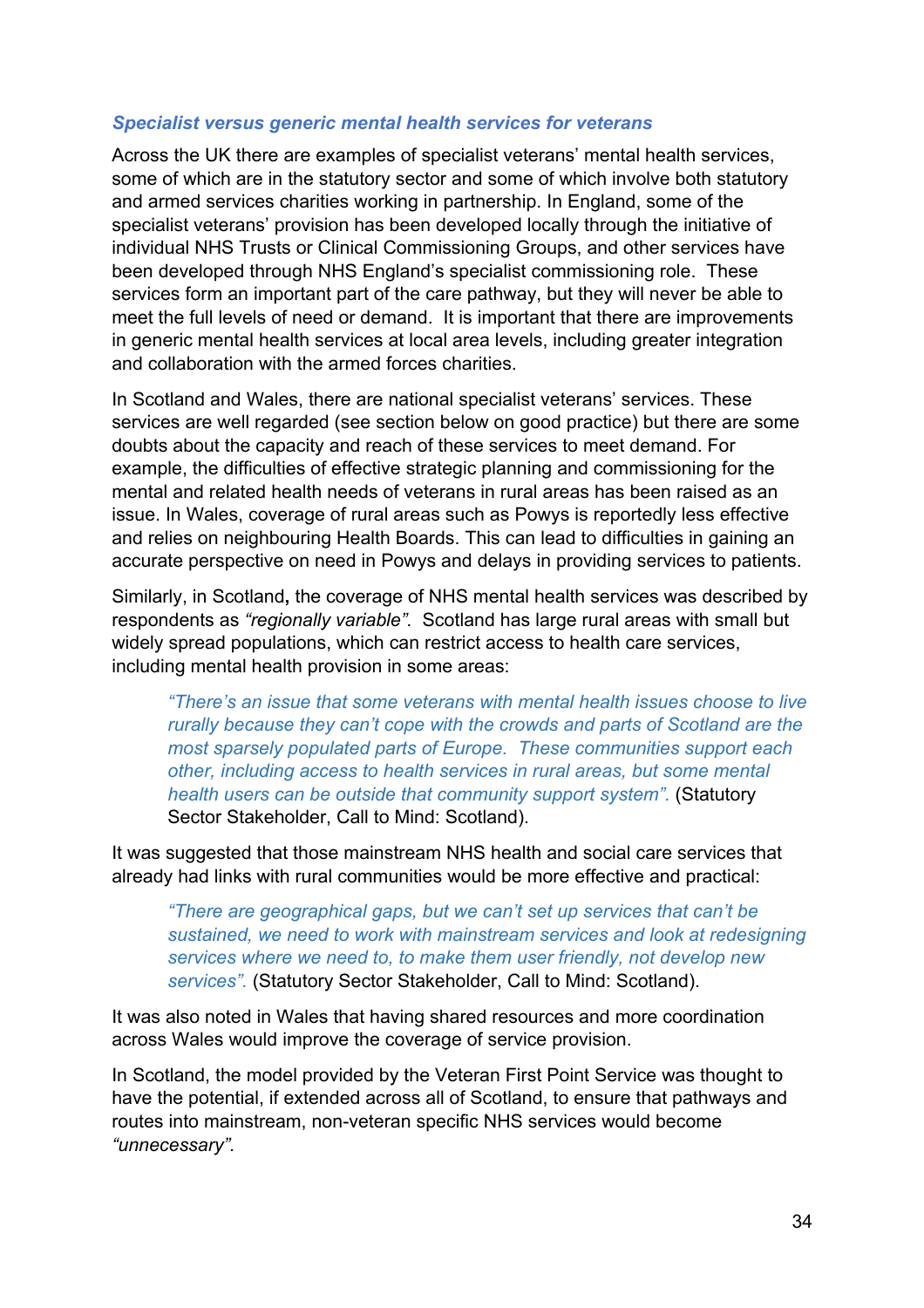However, it may not be feasible to develop this kind of model on a national level in Scotland due to the geography and isolation of some areas. As a consequence, it remains vital to have good quality mainstream mental health and related services and pathways that all veterans are able to access regardless of where they live.

It is also important to recognise that some veterans do not want to be seen by a specialist veteran mental health service and that veterans value the experience, skills and perspectives of professionals who do not come from a military background. The qualities that are needed by service providers, such as empathy, technical expertise, professionalism and the ability to gain trust, are not unique to specialist service provision. However, it is essential to support veterans to be more willing to access support from civilian, non-veteran specialist primary care services. This is an important consideration in terms of ensuring that mental and related health and social care needs can be met on a sustainable, long term basis.

# **Areas of good practice: Specialist service provision**

In England, NHS England undertook a procurement exercise during the autumn of 2016 to commission veterans' mental health services from April 2017, which more accurately reflect the needs of the people who use them. These "**transition, intervention and liaison" services** offer:

- a service for those in transition a transition / assessment and therapeutic mental health service for serving personnel who are in the process of leaving the armed forces and entering civilian life;
- a service for veterans with complex presentations a case management and coordination function for those veterans with complex presentations and particularly those who have suffered significant psychological trauma, where a military understanding would be beneficial, working alongside mainstream psychological and other mental health services; and
- a general service for veterans a service for veterans who do not have complex presentation but would benefit from navigation and liaison support to other mental health services.

In Northern Ireland, a **Mental Trauma Service** is being proposed as a national focused network to help the whole Northern Ireland population. The aim of the service would be to improve:

- the individual, family and community experience of mental health trauma care;
- the psychological and social outcomes for individuals, their families and communities who have been traumatised as a result of the Troubles; and
- the governance and accountability.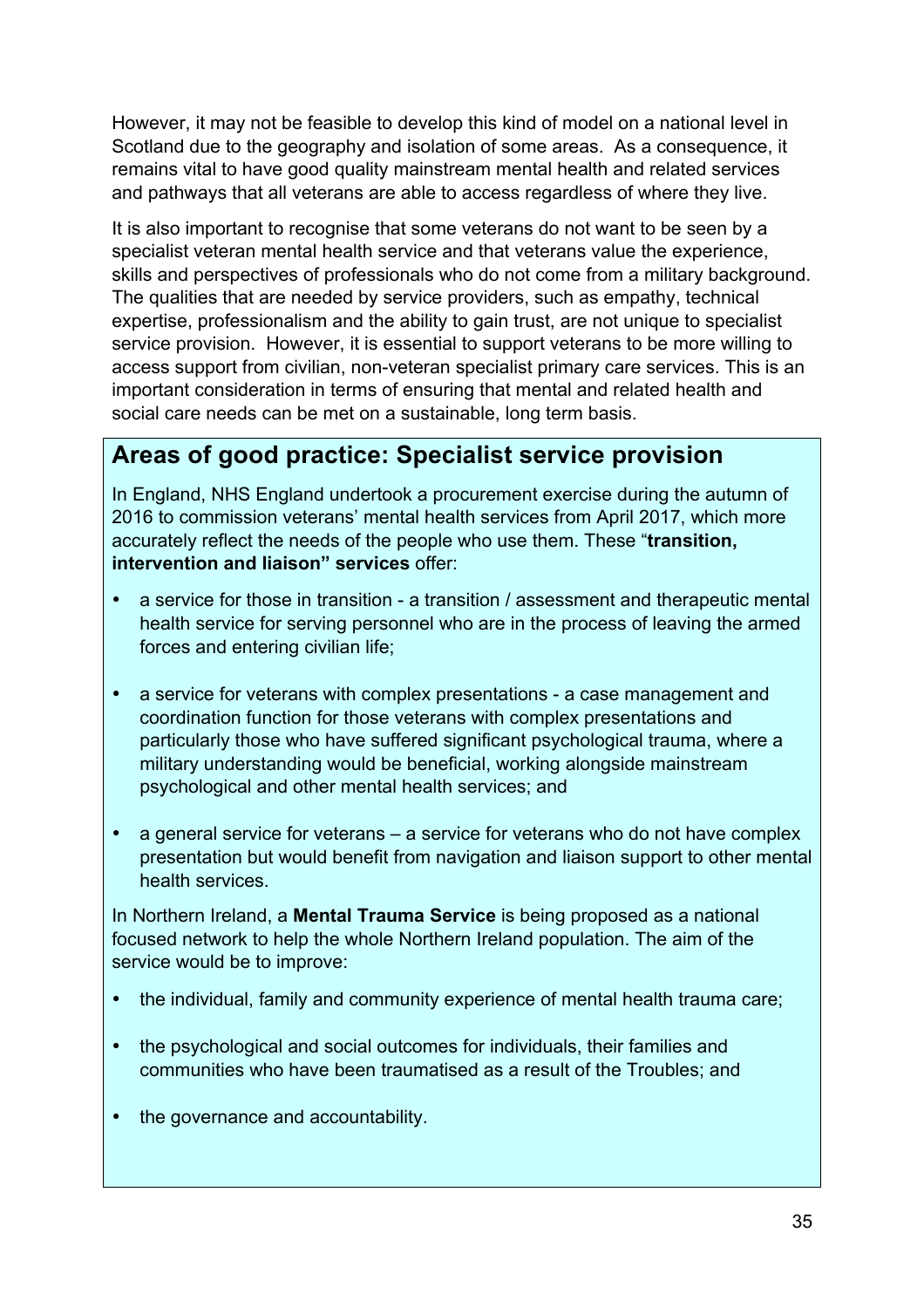The network would be governed by a partnership agreement between the Victims and Survivors Service, the statutory sector, and voluntary sector providers. This partnership agreement is under development and will cover areas such as the interface between the voluntary sector and the Health and Social Care Trusts, referral protocols, linkages, monitoring, evaluation and funding.

The network would ensure that a range of evidence based interventions and treatments are available, which adhere to NICE guidelines to meet a range of needs, and would be based on the Stepped Care model, which focuses on the recovery of the individual from psychological trauma. Although this would not be a veterans' specialist service, it would provide a tangible and robust means for addressing the needs of veterans with specific trauma related mental health problems.

In Scotland**, Veterans First Point (V1P)** is a statutory NHS service in Scotland that provides a one-stop-shop drop-in centre for veterans and provides clinical, welfare, housing and other support. V1P was established in 2009 and funded by the Scottish Government. Originally, the River Centre at The Royal Edinburgh Hospital, which dealt with trauma and stress related issues, found that around 30% of their caseloads were veterans with mental health problems. As there was a clear demand, it was felt that there was a need to design a new health service specifically for veterans. V1P was developed as an NHS service, but it was decided it should be sited away from other NHS sites.

A support element in the form of a Peer Mentors programme was also developed, which could, for example, help veterans to find employment opportunities. There are around eight V1P services planned in Scotland; the most recent service opened in the Scottish Borders.

The flagship service is V1P Lothian. It has five peer support workers, psychiatric services and a drop-in service. Access to V1P services are via self-referral so there is no waiting list for services and, following an initial assessment, veterans can be seen within two to three weeks for a full clinical assessment.

Overall, respondents, both professionals and veterans, spoke very positively about the service provided by V1P, in particular the self-referral system which ensures quick and easy access to an NHS mental health service, and has helped to reduce barriers by no longer requiring a GP referral to a psychiatric service. A number of respondents also spoke positively about the welfare support services provided by V1P, including housing, debt, employment and the work of the Peer Mentors.

In Wales, **Veterans' NHS Wales (VNHSW)** is a high quality national service that is unique to Wales. Veterans with any service-related mental health problem are eligible for outpatient treatment from VNHSW. Veterans with non-service related mental health problems referred to VNHSW are signposted to other appropriate services for treatment. The VNHSW's primary aim is to improve the mental health and wellbeing of veterans residing in Wales with a service related mental health injury.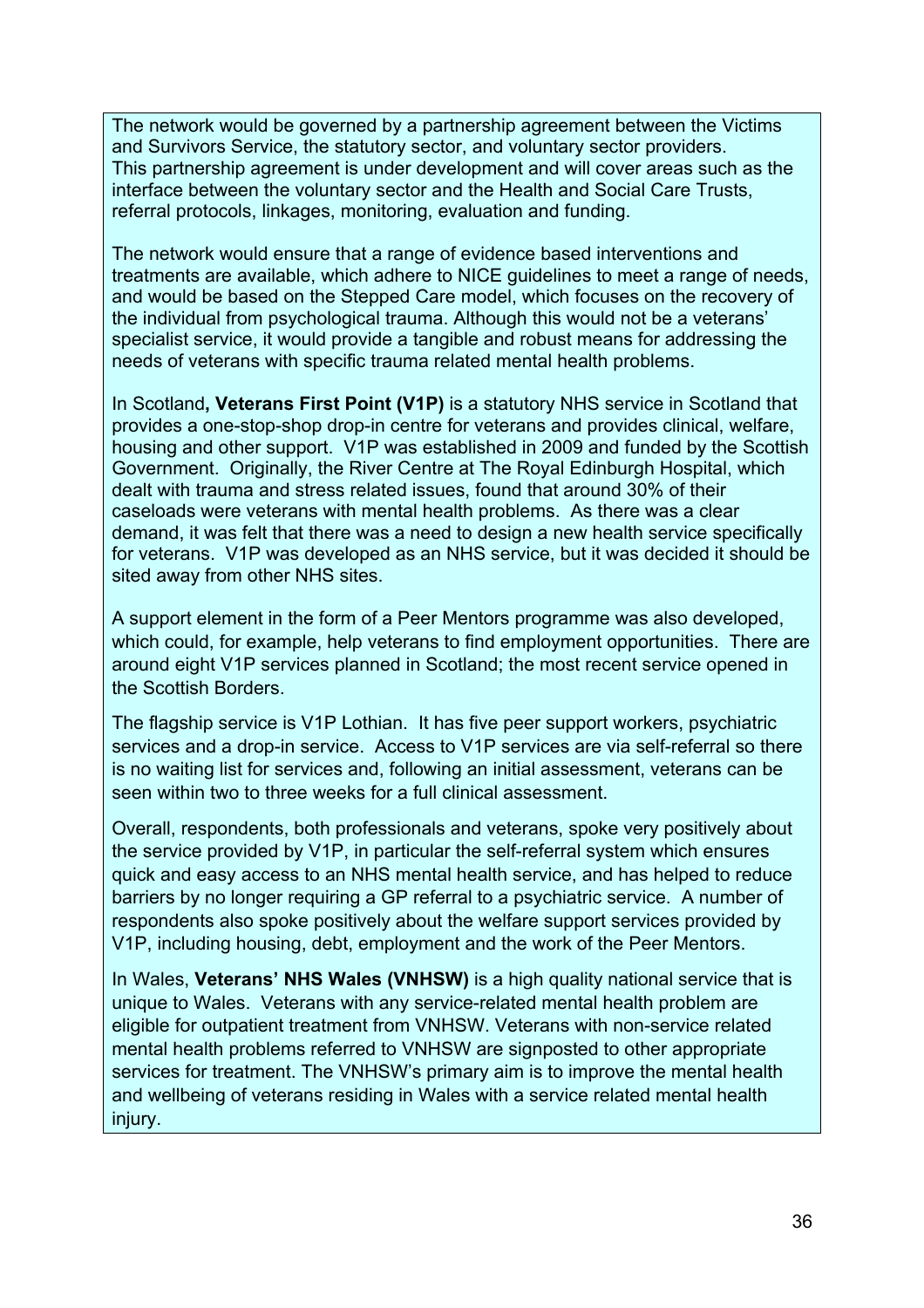The secondary aim is to achieve this through the development of sustainable, accessible and effective services that meet the needs of veterans with mental health and wellbeing difficulties who live in Wales.

VNHSW operates on a 'hub and spoke' model with the service based at Cardiff and Vale University Health Board (UHB).

Funding is charged back to each Local Health Board, who are responsible for appointing one or two experienced clinicians as their local Veteran Therapist (VT). The VTs are mental health professionals (e.g. from nursing, psychology and social work backgrounds), with additional post-graduate training in psychological therapies.

High satisfaction was expressed with the quality of the service in terms of both the national care pathways it had established and the quality of the VTs. Strong concern, however, was expressed by several respondents (including some veterans) about the service's capacity across the whole country. These concerns included VNHSW's therapeutic and administrative capacity, its ability to meet demand within appropriate waiting times, the knock-on effects on waiting lists, and having to rely on charities to fill gaps. A particular knock on effect of waiting lists concerned the risk of veterans self-referring to charities offering quick access, where the treatment(s) on offer are not evidence based. Increasing the capacity of VNHSW was the top priority for change identified by statutory sector respondents who participated in the review.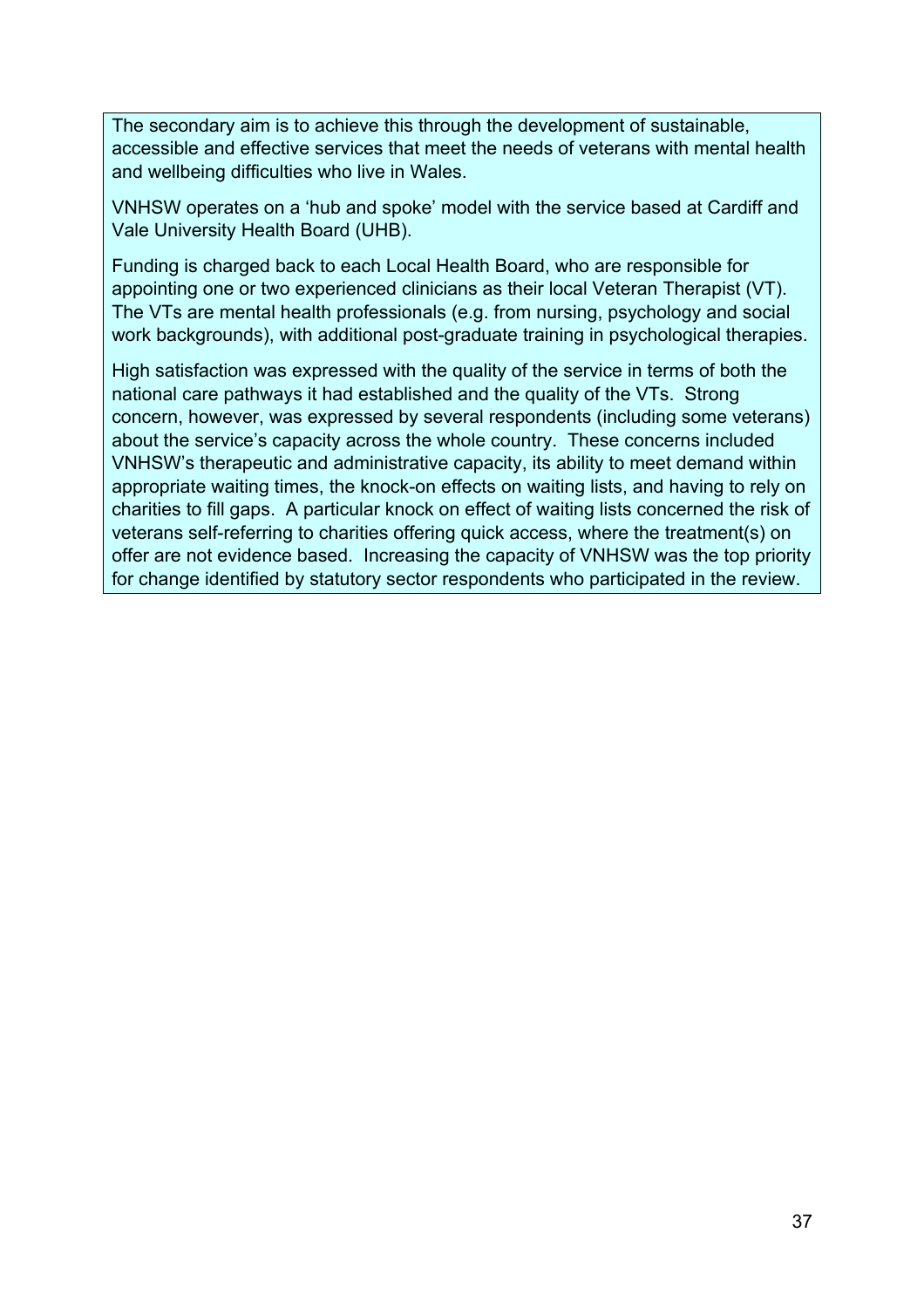# **4. Meeting specific mental and related health and social care needs**

Across the UK there is a need to ensure that appropriate and timely service responses can be provided to meet specific mental and related health and social care needs of veterans and their families. These include:

### **4.1 Pre-enlistment factors**

 $\overline{a}$ 

All the Call to Mind reports noted that there is a range of pre-enlistment factors that may have an impact on health and wellbeing outcomes. These include childhood traumatic experiences, socio-economic adversity, previous psychiatric history, personality, and coping style. Single males, of lower rank, with lower educational status, and who have served in the Army, are most likely to have experienced these adverse vulnerability factors in childhood.<sup>27</sup>

The impact of pre-enlistment factors was particularly highlighted in a 2016 study by Dr Beverley Bergmann at Glasgow University's Institute for Health and Wellbeing.<sup>28</sup> This research used data from the Scottish Veterans Health Study to examine longterm mental health outcomes in a large cohort of veterans, with a focus on the impact of length of service. The study found that the risk of developing a mental health problem is greatest among veterans who have served for the shortest period of time and becomes less of a risk with longer service. Previous research had shown that overall, military personnel are more likely than the general public to have a mental health problem and it had been assumed that combat exposure was the biggest risk factor.

Bergmann's study analysed the long term risks of veterans being admitted to hospital for common mental health problems - including depressive disorders, anxiety disorders, PTSD and psychotic illness - by length of service. It found that those who left the armed forces earliest, including people who left the armed forces before completing training had a 50% higher risk of these mental health problems than people with no record of service. Correspondingly, longer service was associated with better mental health outcomes: people who completed at least four years' service were at no greater risk of developing common mental health problems than civilians, whilst people with the longest service had a 40% reduction in risk. In fact, by the time people had been enlisted for 10 years or more, their chance of suffering mental health problems was less than it would have been if they had never joined the armed forces at all.

<sup>&</sup>lt;sup>27</sup> Scoping Review: A Needs-Based Assessment and Epidemiological Community-Based Survey of Ex-Service Personal and their Families in Scotland Final Report (December 2012) Professor Susan Klein, Emeritus Professor David A Alexander, In Collaboration with Dr Walter Busuttil, The Robert Gordon University Aberdeen<br><sup>28</sup> Long-Term Mental Health Outcomes of Military Service: National Linkage Study of 57,000 Veterans and 173,000 Matched Nonveterans (2016) Beverly P. Bergman, MB, ChB; Daniel F. Mackay, PhD; Daniel J. Smith, MD; and Jill P. Pell, MD (http://www.psychiatrist.com/jcp/article/Pages/2016/aheadofprint/15m09837.aspx)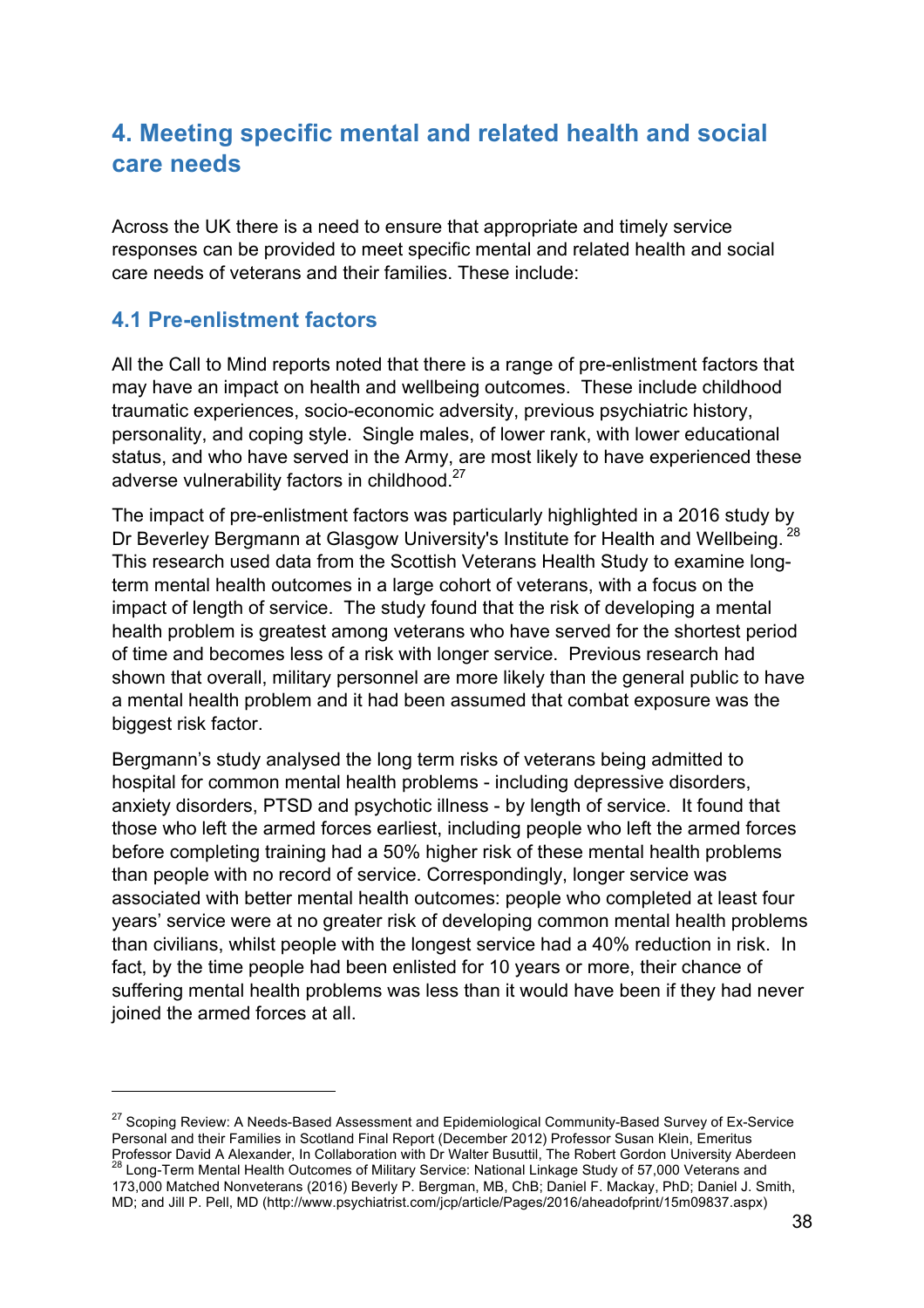### **4.2 Post Traumatic Stress Disorder (PTSD)**

A 2010 study focused on the consequences of deployment to Iraq and Afghanistan on the mental health of UK armed forces from 2003 to 2009, including the effect of multiple deployments, and on the time since return from deployment. This study found that the symptoms of common mental disorders and alcohol misuse remained the most frequently reported mental disorders for UK armed forces personnel, but that the prevalence of PTSD was low. The prevalence of symptoms of common mental disorders was 19.7%, while for alcohol misuse it was 13.0%, and for probable PTSD 4.0% (although this latter figure rose to 7.0% for reservists). $^{29}$ 

PTSD is often present with co-morbidities such as alcohol misuse, which can have a negative impact on both physical and mental health in the longer term and can contribute to offending. Deployment to Iraq or Afghanistan was significantly associated with alcohol misuse for regulars and with probable PTSD for reservists. Regular personnel in combat roles were more likely than were those in support roles to report probable PTSD. Statistics from Combat Stress indicate that veterans with PTSD or other service related mental health problems take an average of over 13 years to seek help, by which time their condition may be highly complex. It should be noted that accurate diagnosis of PTSD can be problematic and the late onset of symptoms can mean that diagnosis is often missed while serving or even for some period of time after serving.

There is a growing public awareness of the problems of PTSD amongst those still serving and veterans. However, the Howard League<sup>30</sup> stated that much of the media coverage of the process of transition from service to civilian life has focused on PTSD, which has overshadowed discussion of other mental health and health related problems suffered by veterans (e.g. common mental disorders such as anxiety and/or depression).

Respondents taking part in the Call to Mind reports in England, Wales and Scotland raised concerns about the misleading effect of media coverage on public perception concerning the number of veterans apparently suffering PTSD, to the detriment of the less 'headline grabbing' coverage of more common mental health disorders. But many respondents also highlighted the need for appropriate services and accurate and timely assessment for those veterans that do suffer with PTSD.

<sup>29</sup> FEAR, Nicola T and JONES, Margaret and others. **What are the consequences of deployment to Iraq and Afghanistan on the mental health of the UK Armed Forces? A cohort study.** Lancet 22 May 2010: 1783- 1797

<sup>&</sup>lt;sup>30</sup> Report of the Inquiry into Former Armed Service Personnel in Prison (2011) The Howard League for Penal Reform,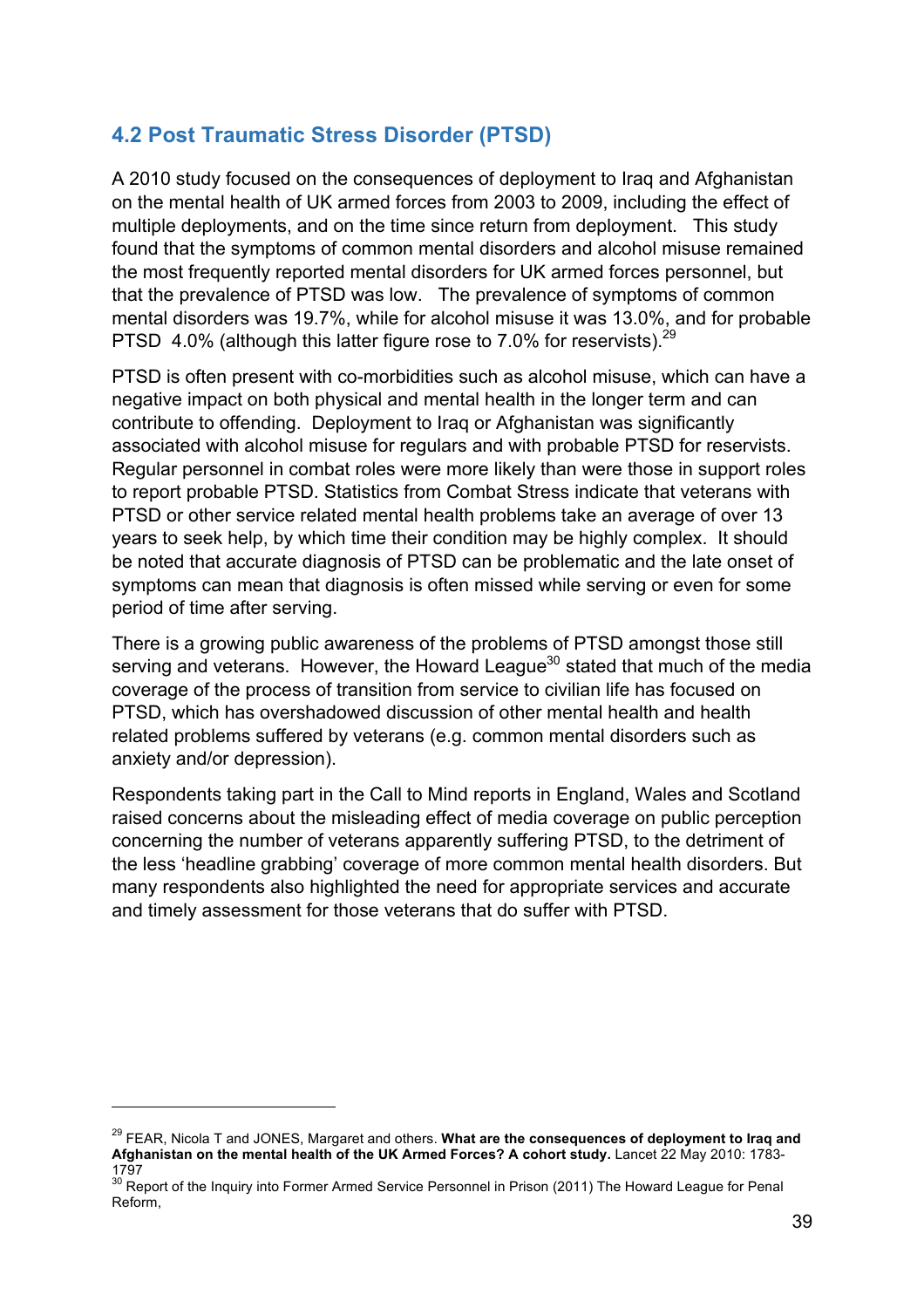#### **4.3 Self-harm and suicide**

 $\overline{a}$ 

It is important to note that the overall rate of suicide is no greater among UK veterans than in the general population. Although, for men aged 24 years and under who have left the UK armed forces the risk of suicide is approximately two to three times higher than that of the same age group in both the general and serving populations. 31

There have been few studies that have undertaken a systematic evaluation of selfharm and suicide risk amongst veterans. Using qualitative research methods, Crawford *et al* (2009) sought to examine the context of suicidal behaviour among soldiers in the UK armed forces in order to identify preventative factors. This study found that there was a need to focus on efforts to reduce stigmatisation of mental illness within the military and that more needed to be done to raise awareness about existing sources of help and to reduce levels of alcohol misuse.<sup>32</sup>

There is some evidence that prior self-harming behaviour can elevate the risk of subsequent suicide by 100 times.<sup>33</sup> However, there is a need for further research in this area, particularly to identify the gender differences, as women are more likely to engage in self-harming behaviour than men. Research carried out on women in the Canadian Forces showed that they had a higher likelihood of suicide attempts than women in the civilian population, which may suggest that military women experience a more negative impact of combat exposure compared with men. $^{34}$ 

Moreover, the prevalence of sexual trauma during deployment (including sexual assault, rape, and sexual harassment) has been reported as being higher among female military personnel than their male counterparts<sup>35</sup>, which may exacerbate the negative mental health consequences of combat exposure. $^{36}$ 

<sup>&</sup>lt;sup>31</sup> Scoping Review: A Needs-Based Assessment and Epidemiological Community-Based Survey of Ex-Service Personal and their Families in Scotland Final Report (December 2012) Professor Susan Klein, Emeritus

Professor David A Alexander, In Collaboration with Dr Walter Busuttil, The Robert Gordon University Aberdeen 32 Crawford MJ, Sharpe D, Rutter D et al (2009) Prevention of suicidal behaviour among army personnel: A qualitat

Jenkins R, Bebbington P, Brugha T et al (2003) The National Psychiatric Morbidity Surveys of Great Britain –

strategy and methods. International Review of Psychiatry, 15:5-13.<br><sup>34</sup> Tolin DF, Foa EB (2006) Sex differences in trauma and posttraumatic stress disorder: a quantitative review of<br>25 years of research. Psychol Bull, 132(

Street AE, Vogt D, Dutra L (2009) A new generation of women Veterans: stressors faced by women deployed to Iraq and Afghanistan. Clin Psychol Rev, 29(8):685–94.<br><sup>36</sup> Smith TC, Wingard DL, Ryan MAK et al (2008) Prior assault and posttraumatic stress disorder after combat<sup>36</sup>

deployment. Epidemiology, 19:505-512.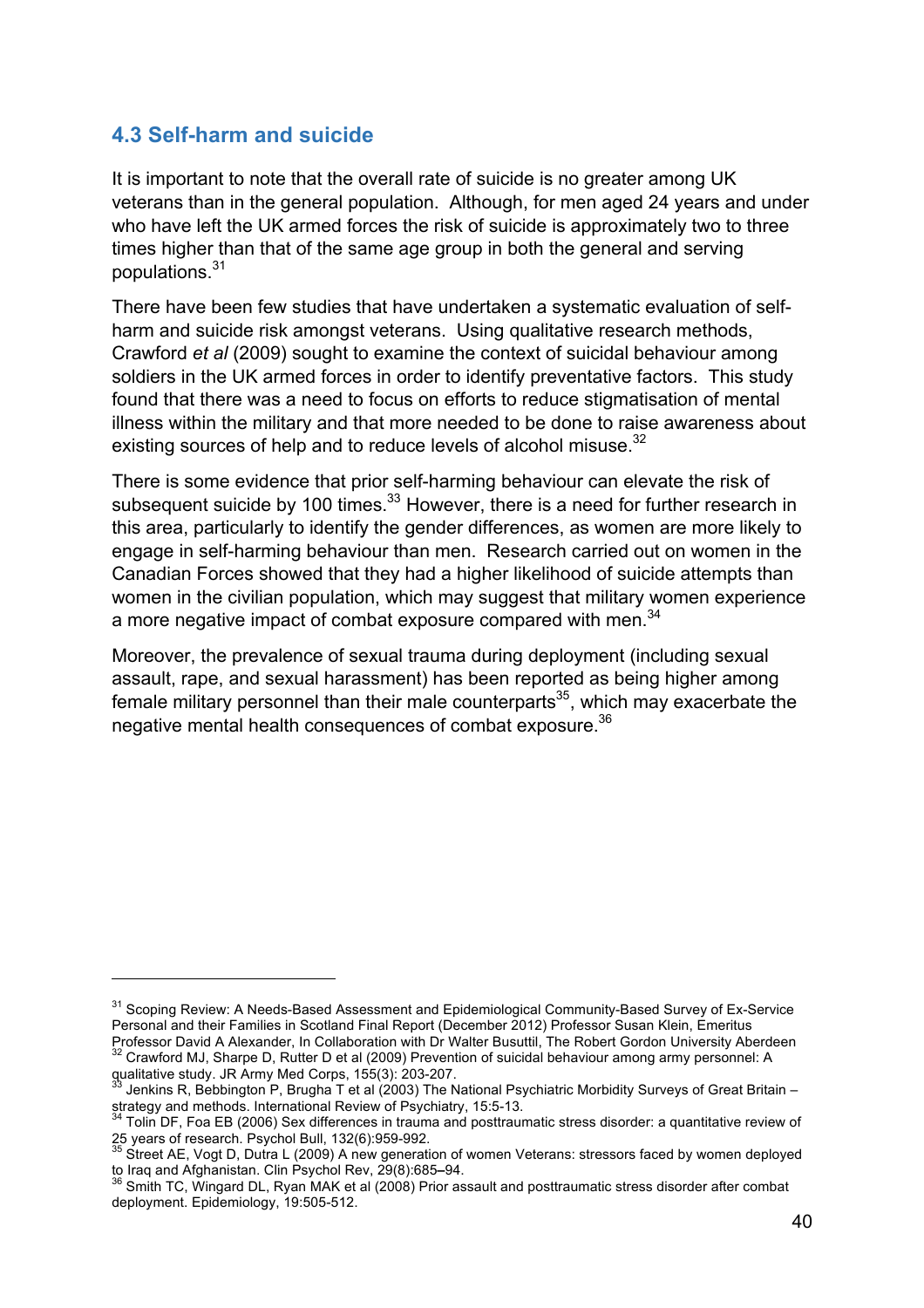### **4.4 Substance misuse (alcohol and drugs)**

Amongst both serving personnel and veterans there are reports of higher levels of alcohol consumption compared to the general population, particularly in younger age groups. Alcohol misuse has also been identified as a problem affecting Service women. For example, one study found that the levels of hazardous drinking in Service men (67%) and Service women (49%) was higher than for the 38% of men and 16% of women in the general population. This finding applied to all ages for both men and women in the UK armed forces.<sup>37</sup>

Across the UK, alcohol use was cited as an area that was under-reported and needed more attention.

Alcohol was thought to be more of an issue than drug misuse. Drug use is an area that has received less attention though there are reports from service providers that this is a problem for some veterans. There was some anecdotal information from respondents that drug misuse was increasing amongst younger veterans. All the Call to Mind reports concluded that more research and data is needed on both.

A common feature of service responses across the UK is that referral criteria and exclusions are in place in a number mental health services with respect to substance misuse problems. There were fears that these criteria could result in the exclusion of some of the most vulnerable veterans from mental health services, particularly those with alcohol and/or drug issues and those who may be considering self-harm and/or suicide.

In 2016, a review of Mental Health services in Scotland found that participants stated that an ongoing problem was the lack of access to treatment for those who are under the influence of alcohol and/or drugs, and those who are suicidal.<sup>38</sup> This study reported that there was felt to be a lack of understanding around alcohol and drugs being used by veterans as coping mechanisms, and as potentially inhibiting helpseeking.

In England, there is a common perception that alcohol problems amongst veterans are under-reported and less recognised. It was also reported by NHS England that provisional data on Liaison and Diversion (L&D) Services for veterans suggests that more veterans than the general population present at L&D Services with associated alcohol misuse problems and suicide risk, but lower issues of communication and learning difficulties.

In Wales, respondents felt that there is a degree of under-reporting of alcohol problems, as many veterans do not see their drinking as problematic owing to the drinking culture within the armed forces.

<sup>&</sup>lt;sup>37</sup> Hazardous drinking is a pattern of alcohol consumption that increases someone's risk of harm. Some would limit this definition to the physical or mental health consequences (as in harmful use). Others would include the social consequences. The term is currently used by WHO to describe this pattern of alcohol consumption. It is not a diagnostic term. (https://www.nice.org.uk/guidance/ph24/chapter/8-glossary#hazardous-drinking)<br>
<sup>38</sup> A Review of Mental Health Services in Scotland: Perspectives and Experiences of Service Users, Carers and

Professionals Report for Commitment One of the Mental Health Strategy for Scotland: 2012-2015 (January 2016) Mental Health Foundation, VOX Scotland, The Scottish Government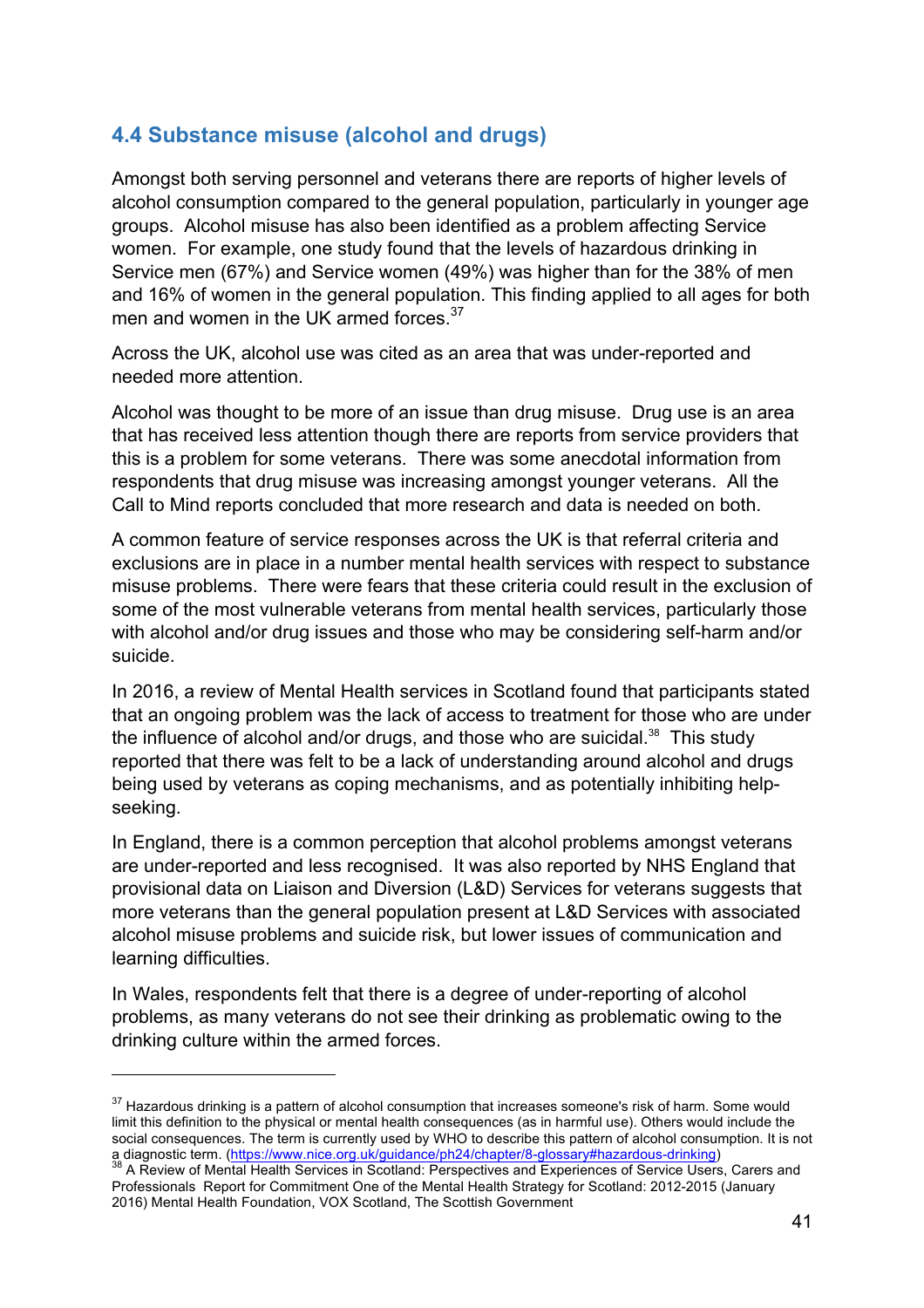Veterans who had tried to access mainstream alcohol services reported that these services were poor at recognising issues for veterans.

Veterans experienced particular difficulties in participating in mainstream alcohol treatment programmes owing to fears about talking openly about their experiences with civilians.

In Northern Ireland, alcohol and drug use are thought to have a significant impact on veterans with respect to self-harm and suicide.

### **4.5 Physical health issues and mental health**

Physical health outcomes for people with severe mental health conditions can be poor. People with a diagnosis of schizophrenia or bipolar disorder can die up to 20 years younger than those without these diagnoses, primarily due to physical health conditions. Moreover, people with long term physical health conditions are at increased risk of developing mental health conditions such as depression. The relationships between poor physical health and poor mental health can be stronger for individuals that live in areas of high deprivation. $^{\rm 39}$ 

In England, it has been noted that for veterans, physical conditions such as musculoskeletal issues, sensory loss, and long term progressive illnesses can cause related mental health problems, notably adapting to physical disabilities and living with chronic pain. However, it is not possible to determine exact or robust prevalence rates for mental health problems that are directly attributable to physical health conditions.

Similar issues were noted in Wales, where respondents emphasised both the negative and positive effects of physical wellbeing on mental health (e.g. the positive effects of exercise and the detrimental effect of back pain) and on the key determinants of mental health such as employment (e.g. the exacerbating effect on depression of being unable to work after leg injuries).

Scottish mental health strategies have made commitments to support the development of physical health assessments and monitoring for people with severe mental health conditions. These include reviewing the evidence around health improvement approaches for people with mental health conditions, and encouraging the development of mental health support and treatment for people with long term physical conditions. Overall, there has been increased availability of psychology services for those who have experienced physical health conditions, such as cancer, coronary heart disease, stroke or pain.<sup>40</sup> Just over half of the veterans' community in Scotland reported using some support for their physical health, with most of these visiting their GP.

<sup>&</sup>lt;sup>39</sup> A Review of Mental Health Services in Scotland: Perspectives and Experiences of Service Users, Carers and Professionals Report for Commitment One of the Mental Health Strategy for Scotland: 2012-2015 (January 2016) Mental Health Foundation, VOX Scotland, The Scottish Government<br>
<sup>40</sup> A Review of Mental Health Services in Scotland: Perspectives and Experiences of Service Users, Carers and<br>
<sup>40</sup> A Review of Mental Health Services

Professionals Report for Commitment One of the Mental Health Strategy for Scotland: 2012-2015 (January 2016) Mental Health Foundation, VOX Scotland, The Scottish Government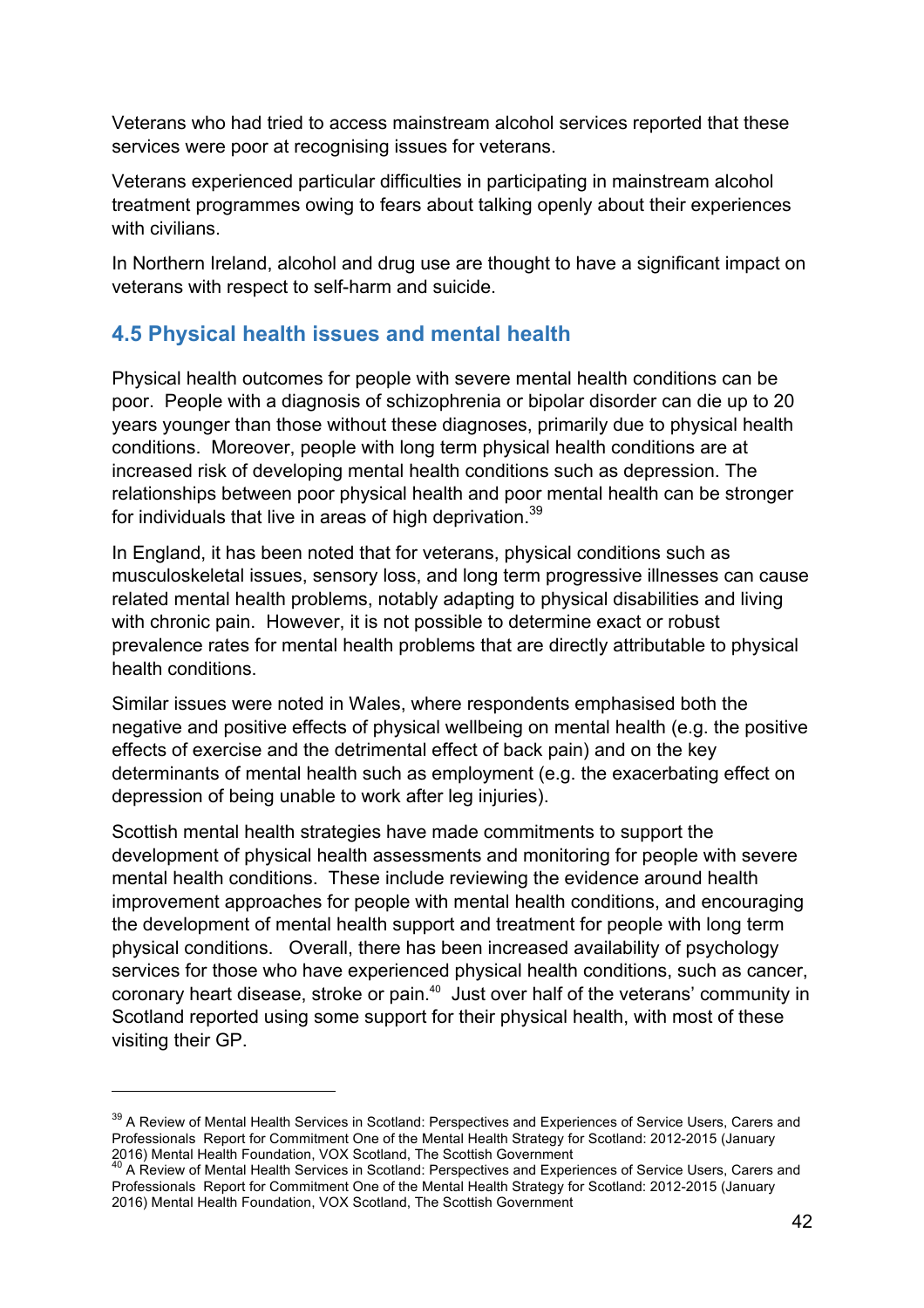Over three quarters of those reporting a self-care or mobility problem stated that they used physical health support, although this could just be visiting their GP and does not mean that they have received specialist treatment for their health problem.<sup>41</sup>

In Northern Ireland, the demands on health and social services amongst the general population has been increasing primarily due to an ageing population and the growing complexity of needs amongst younger people, especially in socially deprived areas where the co-existence of physical and mental health problems is common and is often associated with poor quality of life, disability, psychological problems and increased mortality.<sup>42</sup> These factors are also likely to be significant amongst the veterans' population in Northern Ireland.

### **4.6 The mental and related health and social care needs of female veterans**

Women have played a vital role in the UK armed forces. Since 1998 women have been able to serve in front line positions on naval vessels, as pilots of combat aircraft, and in combat support roles in the Royal Artillery and the Royal Engineers, alongside their male counterparts. Women's roles in contemporary conflicts such as Iraq and Afghanistan have expanded their roles well beyond previous conflicts, both in terms of the number of women involved and the nature of their involvement. In 2010, the total percentage of women in the UK armed forces was 9.1% (17,900). By 2012, 17,610 (9.7%) women were employed in the UK armed forces, of whom 3,830 were officers.<sup>43</sup>

While the number of Service women has gradually increased in line with the implementation of equal opportunities policies by the MOD, there is a lack of data and research about their specific health and wellbeing needs, particularly post-Service.

In terms of any differential effects of training and military service on physical health, analysis of medical discharge data indicates that female personnel in the UK armed forces are significantly more likely than their male counterparts to be medically discharged due to physical injuries and musculoskeletal problems.<sup>44</sup>

<sup>&</sup>lt;sup>41</sup> Health and welfare of the ex-service community in Scotland 2014 A Poppyscotland supplement to the Royal British Legion report *A UK Household Survey of the ex-Service community 2014 Forces in Mind Trust, Compass Partnership, Royal British Legion*

*<sup>42</sup>* Bamford, Terry (30 April 2015). *"Integration is not a cure-all for health and care – look at Northern Ireland"*. Guardian. Retrieved 3 May 2015.<br><sup>43</sup> Scoping Review: A Needs-Based Assessment and Epidemiological Community-Based Survey of Ex-Service

Personal and their Families in Scotland Final Report (December 2012) Professor Susan Klein, Emeritus Professor David A Alexander, In Collaboration with Dr Walter Busuttil, The Robert Gordon University Aberdeen

<sup>44</sup> Geary KG, Irvine D, Croft AM (2002) Does military service damage females? An analysis of medical discharge data in the British Armed Forces. Occupational Medicine, 52:85-90.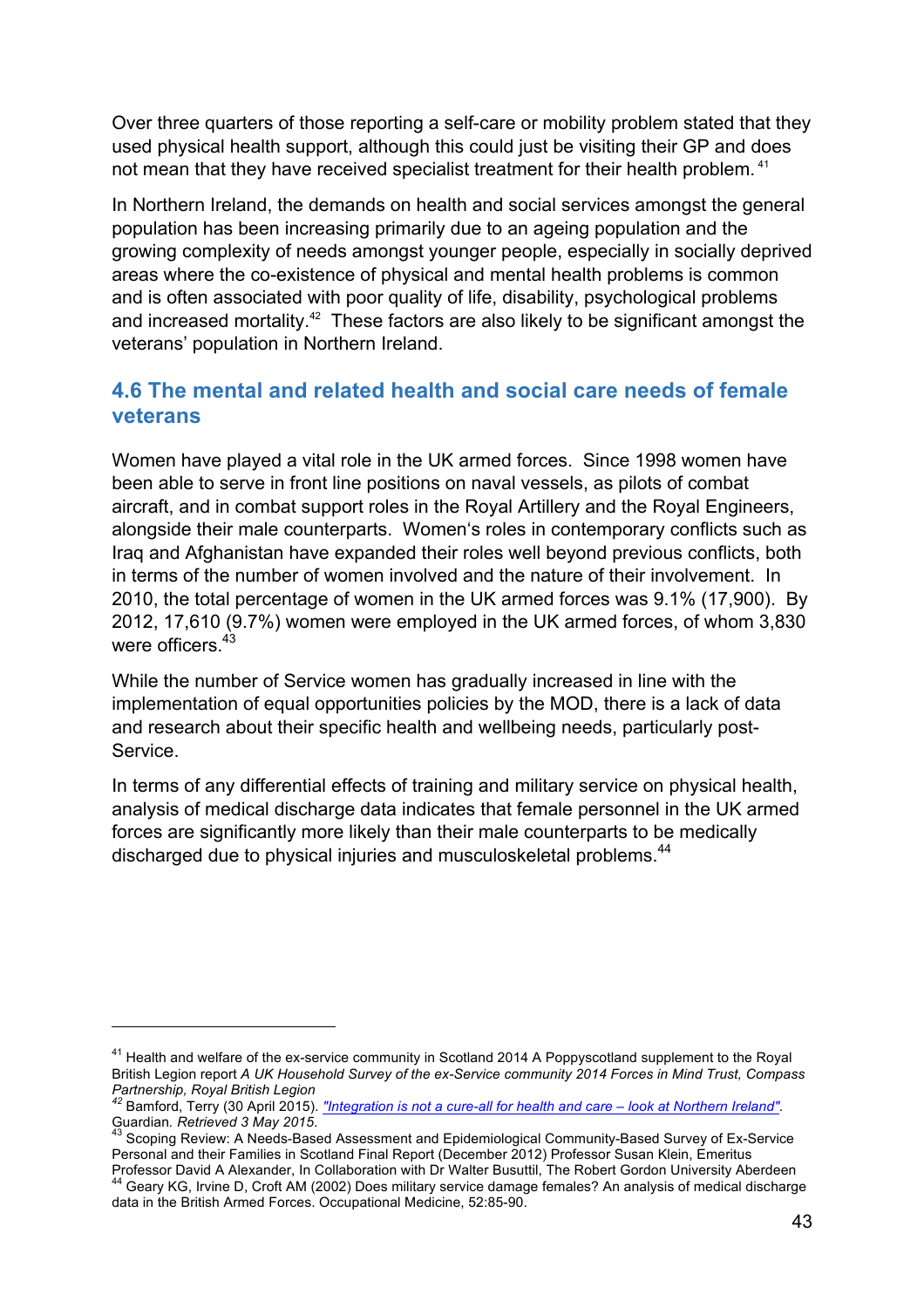Although the evidence base is growing<sup>45,46</sup>, there is limited research on the differential effects of combat exposure on female military personnel because previous research on the effects of combat exposure during and post-deployment on mental health has either focussed exclusively on men or the sample has contained only a small subset of women.

Further research is needed on gender differences in combat exposure and its impact on mental health during and post-deployment, including the effects of other traumarelated experiences on combat exposure (e.g. sexual assault) and other interpersonal stressors (e.g. lack of perceived support from comrades), and the role of pre-military and post-military interpersonal trauma.<sup>47</sup>

As the proportion of women who join military service is likely to increase, so the provision of health and mental health needs of these veterans will need to be adapted accordingly. However, all the Call to Mind reports found that across the UK few female veterans appeared to be accessing veterans' services. It was stated by respondents that the numbers of female veterans seeking help from statutory health and mental health services was small and some respondents stated that they had never seen a female veteran in their service. It was also reported that the potential needs of female veterans need to be recognised regardless of their exposure to combat related trauma.

There is no specific provision for female veterans across the UK and without further data it is difficult to know how many female veterans are accessing statutory or voluntary health mental health provision and there is a risk that the mental and related health and social care needs of these women may well be overlooked within current services. Statutory and voluntary mental and related health providers may need to consider how the current service provision could be made more user-friendly for women and what types of service provision would be most appropriate to meet their needs.

<sup>&</sup>lt;sup>45</sup> Angela R. Febbraro, A R and Gill, R M (2009) Gender and Military Psychology IN Handbook of Gender<br>Research in Psychology. New York: Springer pp 671-696

MacGregor Andrew J., Clouser Mary C., Mayo Jonathan A., and Galarneau Michael R., Journal of Women's Health. April 2017, 26(4): 338-344 <sup>47</sup> Scoping Review: A Needs-Based Assessment and Epidemiological Community-Based Survey of Ex-Service

Personal and their Families in Scotland Final Report (December 2012) Professor Susan Klein, Emeritus Professor David A Alexander, In Collaboration with Dr Walter Busuttil, The Robert Gordon University Aberdeen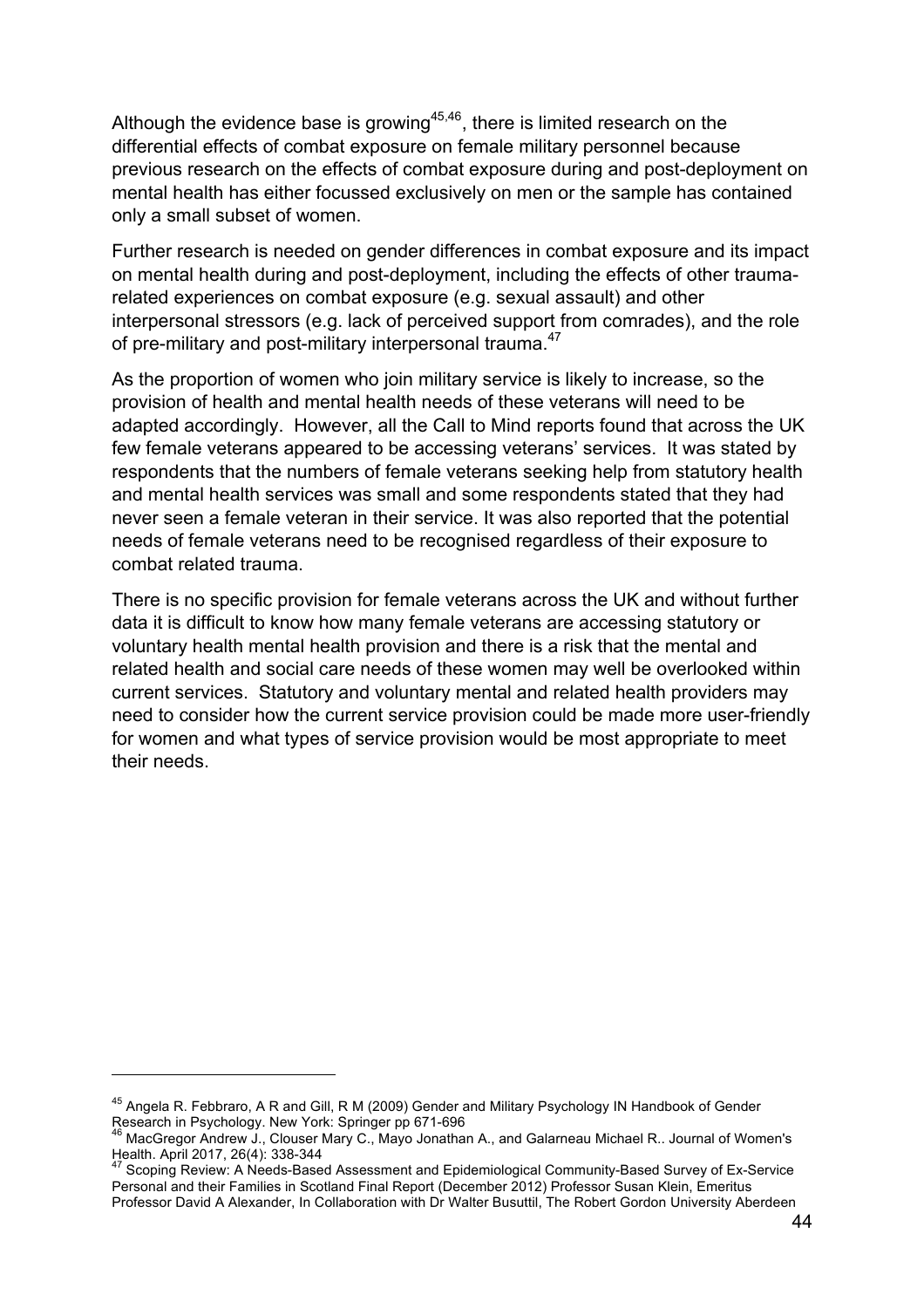### **4.7 Help seeking and overcoming stigma**

In spite of efforts to encourage people to seek help, a substantial group of serving personnel and veterans have mental health problems but do not seek treatment.<sup>48</sup> This can be because they fail to recognise that they have a health problem or need treatment<sup>49</sup> or because of barriers including lack of awareness or access to care, or because they have negative attitudes about services or stigma.

Amongst veterans and family members there is stigma about mental health problems and about services. Overcoming this can be challenging and it is essential that veterans and family members are directly involved. One of the most significant factors influencing veterans and their family members' access, experience and outcomes from services is the degree to which these are perceived to be appropriate and sensitive to military culture. Veterans and family members in particular often report that they feel stigmatised and alienated from mainstream service provision and that they experience difficulties engaging fully with services as a veteran or as a family member of a veteran.

Engaging veterans in mental health treatment programmes remains challenging because of stigma, perceived weakness in acknowledging emotional difficulties, and military macho cultures. The stigma around seeking practical help can also deter veterans and families from claiming financial assistance e.g. benefits to which they are entitled.

The Northern Ireland Framework for Mental Health 2011 supports efforts to raise awareness and reduce stigma towards mental health to help support the general population. This would also include and benefit veterans:

*"The general population would benefit from increased awareness of and access to a range of approaches to reduce stigma towards mental health issues and build capacity to support individuals and communities in need. The promotion of positive mental health and wellbeing through awareness, knowledge and information, the involvement of individuals, families, communities and all agencies can improve an individual's resilience, capacity, skills, self esteem, confidence and self worth."* <sup>50</sup>

<sup>&</sup>lt;sup>48</sup> Iversen A et al, Help-seeking and receipt of treatment among UK service personnel.Br J Psychiatry 2010 Aug;197(2):149-55<br><sup>49</sup> Fikretoglu D et al, Twelve month use of mental health services in a nationally representative, active military

sample. Med Care 2008 46(2):217–223<br>
Service Framework for Mental Health and Wellbeing (2011) Department of Health, Social Service and Public<br>
Service Framework for Mental Health and Wellbeing (2011) Department of Health,

Safety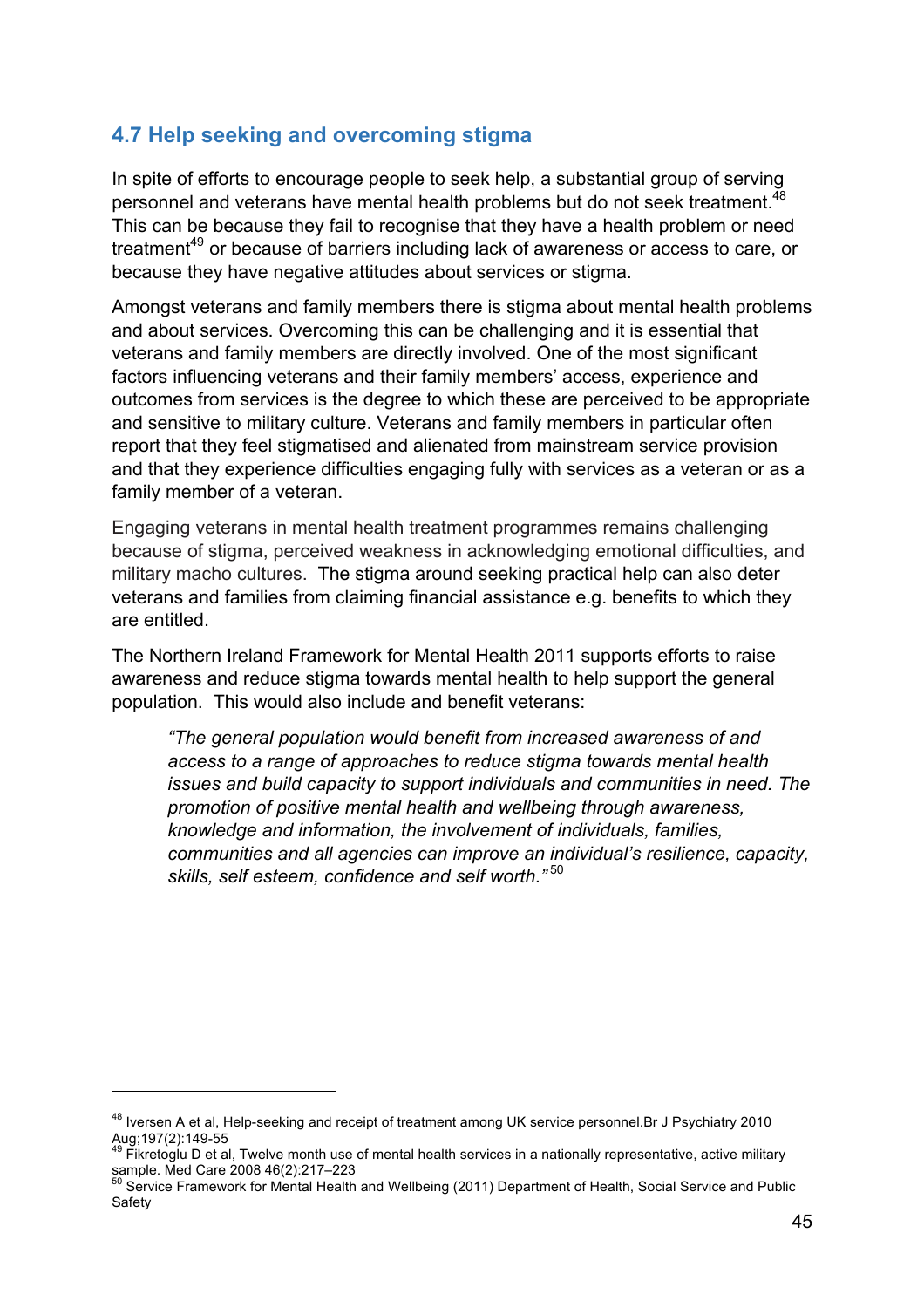# **5. The needs of veterans' families**

### **5.1 Services for families**

Veterans' families play a critical role in the successful transition of individuals from the Service to civilian life. Supportive couple and family relationships contribute to the long term wellbeing and mental health of veterans and their families. Therefore, it is important to engage family members to address the potential impacts of any mental health concerns during the transition period and once the individual has left Service. However, across the UK, the needs of family members including children are often under-identified or over-looked and the mental health problems of family members (including children and carers) are sometimes associated with living with a veteran who has mental and related health problems.

The needs, and provision for families of veterans were highlighted as an issue in all four Call to Mind reports. It is clear from the reports that the needs of families are not being adequately recognised or addressed and that this is a gap in current provision across the UK.

In England, one of the largest care gaps perceived by respondents concerned families and carers. Veterans and family members responding to the consultation held very strong views about the neglect of family needs. This was seen as something that needed to be addressed as part of the transition out of the armed forces. There was also a view that the needs of parents, especially mothers, can be over-looked.

Respondents in Northern Ireland highlighted the work of the Belfast Family Trauma Centre and spoke positively of their support for families, including the families of veterans. However, some respondents felt that the needs of veterans' families were not being addressed within statutory services and that this presented a weakness in current service provision.

In Scotland, few professional respondents (either statutory or voluntary) raised issues or discussed the needs of the families of veterans with mental health and related issues. However, those that did raise the issue recognised that there were gaps in a number of areas. For example, a number of respondents raised concerns about the lack of information and signposting specifically for families and carers of veterans. The majority of respondents, both professionals and veterans, who did raise issues in this area felt that the needs of families were *"underserved"* and not enough support was being provided to families and carers around the mental health needs of veterans and in helping them to deal with housing and debt issues. While there are services, such as Lothians Veterans Centre, that do provide support to families experiencing difficulties, and encourage them to access their services, few respondents (both professionals and veterans) could actually name any support services specifically for the families and carers of veterans.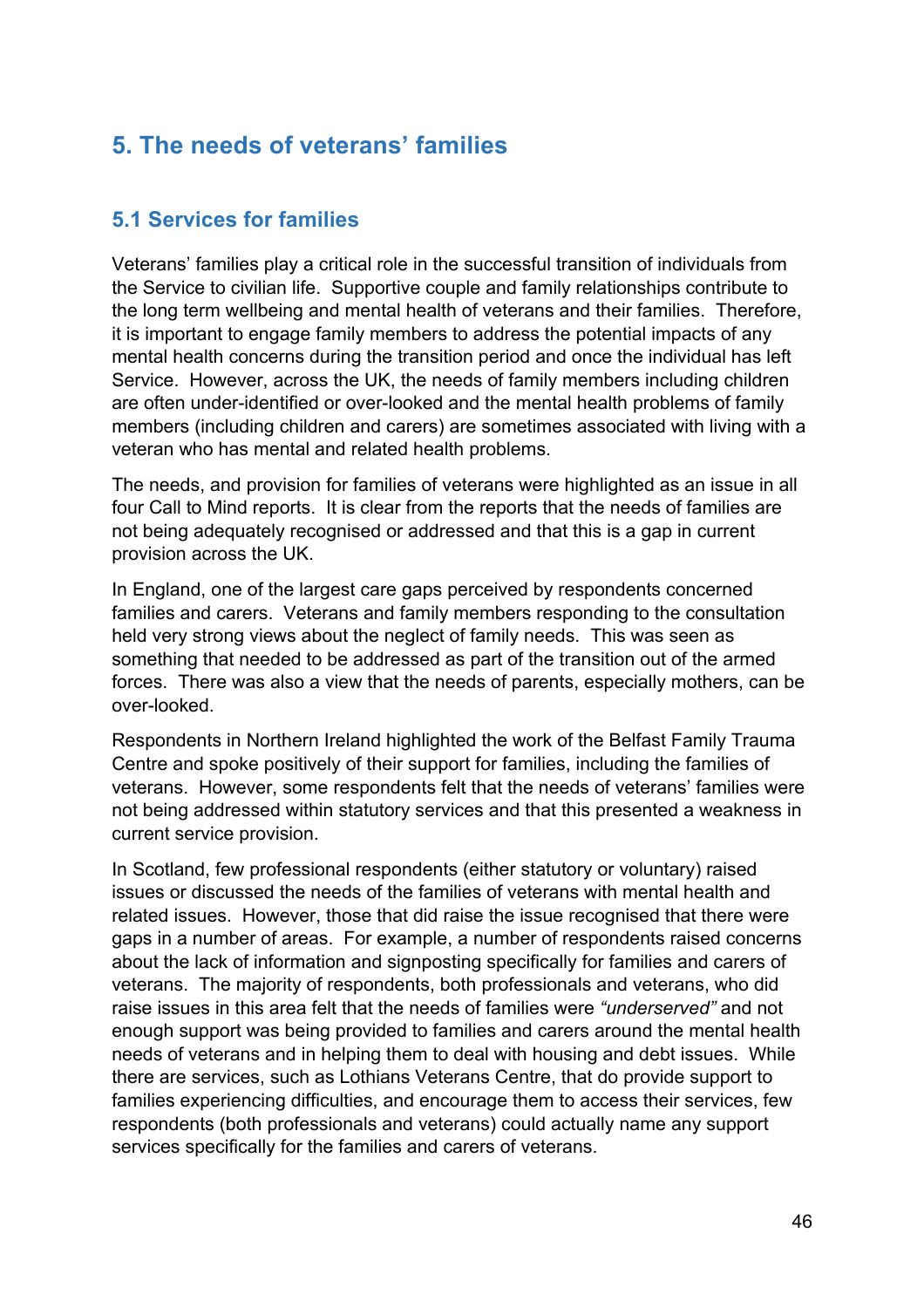Similarly, in Wales, few statutory respondents discussed the needs of the families of veterans with mental health problems, and only three identified it as one of their priorities for change (two of whom were local authority respondents). Those who did cover this issue, however, saw it as a major gap, citing this as a matter which was currently being left entirely to the voluntary sector. Some respondents described the effect of supporting a veteran with mental health problems on family members' own mental health and wellbeing, saying it could lead to their developing common mental health disorders themselves, such as anxiety, stress and depression, and/or drink problems.

This could affect partners/spouses but also parents, children and older people caring for older veterans and required practical, emotional and social support.

Respondents reported that family members, like veterans, could be reluctant to seek help. This was exacerbated by the fact they were often pre-occupied with the needs of the veteran rather than noticing their own declining mental health.

#### **5.2 Children and young people**

It is vital that any veterans' services working with families take into account the needs of the children. Veterans' voluntary sector organisations in particular may have an important role in monitoring the wellbeing and the safeguarding of children, as families may feel more comfortable disclosing information and family difficulties to these organisations rather than to statutory organisations.

The importance of safeguarding children was highlighted in all the Call to Mind reports although the level of recognition of this as an important issue varied across each nation.

In England, recognising and addressing the needs of children of veterans, including mental health needs and safeguarding, was viewed as an area that needs more attention:

*"There are safeguarding issues for children that are not being picked up".* (Statutory Sector Stakeholder, Call to Mind: England).

Particular concerns were also expressed about access to Child and Adolescent Mental Health Services (CAMHS):

*"CAMHS responses for children of veterans are poorly developed, there needs to be greater awareness about this area".* (Statutory Sector Stakeholder, Call to Mind: England).

In Scotland, the Scottish Service Children's Strategic Working Group has developed partnership work to raise the profile of Service children in the education system, and has encouraged action to address their particular needs and challenges. However, during this review only one respondent raised any concerns about children and safeguarding issues.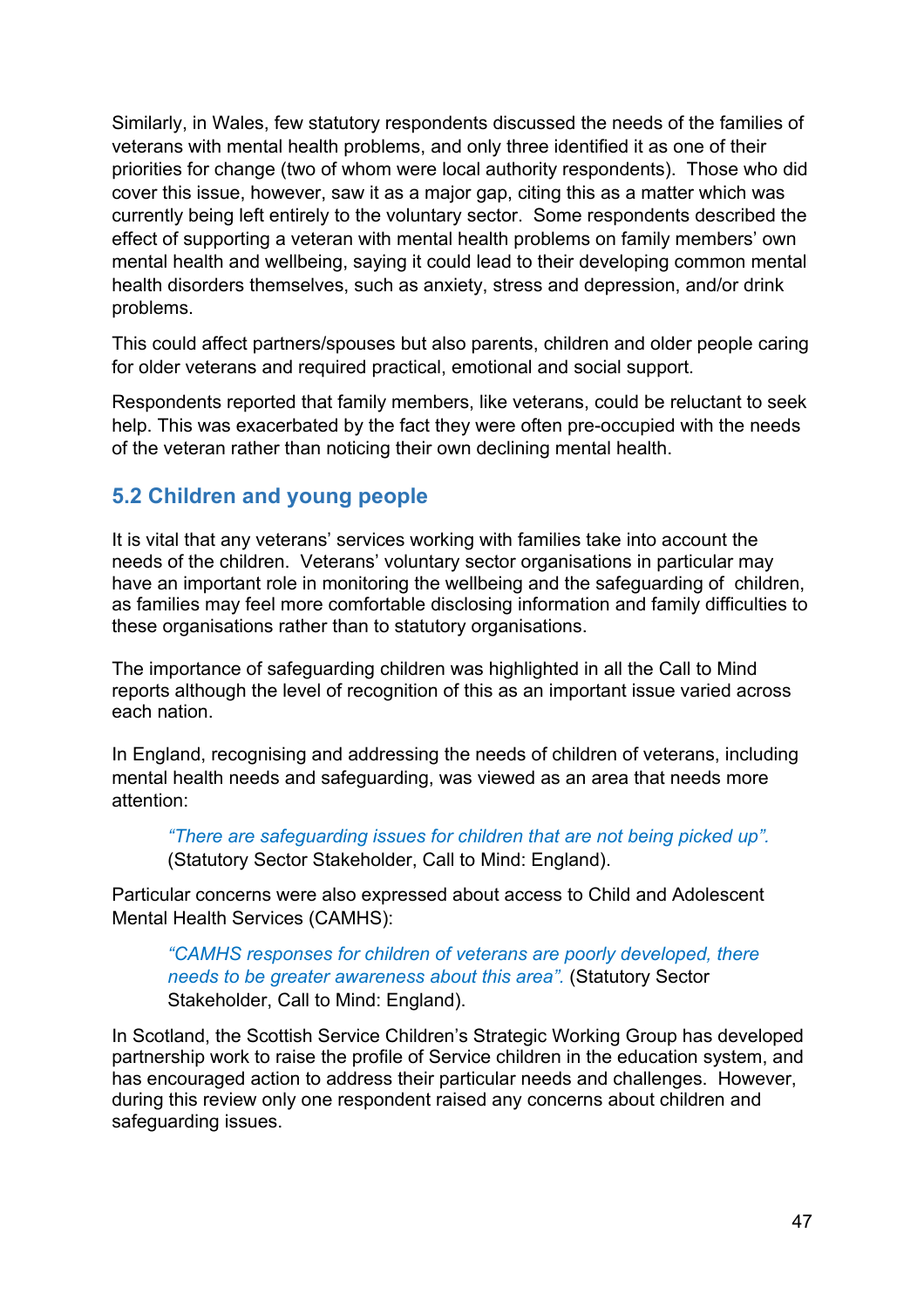In Northern Ireland, it was reported that the specific mental and related health needs of families and young people needed to be considered, particularly in regards to issues such as adolescent and young adult suicide, and alcohol and drug abuse.

However, it was also reported that the families of veterans, like veterans themselves, could be reluctant to approach GPs and statutory health and mental health services due to personal security concerns.

In Wales, some voluntary/independent respondents felt strongly that the needs of families, particularly children, required a more structured and holistic response, e.g. the early identification of, and support for children at risk themselves of developing mental health problems. Strong concerns were expressed in discussions with statutory respondents, and to some extent veterans/families, about safeguarding issues. Proactive steps need to be taken to address this given that families could be reluctant to seek help about such issues. It was felt families might initially feel more comfortable within informal peer support than formal professional structures.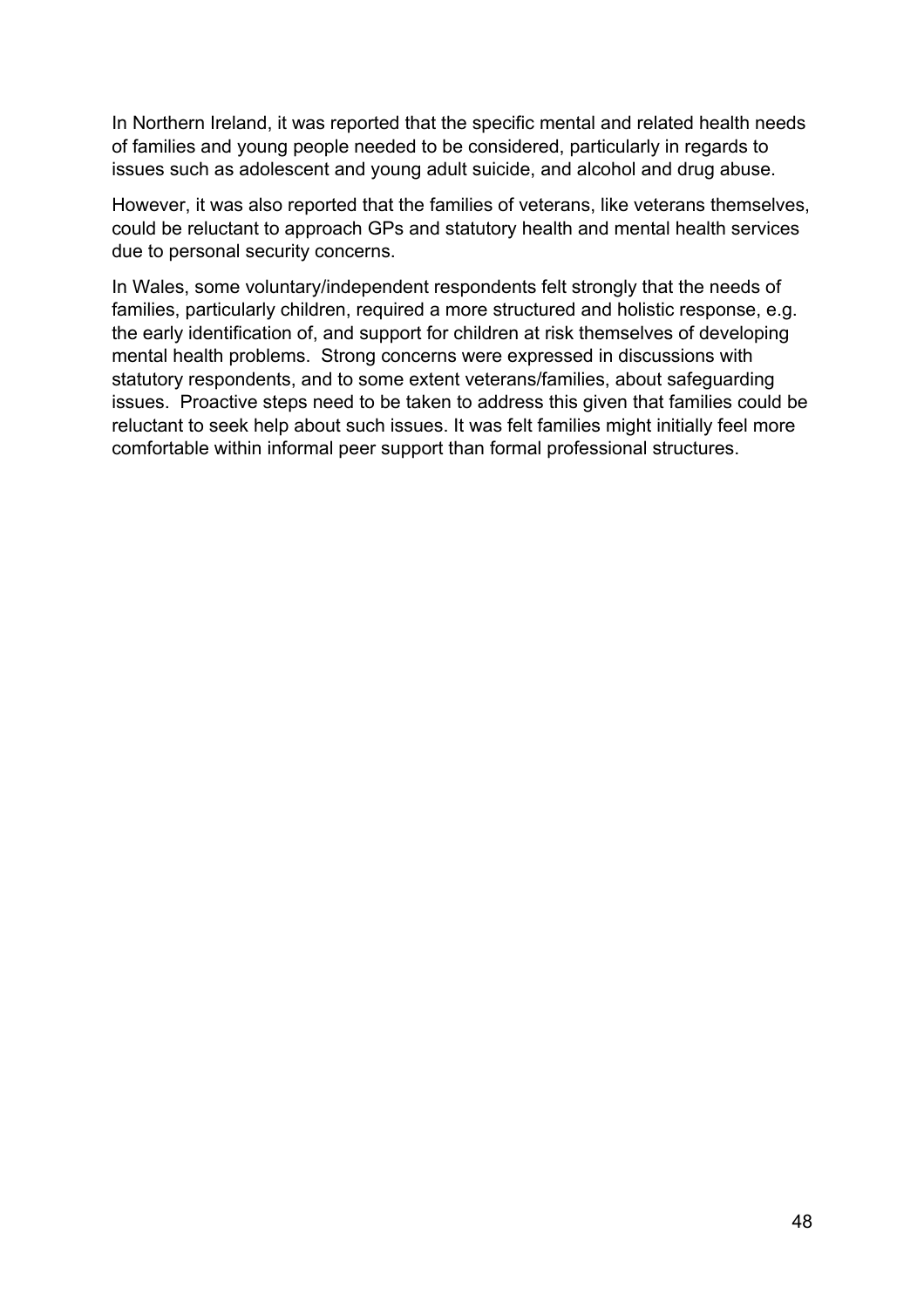# **6. Conclusions**

There is a strong commitment across the UK to the Armed Forces Covenant and to meeting the mental and related health and social care needs of veterans and their family members. This commitment was clearly in evidence amongst the many respondents to the reviews for England, Northern Ireland, Scotland and Wales.

There are many examples of good practice from across the UK that demonstrate innovation and excellence in the statutory and in the armed forces charitable sectors in identifying and meeting the needs of veterans and family members.

There are a number of common issues and barriers that veterans and family members with mental and related health and social care problems face when seeking help. It is not the purpose of this report to make recommendations on addressing these issues for the UK as a whole, as these are addressed in each of the individual reports (see Appendices A - D for the summaries from each of the individual reports). It is also important to recognise that health and social care, including mental and related health and social care needs, are devolved responsibilities across the UK. As such, it should not be expected that there would be a single approach to meeting these needs for each nation.

However, what the individual reviews do highlight is that there is a need to ensure a strong strategic focus at national and local levels on identifying, assessing and meeting the mental and related health and social care needs of veterans and family members. Although many improvements have been made, there is still a long way to go before these needs are effectively and robustly encompassed in population based health and social care needs assessments and that these are then used to inform and improve strategy and planning to meet these needs.

The authors of this report hope that by providing this summary of the common issues and findings from each of the individual reviews, learning can be shared and veterans and their family members can be assured that their needs will be effectively and appropriately addressed.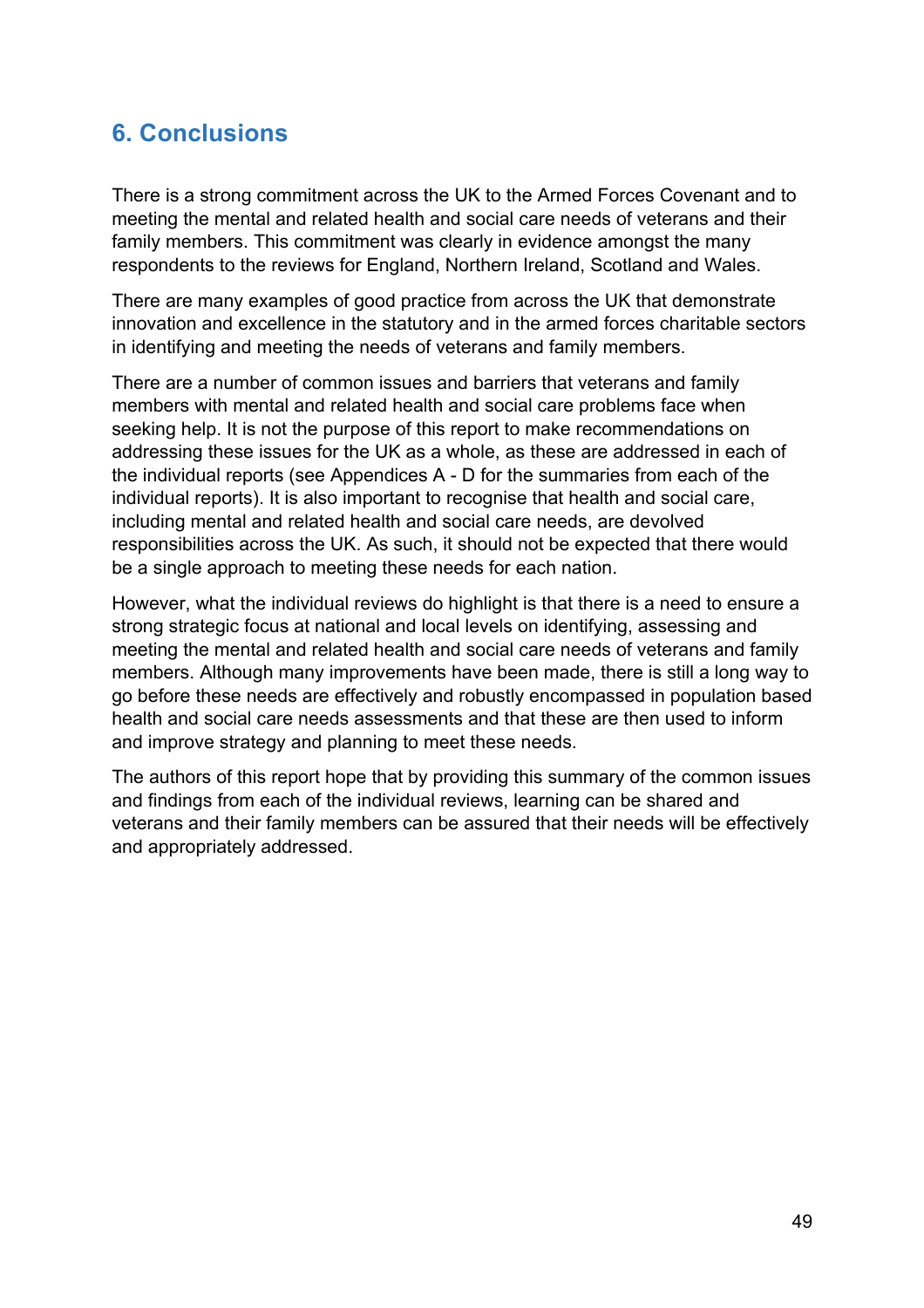# **Appendices: Summary of key issues from each of the Call to Mind Reports**

### **Appendix A: Call to Mind: England (October 2015)**

The Call to Mind: England report set out the findings from the review of veterans and family members mental and related health needs assessments in England. The primary focus of the review was on Joint Strategic Needs Assessments (JSNAs). The review was designed to support NHS England in building on its track record of success in meeting the health needs of armed forces personnel and veterans through the single operating framework for commissioning. The project also sought to support wider NHS partners such as Public Health England, Clinical Commissioning Groups (CCGs) and local authorities to better meet the mental and related health needs of veterans and their families.

A review of all of the 150 JSNAs across England was carried out in order to determine whether the mental and related health needs of veterans were included in these assessments. The purpose of JSNAs is to provide analysis of the health needs of populations in order to inform and guide commissioning of health, wellbeing and social care services within local authority areas.

In addition, consultations with key individuals from commissioning and provider statutory services, armed services charities, and focus groups and telephone interviews with veterans and family members were carried out. Call to Mind: England found that fewer than half (40%) of JSNAs across England included a reference to the health needs of veterans. There were also variations in the way that the JSNAs addressed the health needs of veterans. For example, amongst the 40% that included veterans, the majority (82%) had no more than the word 'veteran' somewhere in the assessment as either a vulnerable group or one whose specific health needs should be addressed. Amongst the 18% that had more detailed information only a handful covered the full range of health needs including mental health needs.

The significant gaps in coverage of veterans' health needs in the JSNAs for England raised questions as to whether veterans' health needs would be adequately addressed in Health and Wellbeing Strategies, and on local authorities meeting their statutory duties for public health in line with the Health and Social Care Act 2012, which included a duty to improve the health of their local population and responsibility for providing a range of public health services previously provided by the NHS.

Call to Mind: England found a number of problems with JSNAs addressing mental and related health needs of veterans, including:

• veteran status was not routinely recorded in primary and secondary care health statistics and rarely featured in social care statistics;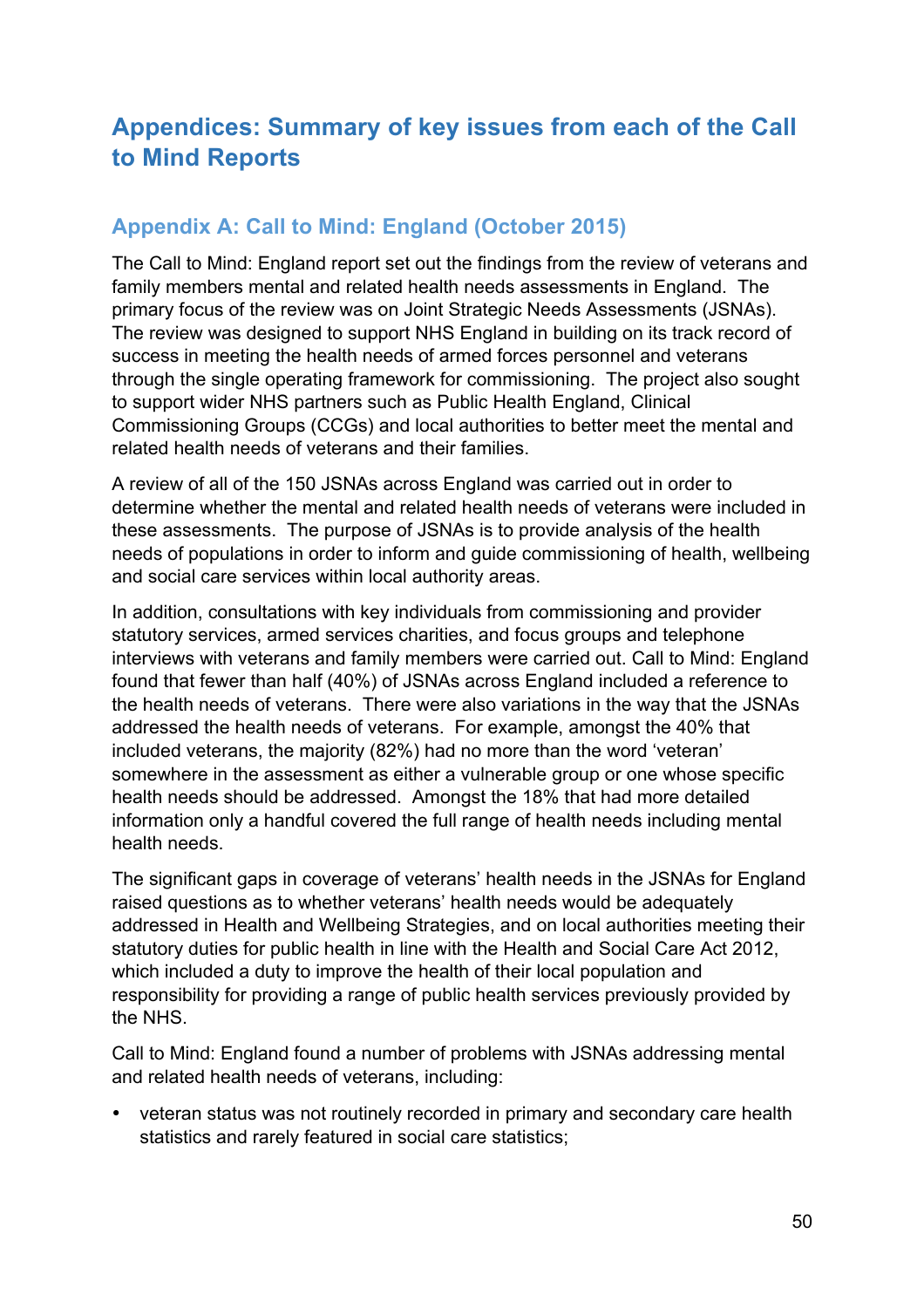- veterans were dispersed across the country and while there was some intelligence and data about their residence this was not uniform or robust or sufficiently detailed at CCG or local authority area levels;
- while the status of a veteran might be recorded in a few primary care records, those of family members and reservists were very seldom recorded;
- veterans themselves may occasionally be reluctant or unlikely to identify themselves as veterans even when offered the opportunity; and
- veterans are a heterogeneous group and assumptions about health need did not apply equally to all those classified as a veteran.

Call to Mind: England found that access to services could be problematic for veterans as a result of presenting health needs. For example, they may have complex behavioural problems that result in primary mental health care services such as step one and two IAPT (Increasing Access to Psychological Therapies) services being unable to take the referral, or they may not fit the criteria for serious mental illness that is required by secondary community mental health services. Problematic alcohol use could also result in veterans being unable to access mental health services, while at the same time presenting mental health needs may mean that they could not access alcohol support services.

Call to Mind: England reported that there were no nationally recommended care pathways for veterans with mental and related health needs. The common assumption amongst commissioners and service providers was that veterans did not need a separate care pathway, as their problems were perceived to be the same as those in the general population with the exception of combat PTSD. However, evidence from this review suggested that there were significant barriers for veterans in accessing and benefitting from services and that the care pathway for veterans were more problematic than had been supposed. Even with respect to combat PTSD the care pathways were not straightforward. There were questions about suitable diagnosis that was evidence based; and there were a wide range of treatment options for PTSD for veterans that may not be adequate or appropriate.

Other key gaps in the care pathways for veterans and family members that were identified in Call to Mind: England included:

- a lack of understanding and sensitivity about military culture amongst GPs and other key health care professionals;
- poor understanding and inconsistency about commitments made under the Armed Forces Covenant regarding prioritisation of clinical needs;
- the need to strengthen prevention activities and engagement in earlier interventions within care pathways, particularly in primary care;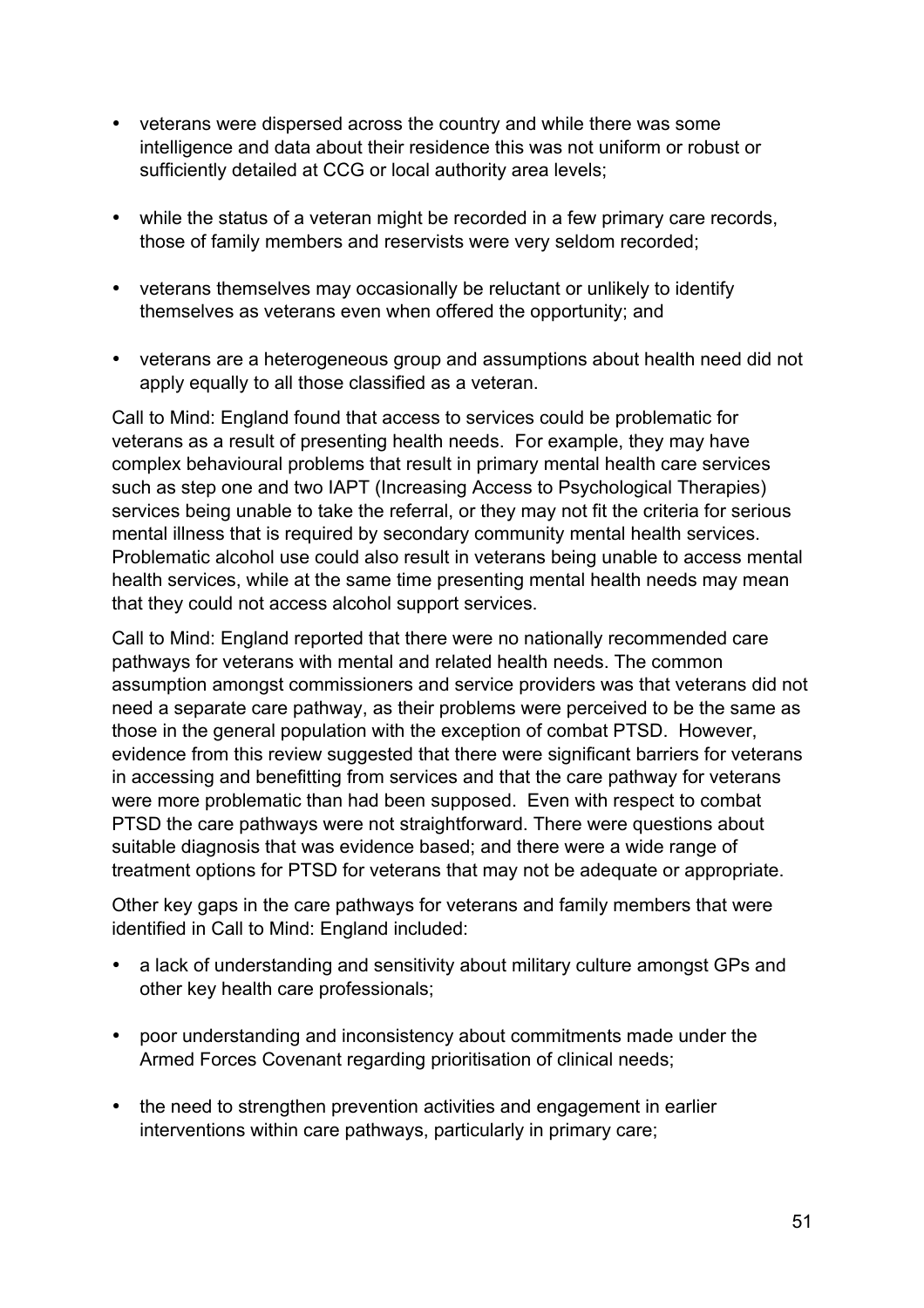- restrictive access criteria to services that exclude people with more complex problems e.g. it is a common stakeholder view that veterans rarely present with a clear single mental health problem;
- the need for alcohol problems to be included as part of an integrated care pathway for mental health;
- the wide range of service options across the statutory and charitable sectors can be confusing to navigate and result in uncertainties about which services are providing evidence based treatments;
- poor or under developed integration of armed forces charities with lack of recognition of their vital role in supporting engagement and providing wrap around support services as part of an integrated care pathway;
- the need to ensure that care pathways are not developed in isolation and that there is increased recognition amongst clinicians and commissioners of the need to provide integrated care for mental and related physical conditions;
- concerns that mental health services need to be able to work more effectively with a broad range of problems for veterans including integration of health and social care needs e.g. employment support is viewed as one of the main gaps in service responses; and
- one of the largest care gaps perceived by respondents is for families and carers including recognising and addressing the needs of children of veterans. Particular concerns are expressed about access to Child and Adolescent Mental Health Services (CAMHS).

Call to Mind: England suggested the following framework for action in order to address the gaps identified in JSNAs and to ensure that commissioning and service provision for veterans and family members was effective and appropriate. The report proposed that the framework consisted of three building blocks that were interdependent and so would be key mechanisms for creating a sustainable and lasting framework for action that would improve the assessment of the mental and related health needs of veterans and their family members and inform the commissioning and delivery of services to meet those needs.

The three building blocks are summarised below:

#### *1. Targeted and intelligent use of data and information*

The variations in coverage of veterans' mental and related health needs in JSNAs across England may require national guidance to effectively ensure these needs were addressed. This could take the form of a practical resource with specific advice on how to address the methodological issues identified e.g. making appropriate use of data and ensuring that veterans and family members were engaged in the assessment.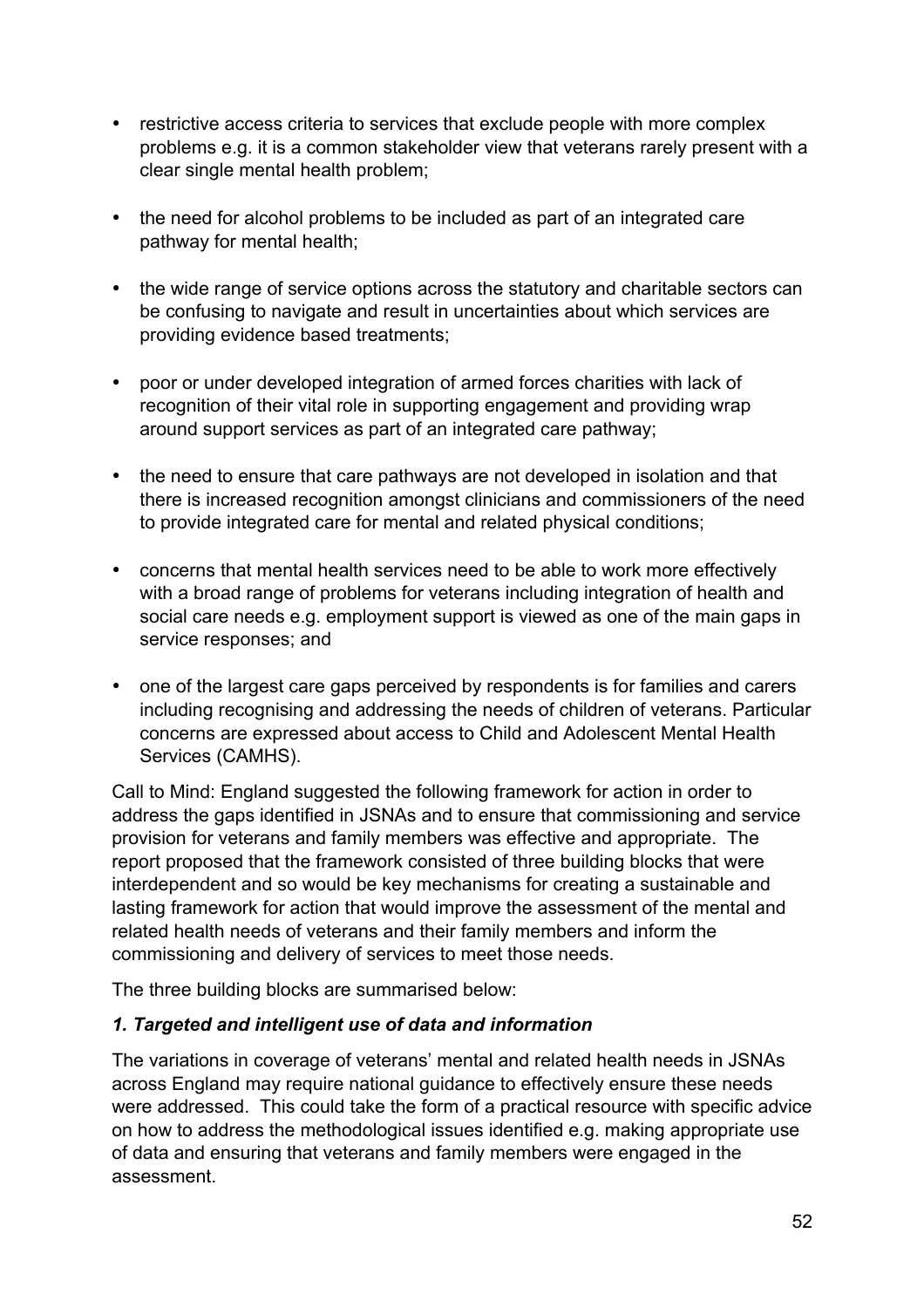Public Health England would welcome the opportunity to take a leadership role in supporting the development of this guidance. The resource would need to address the following areas:

- primary and secondary care data collection of veterans and family members;
- training and awareness of GPs and primary care staff;
- adopting a population based approach to health inequalities for veterans and family members.

#### *2. Appropriate and sensitive evidence based services*

There were a number of specialist veterans' mental health services some of which were developed locally through the initiative of individual NHS Trusts or CCGs, and some through NHS England's specialist commissioning role. These services formed an important part of the care pathway but would never be able to meet the full levels of need or demand. It is important that there are improvements in generic mental health services at local area levels including greater integration and collaboration with the armed forces charities. The further development of appropriate and sensitive evidence based services for veterans and family members including reservists required the following improvements in care pathways:

- less restrictive access criteria that enabled services to better respond to complex needs;
- clear referral routes for alcohol services as part of an integrated care pathway;
- recognition of the needs of family members including children and parents of veterans that took account of the wider determinants of health, such as access to employment and adequate housing;
- greater integration in service responses for meeting both physical and mental health needs; and
- clarity on liaison and partnership working between statutory services and the armed forces charities.

There is potentially an untapped resource of clinicians who are veterans or family members of veterans working in the NHS and who may be willing to act as champions and lead advisors within a structured learning programme. For example, learning collaboratives could be developed for GPs and primary care staff members alongside those working in Mental Health NHS Trusts.

#### *3. Involvement and participation of veterans and family members*

Effective involvement and participation of veterans and their family members is essential for improving data collection and the successful development of appropriate and sensitive evidence based services. NHS England has been recognised for its commitment to the involvement of veterans and family members in commissioning and this has already formed a key component of NHS England's Veterans' Mental Health Networks.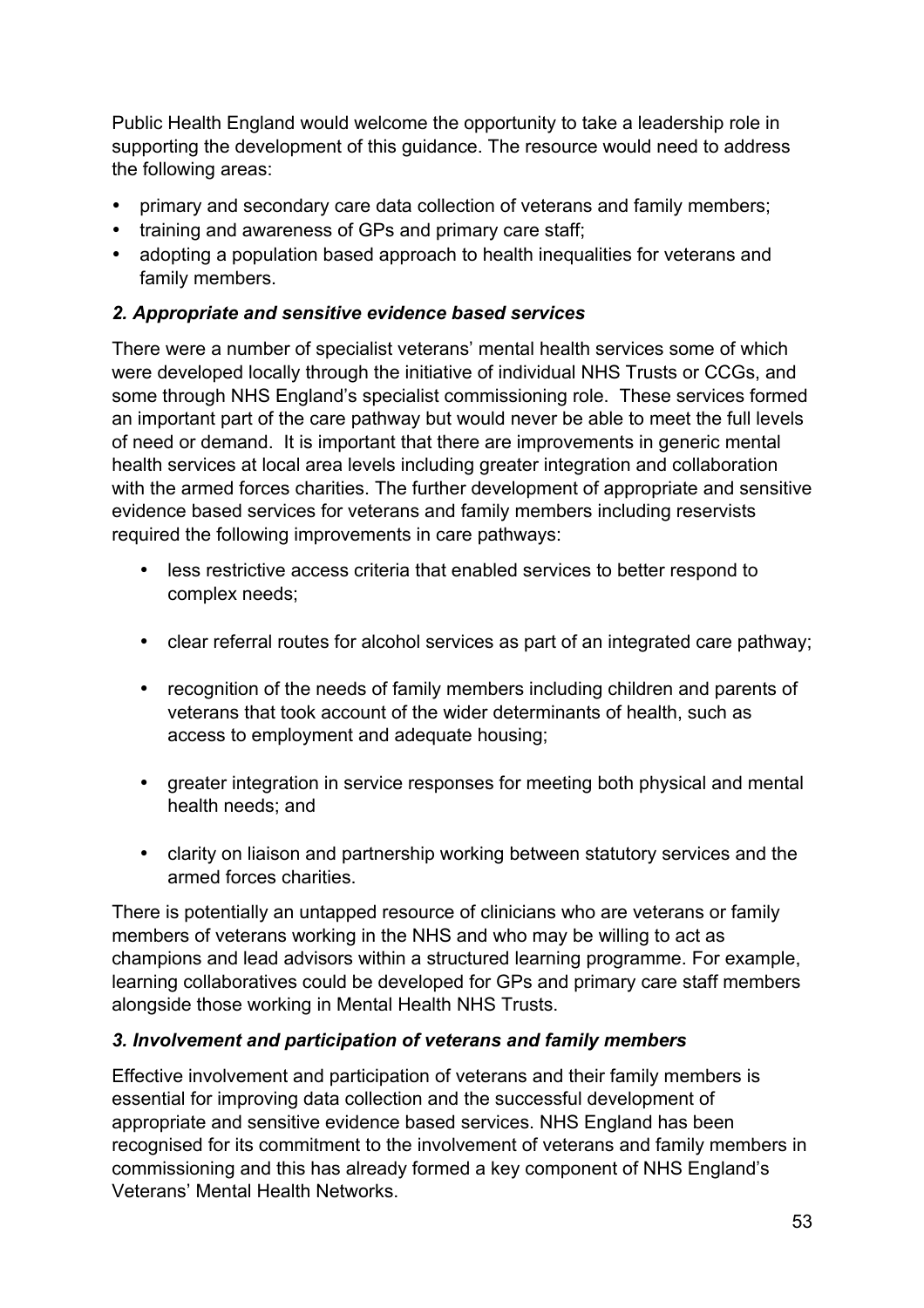However, there is a need to further strengthen the involvement of veterans and family members in local area service developments to ensure that there is a strong service user voice.

To be effective this requires a structured and supported programme building upon the existing networks but seeking to underpin these with a more comprehensive development of local area veterans and family members' networks. In order to ensure meaningful and active involvement a structured programme of support would need to include capacity building for network participants through training and education e.g. information and knowledge about policy and legislative drivers and understanding about standards and frameworks for commissioning and service provision. This approach would ensure that participants are equipped with the knowledge, skills and experience to be meaningfully and actively engaged with a programme of lasting change.

In addition, the networks will need to be adequately resourced with appropriate facilitation and recognition for practical expenses e.g. travel, catering and room hire. Facilitators could be drawn from a wide variety of sources including lead clinicians, armed forces charities and from amongst veterans and family members themselves. An adequately resourced and facilitated programme of involvement and participation that takes a capacity building approach could form the bedrock of development for improving commissioning and service responses for veterans and family members.

### **Annex B: Call to Mind: Wales (May 2016)**

Call to Mind: Wales reviewed the extent to which veterans' needs were covered in Local Health Board business plans, respondents' views on the need to engage veterans who are mental health users in the planning process, the need for Armed Forces Forums and Champions to work more effectively and consistently across the country, and improvements needed to data to inform long-term local level planning/commissioning regarding veterans' mental health and related health needs. The report also considered the need for a more strategic and coordinated approach to planning/commissioning across regions and sectors.

Call to Mind: Wales found that while Veterans' NHS Wales was considered to provide a high quality service, unique to Wales within the UK, statutory sector respondents had strong concerns about its capacity and ability to meet demand robustly and sustainably across the whole of Wales. Voluntary and independent sector respondents and veterans and families attached stronger importance to making improvements in mainstream services, and particularly community services. These were seen as key to combatting isolation, early identification of problems and supporting and sustaining treatment.

Stakeholders further highlighted the need to address barriers to veterans and families accessing GPs and other services, such as reluctance to seek help and frustration at waiting times/waiting lists, and to support veterans and families to be more willing to access civilian services. They emphasised the importance of building the cultural competence of mainstream services to ensure veterans' needs are met on a long term and sustainable basis, but the ability of Veterans' NHS Wales to help in this task could be limited by capacity problems.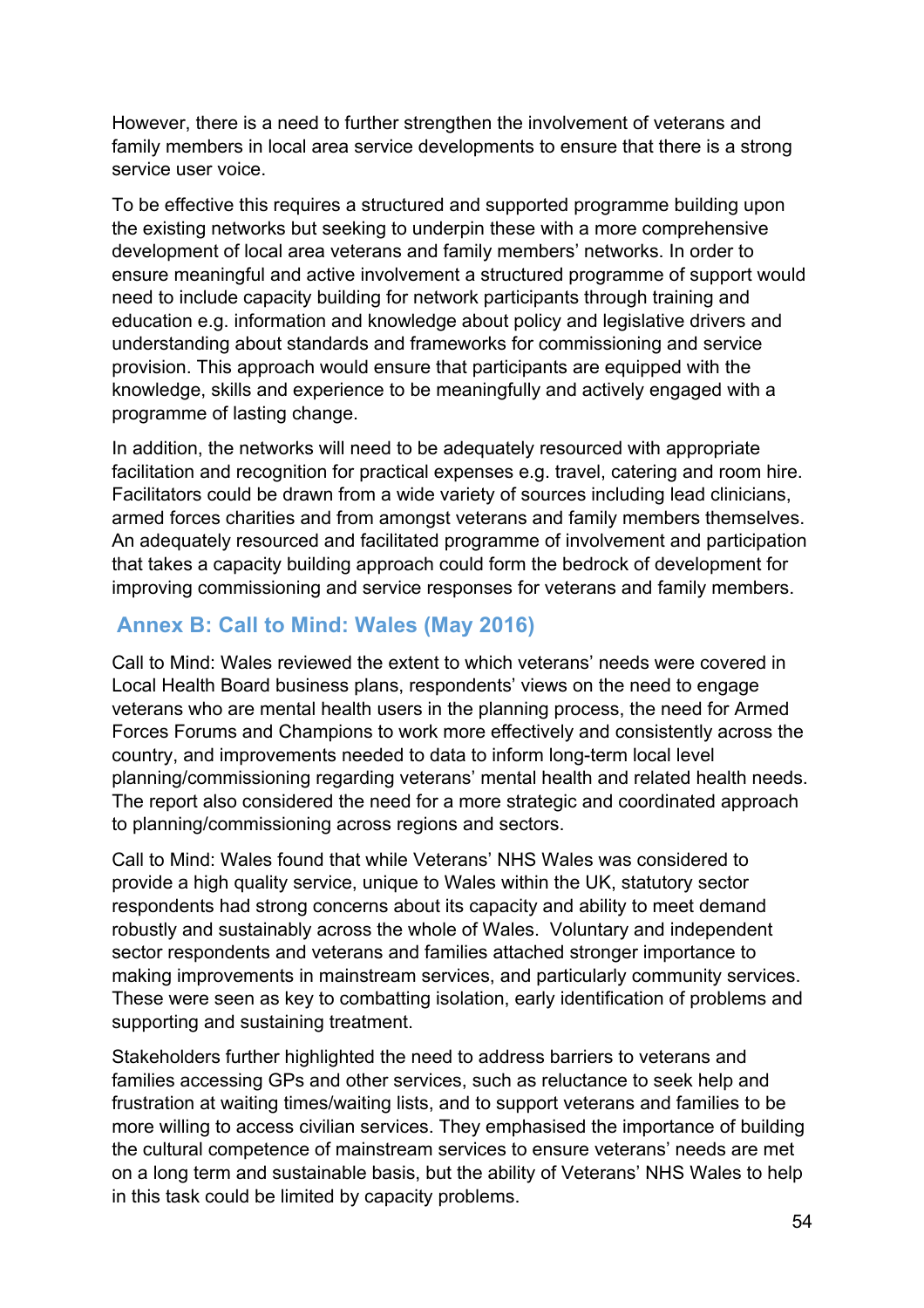Concerns were also expressed that common mental health needs may be overshadowed by over-emphasis on Post Traumatic Stress Disorder (PTSD); and about the diagnosis of and treatment response to PTSD within mainstream services.

Stakeholders and veterans/families called for simpler, clearer, more efficient and better co-ordinated assessment and referral pathways across Wales as a whole. Some respondents expressed concern about the operation of the dual diagnosis pathway and how to meet the needs of veterans currently using drugs and alcohol and who are excluded from services. The importance of developing a strategic national approach and close working relationships at local levels to address the needs of veterans with mental health problems who become involved with the criminal justice system was also highlighted.

Some practitioner respondents and families reported safeguarding issues around domestic violence and the long term effect on children's mental health and wellbeing, requiring a structured, holistic response. The important role families play in supporting and sustaining the recovery of the veterans, and identifying their problems and needs was emphasised; along with the need to capacity build families so they had the resilience and knowledge to play this role. This would also help prevent family breakdown, which could lead to the veteran becoming isolated.

While statutory sector respondents strongly prioritised increasing VNHSW's capacity and improving data to inform commissioning and service provision, the focus of voluntary and independent sector respondents and of veterans and families was on improving mainstream services, and on doing more to support families and carers.

Call to Mind: Wales concluded that while much progress had been made in recent years with respect to meeting the mental and related health needs of veterans, there were a number of opportunities over the next year for further improvements including:

- the new commissioning and assessment mechanisms under the Social Services and Wellbeing (Wales) and Wellbeing of Future Generations Acts;
- the next round of Local Health Boards' annually refreshed business plans: and
- the new Together for Mental Health delivery plan.

The report identified a number of key risks to progress including:

- lack of strategic focus and co-ordination in terms of planning/commissioning of services for veterans - both generalist and specialist - across sectors and regions;
- inconsistent and variable implementation across Wales of the Armed Forces Forums and Champions;
- issues around long-term sustainability of/capacity within services identified as 'best in class' in Wales by respondents, which threaten the progress made in: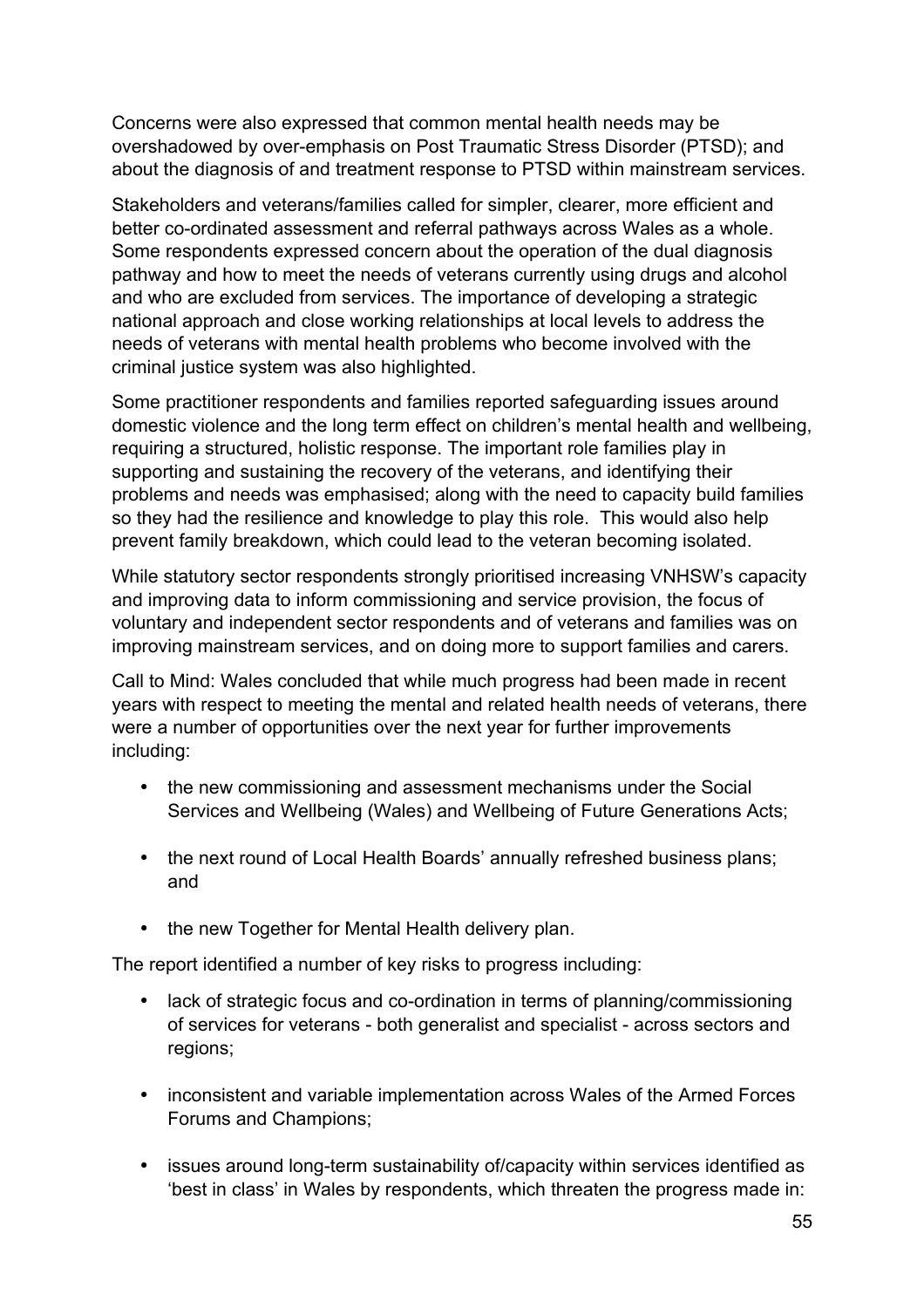- o establishing effective local multi-agency partnerships to improve assessment and referral pathways; and
- o meeting the needs of veterans with highly complex needs particularly those with dual diagnosis and those involved in the Criminal Justice System (CJS); and
- unmet need among veterans and families, with more prevention, identification and early intervention needed within generalist/mainstream services to prevent pressure on crisis services.

The report concluded that a more strategic, coordinated and effectively led approach across the whole of Wales to assessing and planning to meet veterans' and families' mental health and related health needs was needed to mitigate these risks. The key issues identified throughout the report are summarised below:

1: Ensure veterans' mental health and related health needs were factored into the development of Health Boards Integrated Intermediate Medium Term Plans, with broad engagement around veterans' issues including with mental health users and their families/carers.

2: Achieve more consistency and clarity around strategic structures such as Armed Forces Forums/Champions; and more integration between the work of Health Boards and Local Authorities, responsible for many of the key wider determinants of mental health and wellbeing such as housing and employment.

3: Continue to improve quantitative and qualitative data on veterans for local level needs assessment and planning/commissioning, including on specific sub-groups such as: female veterans; veterans with a dual diagnosis; veterans within the CJS; and veterans' families.

4: Strengthen leadership and accountability mechanisms at national level to:

- drive forward a co-ordinated, strategic and effectively implemented approach across Wales as a whole to assessing and planning to meet veterans' and families' mental health and related health needs;
- maximise the overall national spend on veterans' mental health across sectors, including ensuring high quality services are appropriately and sustainably funded; and
- provide quality, effective services meeting the variety of needs of those living within both rural and urban areas sustainably and prudently.

5: Work with key partners to seek to improve quality assurance/governance and reduce confusion/duplication within the voluntary sector, particularly those offering treatment solutions to which individuals can self-refer.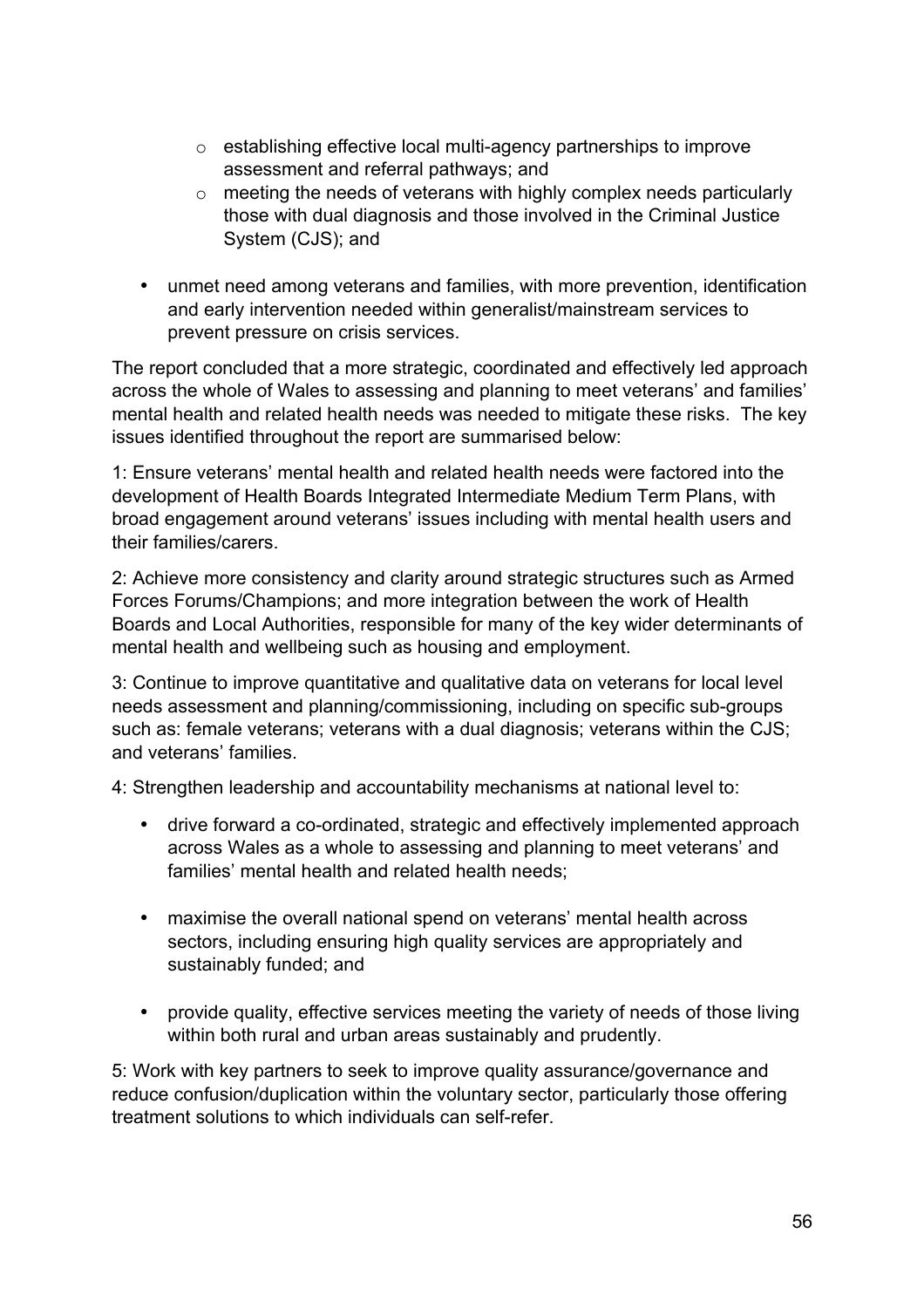6. Highlight in precise and sensitive terms the needs of veterans as a group and ensure they are factored into the new assessment and planning/commissioning mechanisms being implemented over the coming year under the Social Services and Wellbeing (Wales) and Wellbeing of Future Generations Acts.

7: Continue improvements at the point of serving and/or resettlement, particularly around: early identification and appropriate treatment of problems; and better liaison between military and civilian services to ensure continuity of care.

8: Ensure Veterans' NHS Wales has appropriate capacity on a sustainable basis across the whole of Wales.

9: Identify veterans as a population group with specific clinical risks, barriers to accessing services and cultural needs within services, and undertake:

- assertive outreach to veterans and families;
- capacity-building within mainstream services to meet their needs in a culturally competent manner;
- working with them around their expectations of civilian services and support them to be willing to access them; and
- achieving an appropriate balance between specialist and generalist services across sectors.

10: Ensure the focus of planners and providers nationally, regionally and locally is on all types of conditions among veterans, physical and mental.

11: Address concerns about the diagnosis of and treatment response to PTSD within mainstream services.

12: Build, support and sustain Clinical Networks of agencies, including both mainstream and specialist services across sectors, to provide better co-ordinated and more effective and efficient assessment and referral processes across the whole of Wales.

13: Address concerns about how well the dual diagnosis pathway is working in practice; and how best to meet the needs of veterans currently using drugs/alcohol and therefore excluded from services.

14: Develop a strategic national approach across sectors to meet the needs of veterans with mental health needs within the CJS, including learning from current/forthcoming initiatives in this area in Wales; sustain and develop local level partnerships to the benefit of both veterans and services themselves.

15: Recognise and appropriately cater for the practical, social and emotional support needs of the families of veterans with mental health problems including safeguarding issues particularly around domestic violence and the long-term wellbeing of children; capacity build family resilience and knowledge, to fulfil their key role in prevention, identification and sustainable treatment of veterans' mental and related health problems.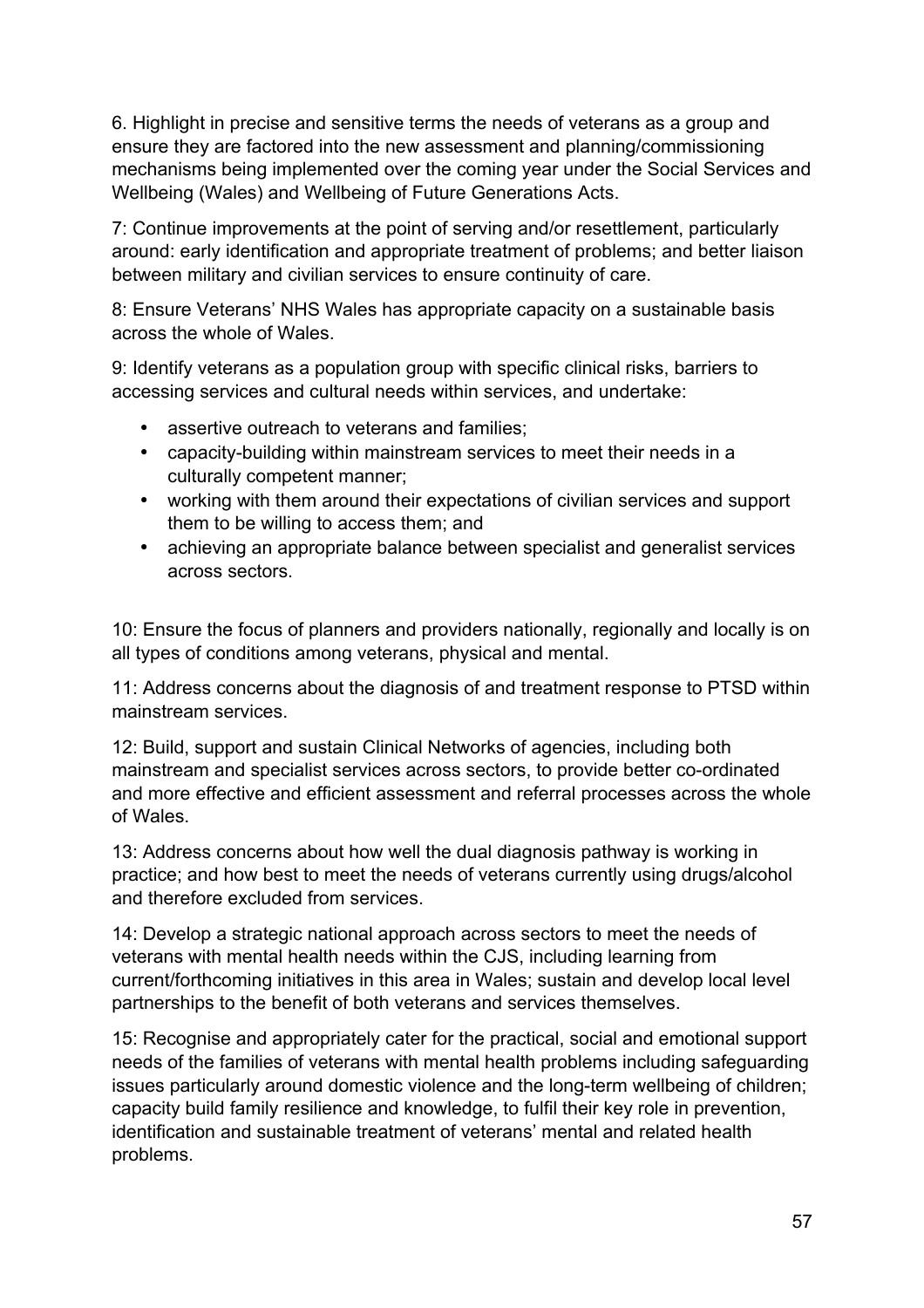### **Annex C: Call to Mind: Scotland (September 2016)**

Call to Mind: Scotland reported that arguably, Scotland had one of the most robust mental health and related health provision for veterans in the UK, with a thriving specialist statutory and voluntary sector that was supported and resourced by the Scottish Government.

Veterans were treated with respect, compassion and dignity, and overall, the mental health services provided were of a good standard. There was no doubt that much effort and investment had been put into developing these services over the years and good progress had been made. However, the evidence gathered for the review and the feedback received from respondents, both professionals and veterans, clearly demonstrated that there were some gaps in provision and areas where further improvements could be made.

The key messages and issues outlined in the report highlighted the opportunities for further development and improvements that the Scottish Government, NHS Health Boards and Integration Joint Boards, specialist statutory and voluntary sector service providers and veterans could jointly take forward.

The key messages from respondents, both professional and veterans, were as follows:

- Existing resources needed to be appropriately targeted and maximised to meet the needs of veterans and their families and carers. Resources should be targeted at veterans and their families who were most in need and any unmet needs should be addressed - gaps and duplication in provision should be avoided.
- There were benefits of having both a specialist and mainstream NHS model for veterans in Scotland and a 'one size fits all' model should be avoided. Scotland should aim to develop a mixed economy of service provision based on local needs and ease of access to services i.e. veterans and their families living in rural and urban areas.
- There was a need for greater collaborative work and partnerships to improve efficiency and effectiveness. At a local level, there was a need for a more strategic and co-ordinated approach with the needs of veterans included in local planning processes. There was also a need for more cooperation between the statutory and voluntary sector, and within the voluntary sector. Effective local multi-agency partnerships would help to improve assessment and referral pathways, and ensure that services met the needs of veterans and their families, especially those with complex needs such as mental health and alcohol issues and those involved in the criminal justice system.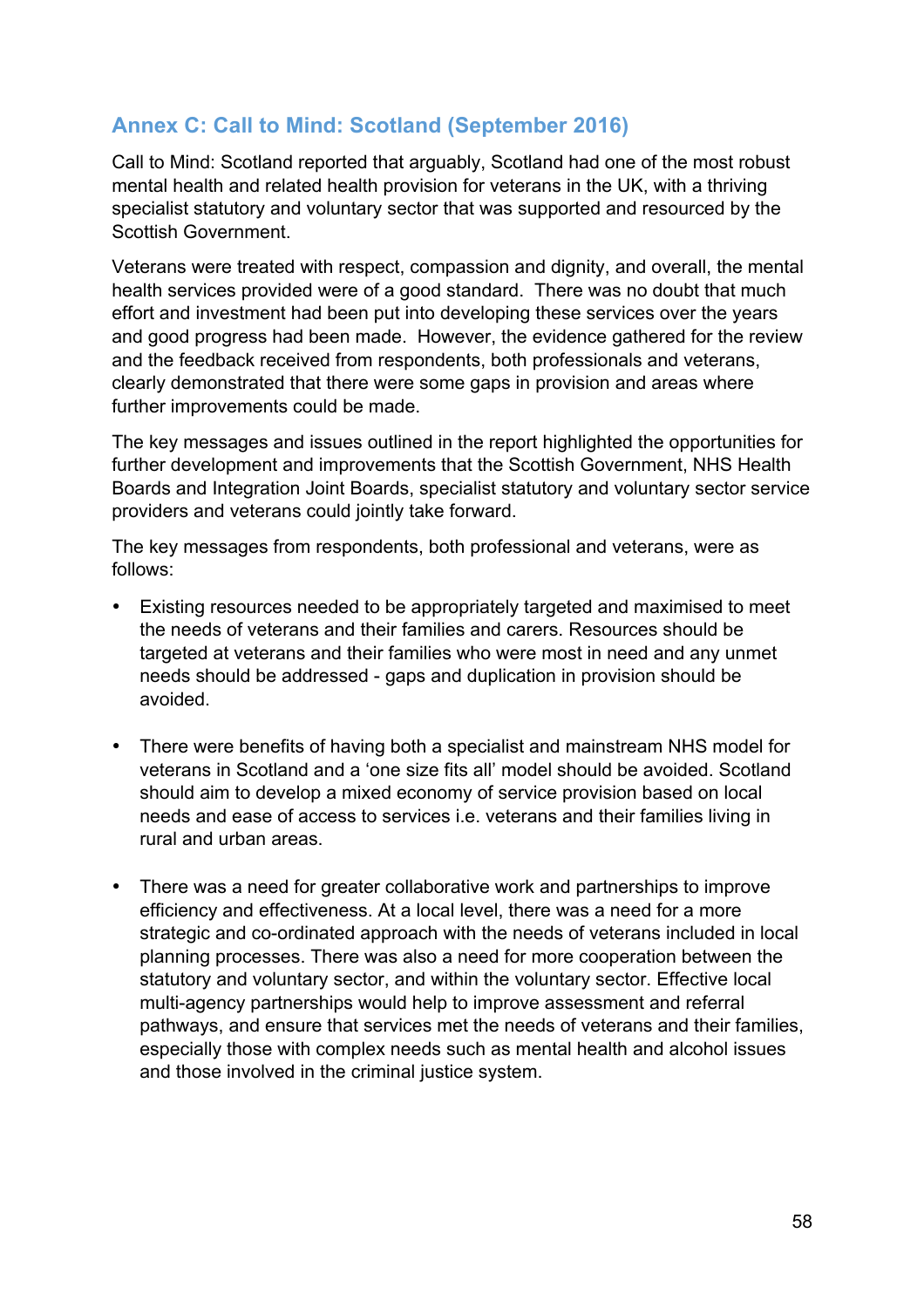The key issues for consideration are summarised below:

- **KEY ISSUE 1: National Assessment of Veterans' Needs** In order to ensure that funds for veterans are being used in the most effective and efficient manner, the Scottish Government should consider carrying out a national assessment of mental health, and related health and social care needs of veterans. Such an assessment should provide a comparison with the general population. This would create an evidence base and make sure that funds are targeted at veterans who are most in need, highlight any unmet needs, avoid duplication of service provision and ensure value for money.
- **KEY ISSUE 2: Local Planning for Veterans' Mental Health and Related Needs** - Veterans' mental health, and related health and social care needs should be factored into the 31 Integration Joint Boards Health & Social Care Partnership Strategic Planning processes and systems. Promoting and highlighting the needs of veterans, as appropriate, should be the priority role for veterans' statutory and voluntary sector organisations, and NHS Veterans Champions who attend these planning meetings.
- **KEY ISSUE 3: Role of NHS Veterans Champions** It would be helpful to have further guidance around the role of NHS Veterans Champion for veterans, statutory and voluntary sector organisations and for NHS Champions themselves. Veterans Scotland is aiming to produce a short guide that provides an outline of the role of the NHS Veterans Champion including primary and secondary care support, engagement with the veterans' community and obligations under the Covenant.
- **KEY ISSUE 4: Improving Quantitative and Qualitative Data on the Demographic Profile of Veterans to Target Resources** - Efforts should be made to improve quantitative and qualitative data (e.g. geographical, age, gender) on the profile of veterans at a national and local level. It is essential to gather trend information on the profile of veterans to monitor any changing mental health, and related health and social care needs within the veterans' population to appropriately target resources and to develop current services and plan future provision.
- **KEY ISSUE 5: Local Planning for Older Veterans** The Integration Joint Boards responsible for the planning of local health and social care services need to be aware of, and plan for, the increasing number of elderly veterans in their areas in order to ensure that the health, mental health and social care needs of this increasing elderly population are not overlooked.
- **KEY ISSUE 6: Provision for Female Veterans and Spouses** There are very few women (veterans and spouses) currently using veterans' services within the statutory and voluntary sectors, so the mental health, and related health and social care needs of these women may well be overlooked.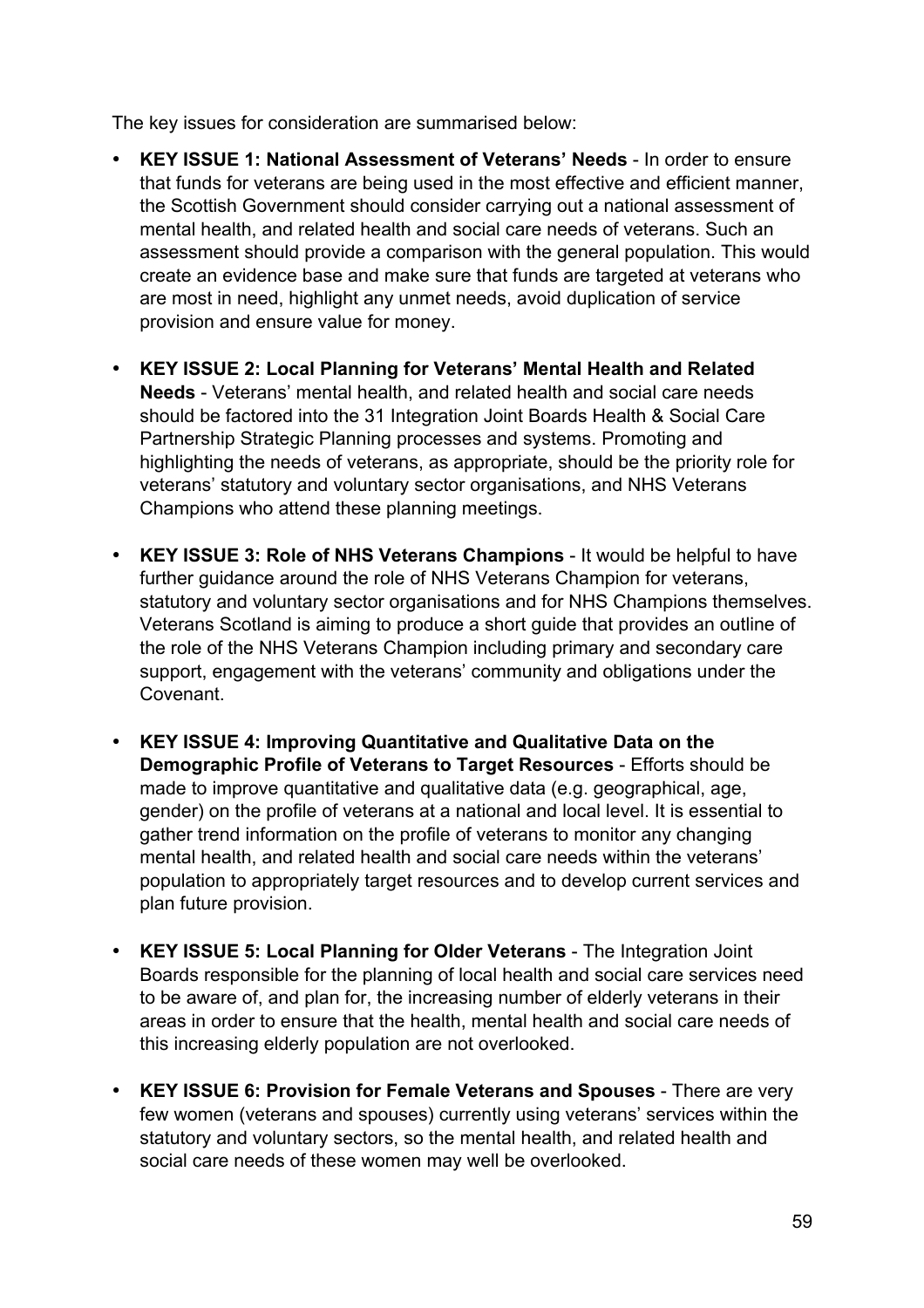Therefore, any national or local needs assessments must consider the needs of female veterans and spouses as an under-represented group. Veterans' statutory and voluntary sector providers need to consider how current service provision could be made more user-friendly for women and what types of service provision would be most appropriate for female veterans and spouses.

- **KEY ISSUE 7: Common Mental Health Problems and PTSD** PTSD is an important mental health issue that must be addressed. However, efforts should also be made to ensure that common mental health problems e.g. depression, are not overlooked or marginalised, either in terms of funding or treatment within services. Efforts should be made to promote better understanding about PTSD including improved assessment. Veterans should be encouraged to address their actual mental health, with equal measure, and related health and social care issues.
- **KEY ISSUE 8: Pre-Enlistment Factors** Pre-enlistment factors and length of time in service clearly have an impact on the mental health, and related health and social care needs of veterans. Awareness of these issues needs to be raised amongst statutory and voluntary sector service providers to make sure that pre-enlistment factors are not overlooked and are taken into account during referral and assessments procedures. This will ensure veterans are placed in the most appropriate services for their needs.
- **KEY ISSUE 9: Preventing Suicide and Alcohol Misuse** Local planning around the needs of veterans should include effective partnerships between veterans' statutory and voluntary sector mental health services, mainstream NHS and Local Authority services, wider substance misuse services and the Criminal Justice System to ensure that any vulnerable veterans do not fall through the gaps but are able to access appropriate help for any alcohol issues. This is also an area where further work needs to be done at a national and local level to increasing the understanding of the impact of alcohol on vulnerable Scottish veterans.
- **KEY ISSUE 10: Refreshing Health Boards' Understanding and Application of the Armed Forces Covenant and the Needs of Veterans** - There has been little policy guidance to NHS Health Boards regarding the Covenant since 2010. In addition, several Health Board Champions have changed in recent years. These factors have resulted in the Covenant and all elements of the clinical pathway for veterans being delivered more effectively in some Health Board areas than in others. In particular, communication and expectation management with veterans regarding the conditions that apply to Priority Treatment require critical review. Veterans Scotland has raised this issue with NHS Scotland and the Director General Health Scotland directed that a working group should be established to consider and address these issues and the group has recently convened. This group has a vital role in ensuring that veterans' policy is appropriately refreshed and that current inconsistencies are addressed.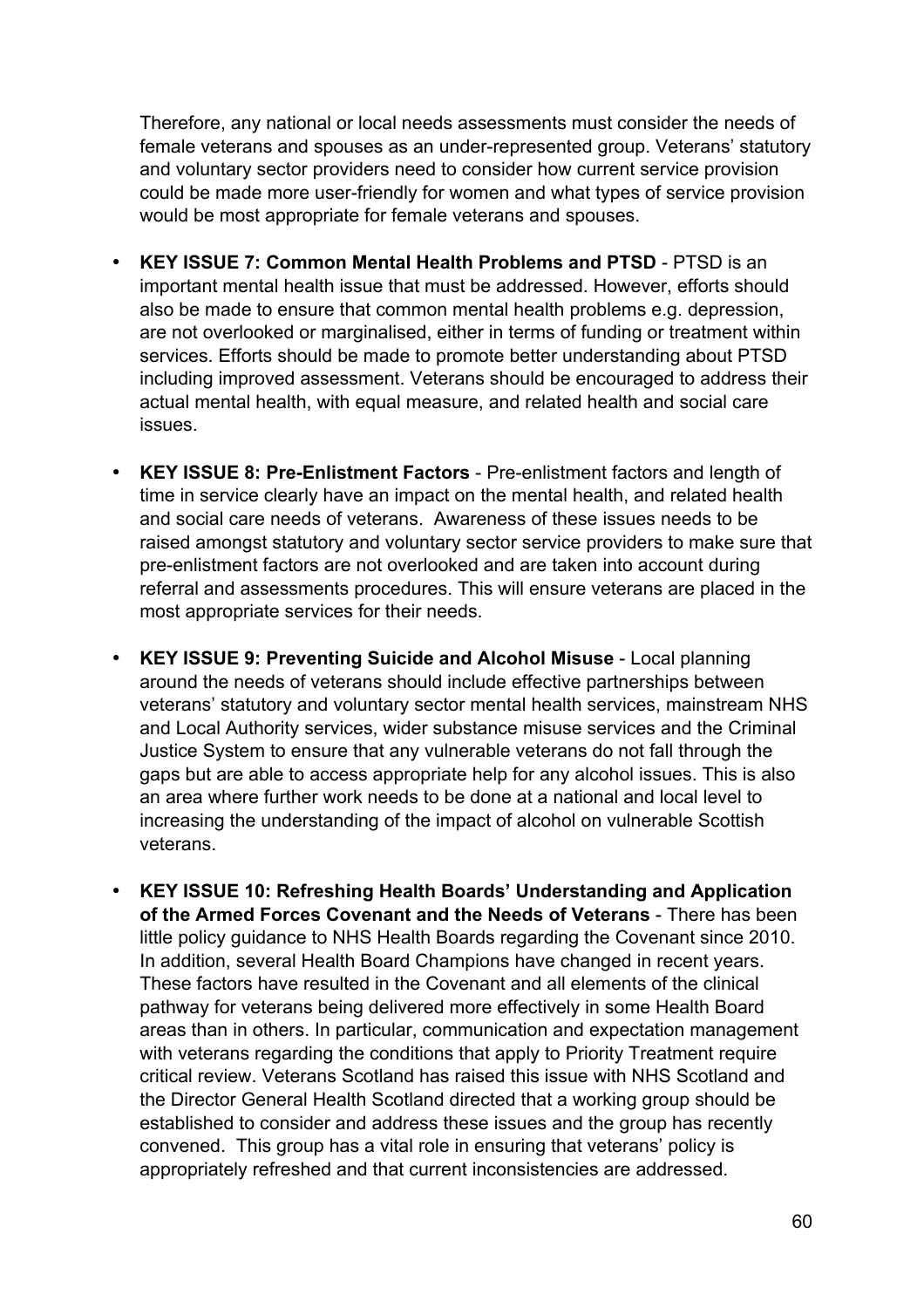- **KEY ISSUE 11: Ensuring the Standards and Quality of Veterans' Mental Health Services** - There are clearly concerns about the quality of some voluntary sector services and whether they have the knowledge, expertise, experience and skills to provide appropriate and safe services to veterans with mental health and related problems. Veterans Scotland are leading on exploring the development of an assurance framework for this sector. This work should be supported and developed in partnership with NHS Boards and Integration Joint Boards that are responsible for the planning and funding of clinical provision within local services, as it is likely they will need to monitor these local services to make sure that they are working to an acceptable standard.
- **KEY ISSUE 12: Mainstream versus Specialist Mental Health Provision for Veterans** - There is a range of views as to the best model for the mental health and related needs of veterans. However, it is important that Scotland does not develop a 'one size fits all' model. There are clearly benefits of both specialist and mainstream NHS models and Scotland should aim to develop a mixed economy of service provision, based on local needs, ease of access to services (e.g. geography) and so forth. This should be led at a local level by NHS Boards and Integration Joint Boards who are responsible for the planning of services in their local areas.
- **KEY ISSUE 13: Partnerships and Collaboration** Effective multi-agency partnerships are essential for meeting the needs of veterans with the most complex needs e.g. those with mental health problems and alcohol problems, and those involved with the Criminal Justice System. So, there is a need for a more strategic and coordinated approach to planning for the needs of veterans in all areas (which would include case management). This partnership approach will need to be promoted by NHS Boards and Integration Joint Boards who are responsible for the planning of services in their local areas. It is vital that they encourage greater partnership working between statutory and voluntary organisations, local communities and service users by involving them in service planning, which can increase ownership and sustainability, and improve outcomes.
- **KEY ISSUE 14: Veterans Access to Information** Professionals and veterans find it difficult, confusing and complicated to navigate websites to find the information they want or need. Therefore, there is a need to improve access to information, which can help to improve access to services. It would not be necessary to develop new systems and structures but rather to improve coordination and signposting between providers and services across statutory and voluntary sector boundaries and to remove any unhelpful barriers to information delivery.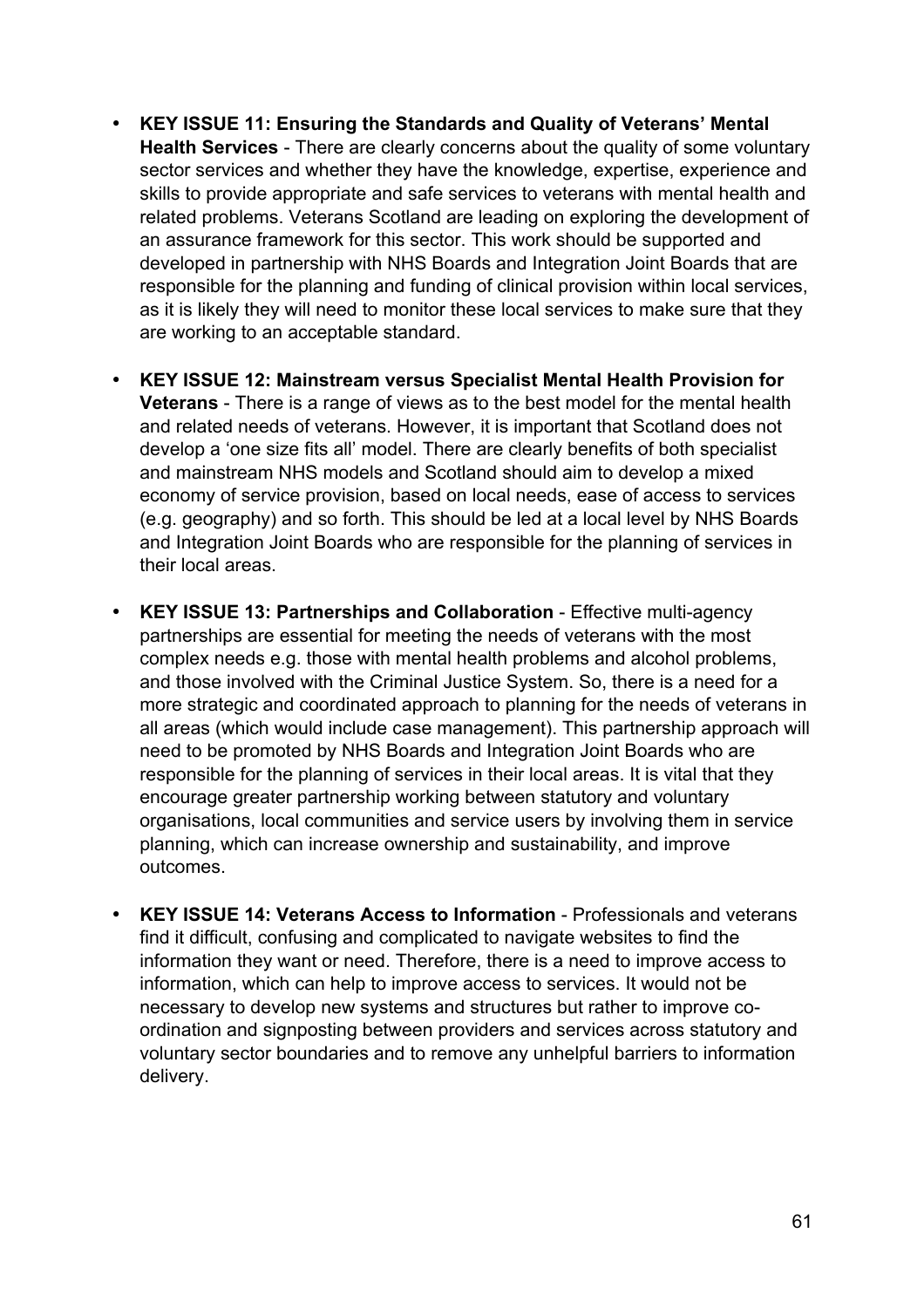- **KEY ISSUE 15: Families and Carers** Families and carers can play a significant role in supporting veterans to address their mental health, and related health and social care needs. They can also have mental health needs of their own that require appropriate support. However, there is a gap in terms of research evidence on the emotional and support needs of families and carers themselves. This should be considered within any national or local needs assessments carried out on veterans' needs. Veterans' statutory and voluntary services should also consider the support needs of families and carers, including helping them to better understand the needs of veterans returning home.
- **KEY ISSUE 16: Safeguarding Children** Veterans' services working with families and children are part of a local community and have a role to play in promoting, supporting and safeguarding the wellbeing of children. By being aware of, and understanding the local systems and provision around safeguarding children, they can ensure that families and children have access to any help they need, when they need it.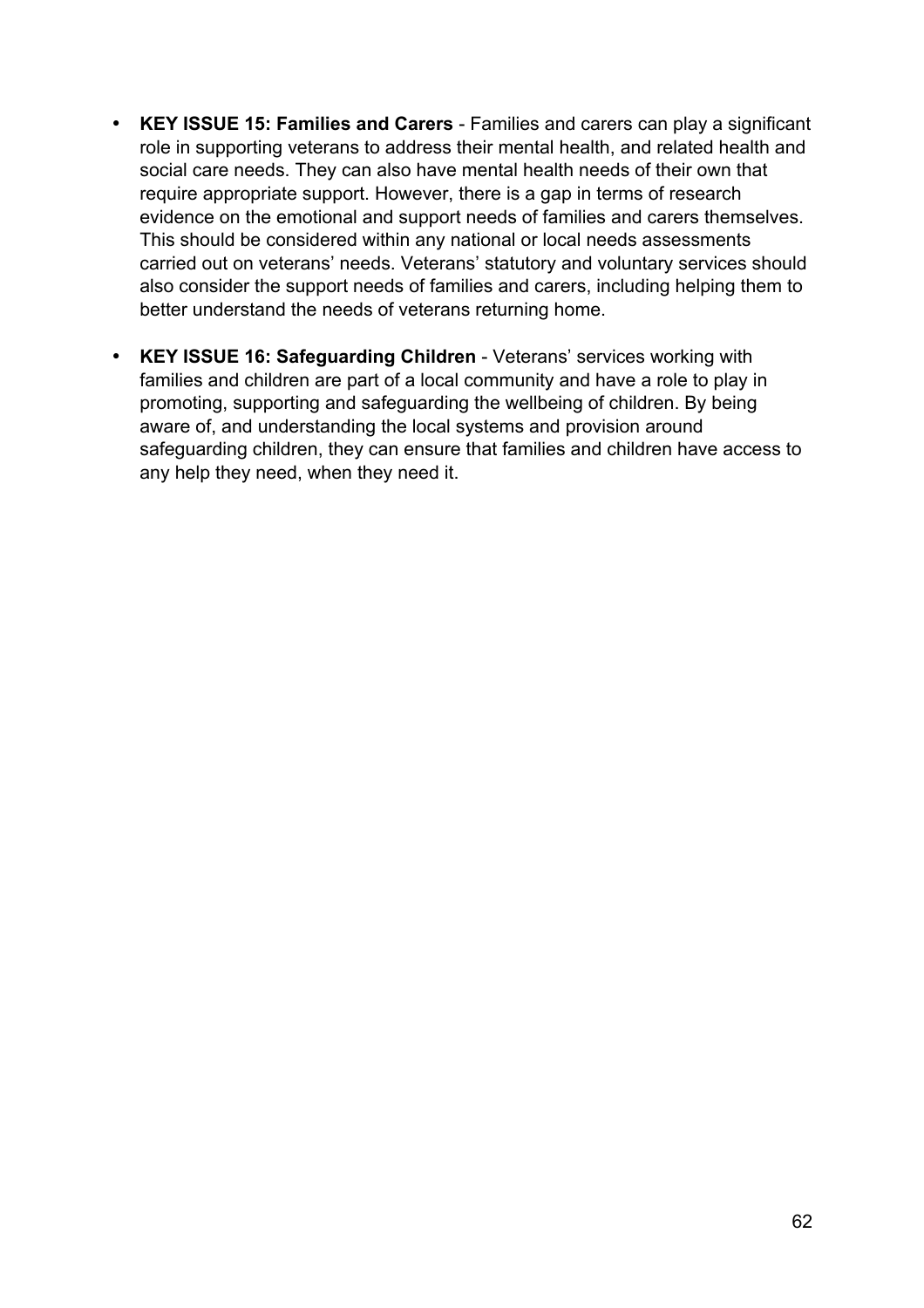### **Annex D: Call to Mind: Northern Ireland (May 2017)**

The Northern Ireland Review took place at the same time as other significant projects being funded by FiMT in Northern Ireland (NI) being undertaken by Ulster University, specifically:

1. Understanding, supporting and serving the Northern Ireland veterans' community, comprising ex-Service personnel; and,

2. Mental Health Needs of the Hidden Veterans' Community in Northern Ireland.

Together these two studies are known as the Northern Ireland Veterans Health and Wellbeing Study (NIVHWS). The first report produced by the NIVHWS aligned to the project noted at item 1 above, and focused on the support and services available to veterans from both the voluntary and statutory (excluding the NHS) sectors in NI, and on communication across key stakeholders in the veteran support sector in NI. In order to ensure an appropriate level of co-ordination and to make sure that the Ulster University project and the Devolved Nations Review for Northern Ireland did not duplicate the same data collection and methods, it was agreed that this review would predominantly focus on statutory (NHS) and clinical mental and related health provision for veterans, while Ulster University would focus primarily on non-NHS and statutory services and voluntary sector provision. This review did, however, consider some wider related aspects such as the pathways between the statutory and voluntary sector.

This report found that veterans in Northern Ireland with mental health needs have access to a range of pharmacological and some therapy-based treatments from statutory health and mental health services. Progress has been made in improving mental health services overall in Northern Ireland and clearly many of the professionals within these services are committed to delivering services to a high standard and ensuring the particular needs of veterans are met. Any consideration of these services in Northern Ireland, however, must be done in the context of Northern Ireland's complex history, the current political landscape and the impact of the equality legislation.

The key messages from the report are outlined below:

• **Problem identification** – There is a lack of robust monitoring data across the statutory sector on the prevalence and incidence of mental health problems amongst veterans and family members in Northern Ireland. This is due to a variety of factors including reluctance amongst veterans to be identified as having served in the armed forces and the lack of strategic planning guidance for mental health providers and GPs on identifying mental health problems in the veterans' community. There is also a lack of data relating to the individual outcomes for the general population with diagnosed mental health conditions receiving therapy based treatments, which further limits understanding about the needs of veterans. Consideration needs to be made about how to improve the identification and monitoring for veterans and family members with mental health problems.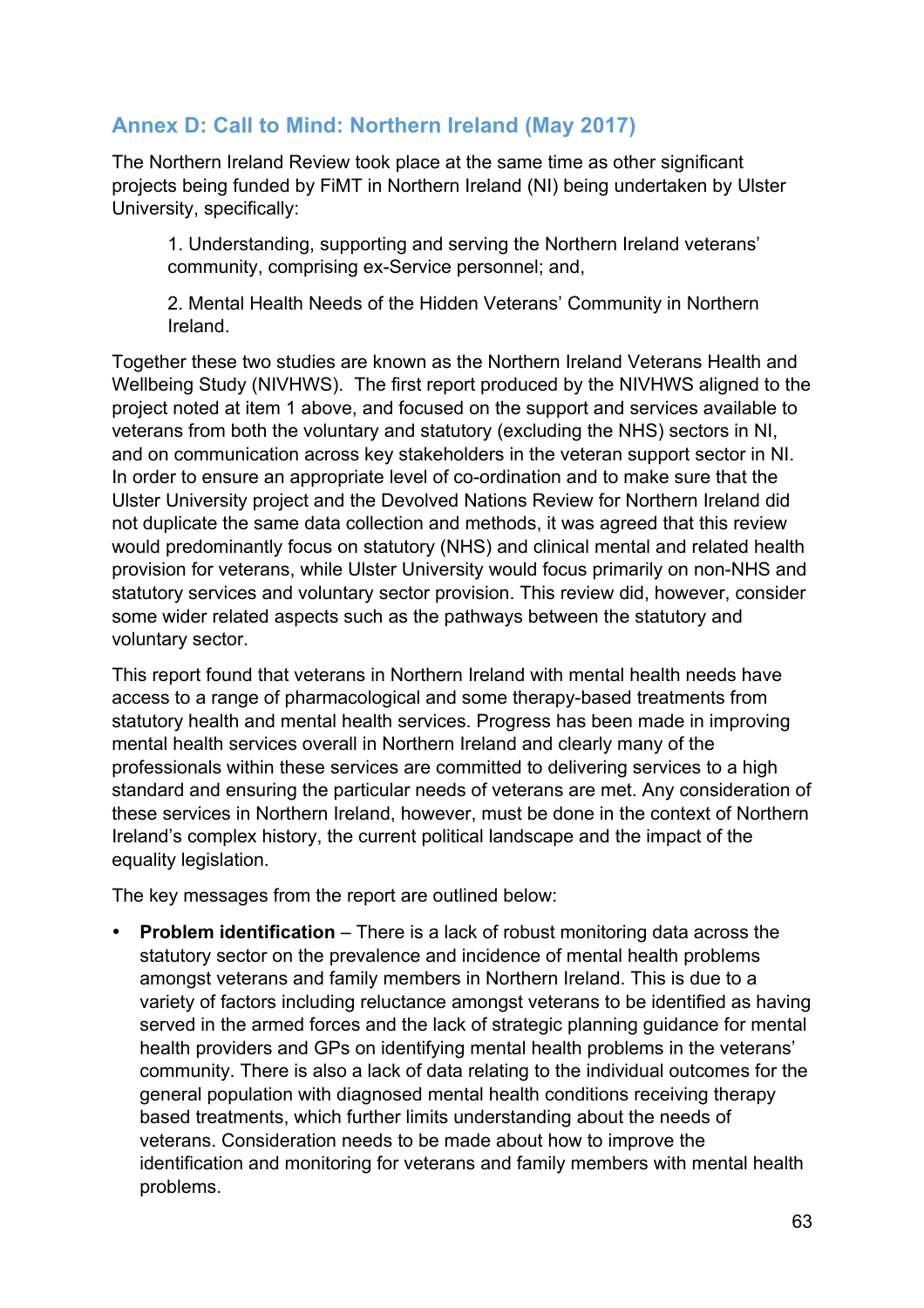- **Help seeking amongst veterans**  The problems faced by veterans living in Northern Ireland are potentially more complicated and sensitive than those faced by veterans in England, Scotland and Wales due to personal security concerns, making it difficult for them to seek help openly for mental health issues. This can result in mental and related health issues being left untreated as veterans and their families feel unable to come forward and ask for help and support.
- **Increasing awareness of veterans' needs amongst GPs**  Although amongst many GPs there is good understanding of the mental needs of victims of trauma as a result of the Troubles, they **lacked awareness of the specific needs of veterans**. Communication strategies to raise awareness among GPs and other primary and community care practitioners of the impact of conflict-related trauma should also include the needs of veterans.
- **Early intervention and reducing stigma**  Mental health promotion approaches that can be used to help reduce stigma, should be promoted within the veterans' community to help break down barriers to service access and ensure early intervention for mental health problems. This should be included as part of the broader strategy in Northern Ireland to raise awareness of mental health problems, ensuring access to a range of information about mental health issues and service providers.
- **Legislation on equality**  The complex history of Northern Ireland and perceived conflicts between the Armed Forces Covenant and current legislation on equality, has made it difficult for service providers to signpost and provide information specifically targeted at veterans on how to access appropriate services. Veterans' mental health needs could be addressed as part of the broader approach to recognising and addressing health inequalities. This would help ensure more effective assessment of mental health needs in the veterans' community.
- **Community-Based Mental Health Provision**  Some of the more specialist residential treatments for veterans in Northern Ireland require them to travel large distances. As an alternative, shorter, community-based therapeutic and support programmes for veterans in Northern Ireland should be developed that could be tailored to the needs of individuals.
- **Mental Trauma Service**  There have been delays in the establishment of the Mental Trauma Service, which will be a national trauma focused network. This development provides a tangible and robust means for addressing the needs of veterans with specific trauma related mental health problems.